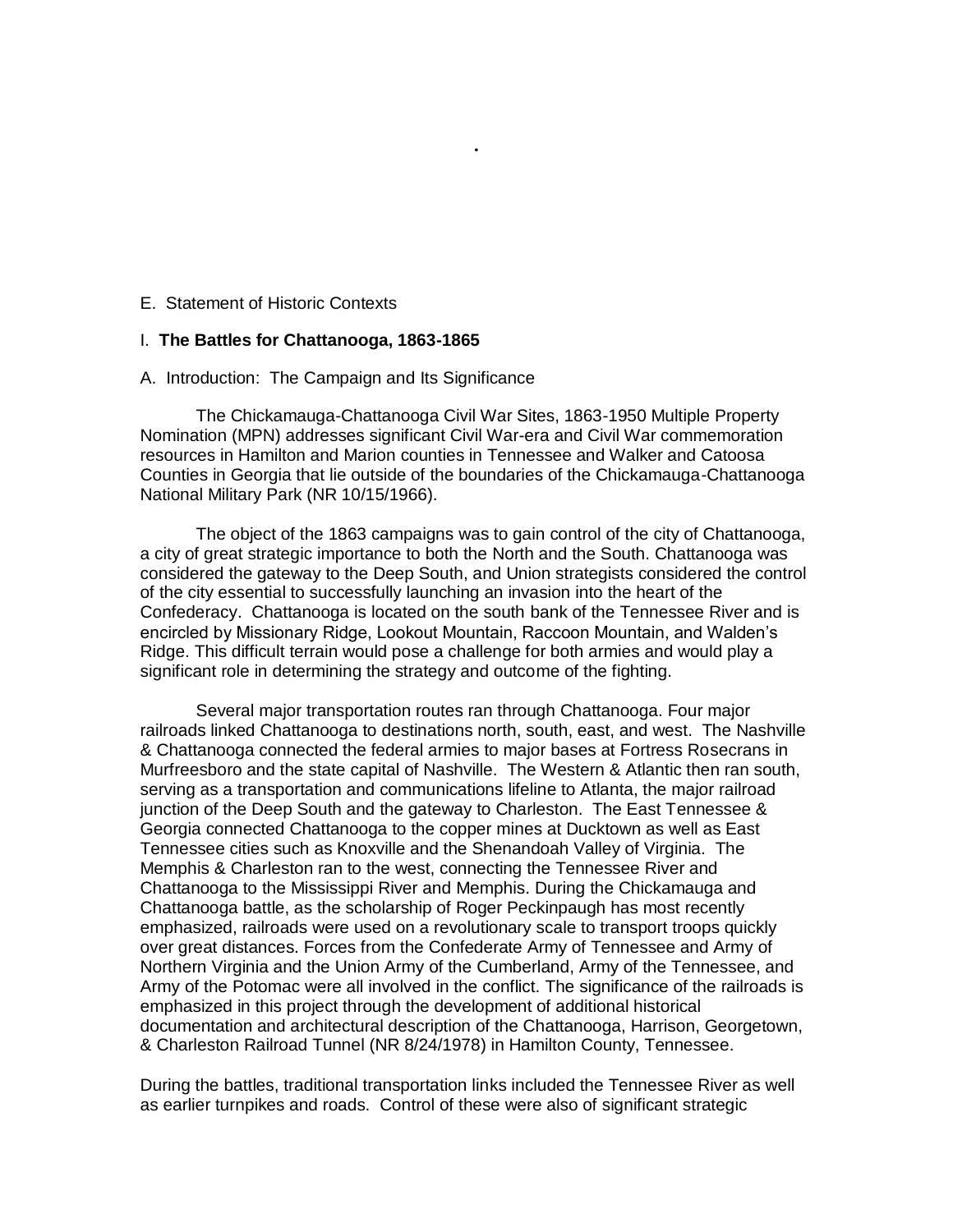importance and this nomination emphasizes two such resources: the historic Wauhatchie Pike in Hamilton County, Tennessee, and the Kelly's Ferry Road in Marion County, Tennessee.

The battles of Chickamauga and Chattanooga marked an important turning point for the Civil War in the Western Theater. At the end of the summer of 1863, the Confederacy desperately needed a victory. The Army of the Potomac had defeated the Army of Northern Virginia at Gettysburg on July 3 and the following day Confederate forces at Vicksburg surrendered to Union General Ulysses S. Grant. The momentum of victory was with the Union, and Confederate morale was suffering. The Army of the Cumberland under Union General William S. Rosecrans and the Army of Tennessee under Confederate General Braxton Bragg had been fighting for control of Middle Tennessee since the previous winter with campaigns at Murfreesboro and Tullahoma. After being out-maneuvered from entrenched positions in Middle Tennessee in July (a series of small battles and skirmishes known as the Tullahoma Campaign), Bragg traveled down the Nashville & Chattanooga line to Confederate–held Chattanooga. The Confederates abandoned Chattanooga in September when the pursuing Federals threatened their supply lines. Rosecrans had captured the gateway to the South, it seemed, with hardly any significant losses. Bragg, however, stayed nearby in north Georgia and looked for a way to strike back and regain Chattanooga.

The Confederates would achieve their needed victory along Chickamauga Creek (the Battle of Chickamauga), in late September 1863, but the celebration would be brief. The Confederate army was unable to block the Union army from retreating to Chattanooga after the battle. Instead they lay siege to the city, hoping to force the Union troops within it into submission. In reaction to the loss at Chickamauga, federal officials removed Rosecrans from top command, and replaced him with U. S. Grant and William T. Sherman, the victors of Vicksburg. After several weeks of being near starvation, at end of October, the Union Army broke Confederate control of the Tennessee River with the installation of its famous "Cracker Line", thus allowing adequate supplies to reach Chattanooga.

Both the Confederacy and the Union recognized the importance of the fight for Chattanooga and would take troops from other commands and fronts to add to the struggle. The strategic stakes certainly were high. The Confederates were trying to block Union movement deeper into the South and to retain a hold on Tennessee. Memphis, Nashville, and Murfreesboro were already in Union hands and General Ambrose Burnside's Army of the Ohio would take Knoxville on September 2, 1863. The Union sought to consolidate control over Eastern Tennessee, liberating the many Unionists in the area, and to secure a path into Georgia.

In late November, 1863, the Confederates suffered a crushing defeat at separate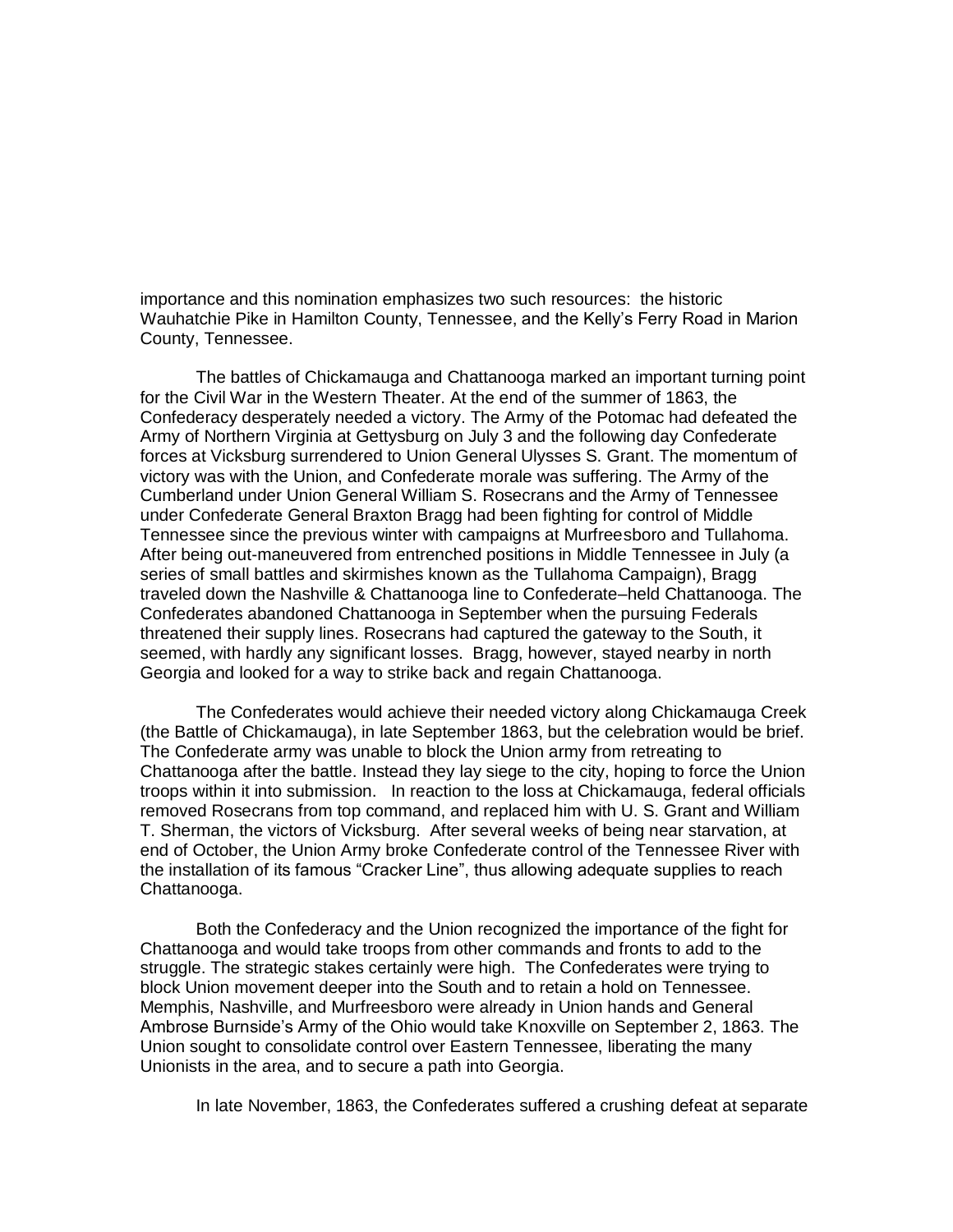battles at Lookout Mountain and Missionary Ridge, defeats that would leave the Union force in uncontested control of Chattanooga. Thus, the Confederacy would lose their last significant foothold in Tennessee while the Union would gain an entrance into Georgia. The cost in lives would be tragically high for both sides.

#### B. The Battle of Chickamauga: Early Actions, September 1863

The area of Eastern Tennessee and Northern Georgia that would become the stage for the battles of Chickamauga and Chattanooga had only recently been opened to white settlement following the removal of the Cherokee Indians in the 1830s. By the Civil War, the landscape was dotted with small settlements and farms, but much of the area was still rough and wild. The 1850s had been a decade of boom and growth for the city of Chattanooga. In 1850 the Western & Atlantic railroad line reached Chattanooga, connecting a tributary of the Mississippi River to the Atlantic Ocean. This brought increased trade and steamboat traffic to the city. The Nashville & Chattanooga arrived in 1854, the Memphis & Charleston in 1857, and the East Tennessee & Georgia in 1858, making Chattanooga a major railroad hub. It also became a center for industry, especially iron. After the Civil War began, both sides recognized the city's strategic importance. In the summer of 1863, its control became the focus of both the Confederate Army of Tennessee and the Union Army of the Cumberland.

In August, 1863, Union General Rosecrans, in the wake of his Tullahoma Campaign, made his move to push Bragg's Army of Tennessee out of Chattanooga. He sent a diversionary force of three divisions under Union General William B. Hazen over the Cumberland Plateau and into the Tennessee Valley. Hazen's assignment was to take up a position on the northern bank of the Tennessee River across from Chattanooga, distract the Confederates, and make them believe Rosecrans was preparing to attack from the north. Meanwhile, Rosecrans took his main army on a more southern approach to Chattanooga. The army crossed the Tennessee River from Shellmound, Tennessee to Bridgeport, Alabama, and then marched over Sand and Lookout Mountains to approach Chattanooga from the southwest. Rosecrans hoped to surprise Bragg and turn his position. His plan meant taking the army and its associated wagon trains and artillery over mountainous terrain and bad roads. Rosecrans decided to take the risk of dividing his army in order to pass more quickly through narrow gaps and along difficult roads. A Union soldier described marching through the gap between Raccoon and Sand Mountain:

One can see to the north and west upon miles of country, stretching out until it is lost in the blue misty atmosphere. Here and there you can see a plantation with its houses and out buildings . . . . The river, as it winds along in its serpentine course, looks like a silver thread reflecting the warm rays of the sun, a thing of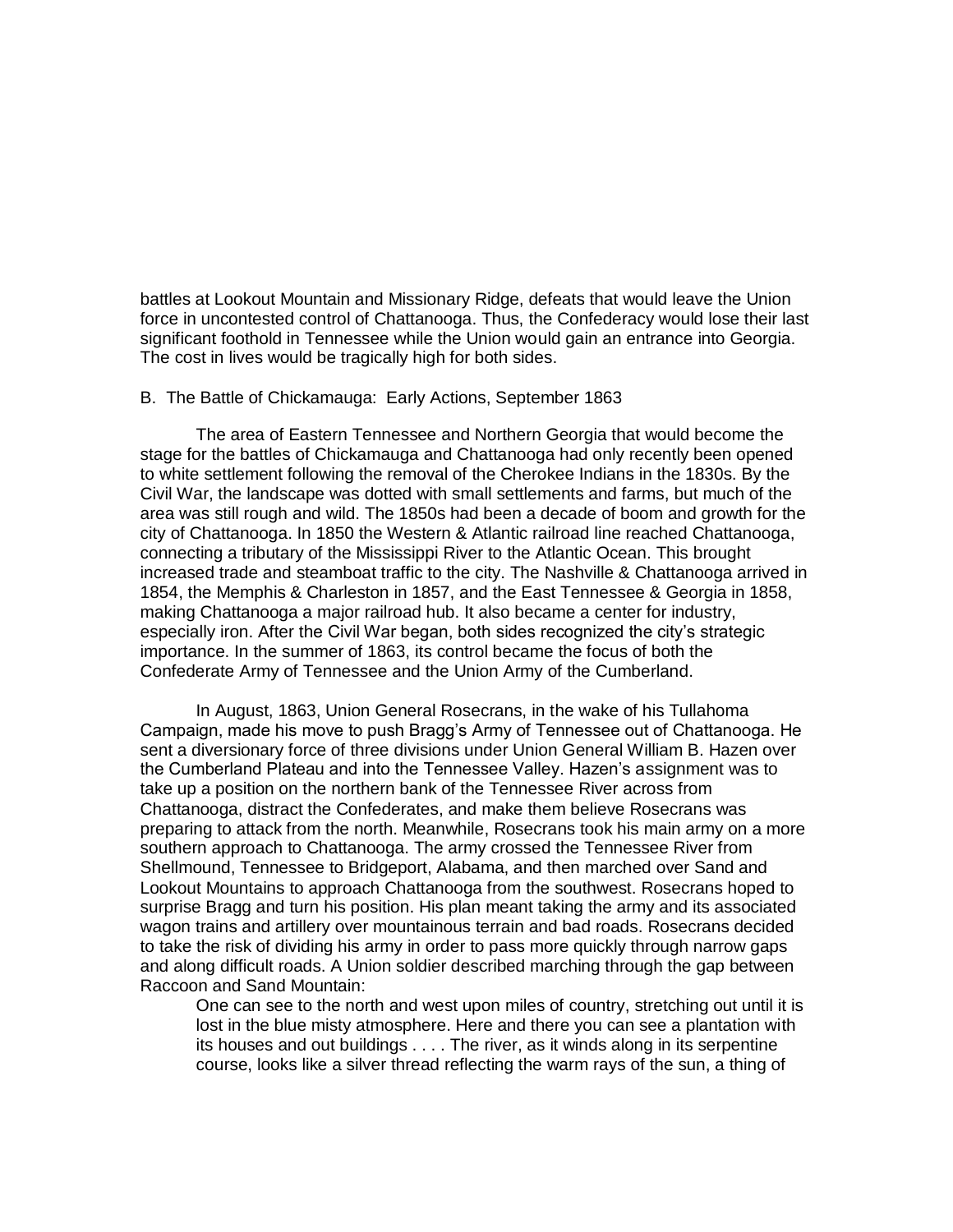beauty in the distance. $1$ 

Bragg abandoned Chattanooga on September  $8<sup>th</sup>$  after he realized that Rosecrans' main force was approaching from the south. This threatened Confederate supply and communication lines that depended on the Western & Atlantic rail line to Atlanta and the Confederate supply depot at Chickamauga. Bragg moved his army towards La Fayette, Georgia, looking for a better position for a fight. Bragg wanted Rosecrans to believe that a frightened Confederate army was hastily retreating deeper into Georgia and planted deserters to tell Rosecrans' scouts accounts of a demoralized, fleeing army. Thus, Bragg hoped, Rosecrans would be spurred to quickly pursue the fleeing Confederates, while the Confederate army waited near La Fayette to attack.

Bragg's withdrawal on September 8, 1863, left Chattanooga open to the advancing Union force. However, Rosecrans wanted to crush the Army of the Tennessee as well as to gain Chattanooga. The Union army was still divided into three segments, under Generals Thomas Crittenden, George Thomas, and Alexander McCook. Rosecrans sent the segments in pursuit of Bragg, ordering Crittenden to secure Chattanooga and then continue south, sending Thomas through McLemore's Cove to LaFayette, and dispatching McCook towards Summerville.

Both armies suffered from a lack of basic intelligence about the location of the opposing army, a problem exacerbated by the rugged terrain. Bragg complained that ―it is said to be easy to defend a mountainous country, but mountains hide your foe from you, while they are full of gaps through which he can pounce upon you at any time. A mountain is like the wall of a house full of rat-holes. The rat lies hidden at his hole, ready to pop out when no one is watching."<sup>2</sup>

Bragg hoped to attack the divided segments of Rosecrans' army before they could rejoin and then cut off their retreat to Chattanooga. On September 11<sup>th</sup> Bragg planned to trap part of Thomas' force as it passed through McLemore's Cove in north Georgia. The Confederate general assigned the attack to Generals Thomas C. Hindman and Daniel Harvey Hill. The two subordinates reacted slowly, reflecting the command problems in the Army of Tennessee. Bragg had a difficult relationship with his generals, many of whom openly expressed their belief that he was unfit for command, resulting in poor communications and a weakened chain of command. Hindman and Hill failed to respond in time and the Federals realized the threat and withdrew. Thomas thus barely averted disaster. On September  $12<sup>th</sup>$  Bragg sent orders for Confederate General Leonidas Polk to attack Crittenden at Lee and Gordon's Mill in north Georgia, but Polk

<sup>&</sup>lt;sup>1</sup> Steven E. Woodworth, *Six Armies in Tennessee: The Chickamauga and Chattanooga Campaigns* (Lincoln: University of Nebraska Press, 1998), 60.

<sup>2</sup> *Voices of the Civil War: Chickamauga* (Alexandria, VA: Time-Life Books, 1997), 54.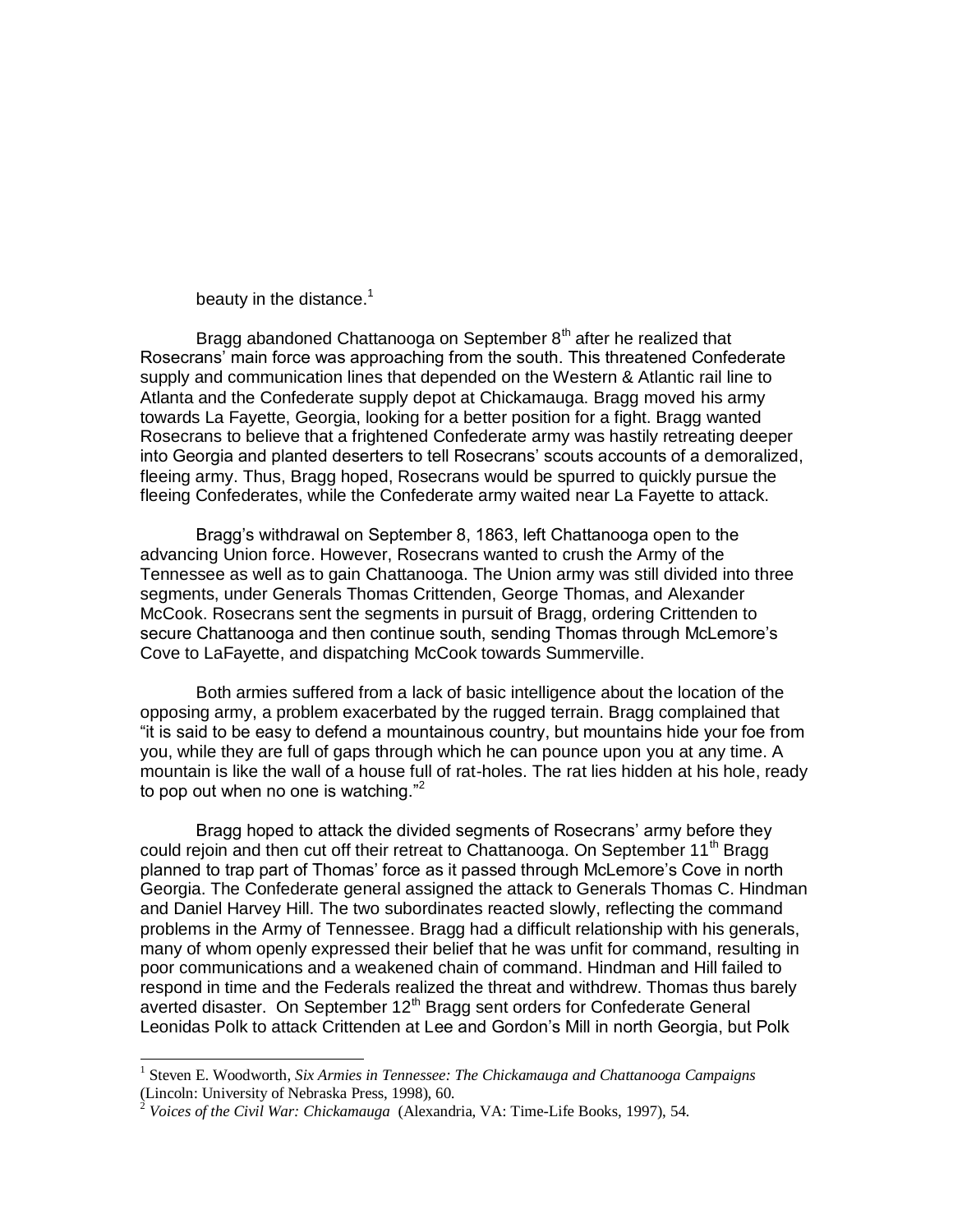balked and Bragg missed another chance to catch a section of the Union army before it could regroup. By September 17<sup>th</sup>, Rosecrans' army had successfully rejoined and was located on the western bank of Chickamauga Creek around Lee and Gordon's Mill (NR 2/08/1980). This nomination project addresses the significant Civil War history associated with McLemore's Cove through additional documentation to the existing McLemore's Cove Historic District (NR 1994).

The location of roads, bridges, and fords would play a significant role in the Battle of Chickamauga and these resources have been carefully assessed in this MPN project. The Confederate army was positioned on the eastern bank of Chickamauga Creek, opposite from the Union army. Bragg's objective for the coming battle was to cut Rosecrans off from his retreat and supply lines to Chattanooga. There were two possible routes of retreat for the Union army--the La Fayette Road and the Dry Valley Road. The Dyer Road ran east to west connecting these roads. If Bragg could move beyond the left flank of the Rosecrans' army at Lee and Gordon's Mill and keep it south of the Dyer Road, then he would block the army's retreat. If successful, the Confederates had the opportunity to crush Rosecrans' army and achieve a decisive victory. First, however, he had to get his army across Chickamauga Creek. The creek was not especially wide or deep, but with its steep banks and rocky bottom, a bridge or ford was essential to getting a large force, especially artillery and wagons, over it. One such crossing, included in the individual nominations associated with this MPN, is Reed's Bridge in Georgia.

The terrain would also influence the development of the battle. There were some small farms in the area, but much of the land along Chickamauga Creek was still thickly wooded. This made visibility poor, and both armies had a difficult time determining the location of their opponent. In *Six Armies in Tennessee*, Steven Woodworth describes the landscape:

The land between Chickamauga Creek and the La Fayette Road was gently rolling but almost completely wooded. A few clearings broke the continuity of the forest that rolled down to the cleared bottomlands along the creek . . . . Otherwise the canopy of treetops overhead was all but unbroken. Under the treetops, however, the foliage could vary considerably. Over most of this rolling terrain the woods were open, with little underbrush, and visibility was little more than one hundred yards. In some areas, especially a quarter-mile-wide strip just east of the road, thickets of pine, cedar, and blackjack oak cut the range of vision to less than one-fourth that. West of the La Fayette Road, the foliage was much the same- thickets, open woods, and occasional clearings- but the terrain became gradually more hilly toward the base of Missionary Ridge.

In these woods no officer above brigadier could see all his command at once, and even the brigadiers often could see nobody's troops but their own and perhaps the enemy's. Chickamauga would be a classic 'soldier's battle,' but it would test officers at every level of command in ways they had not previously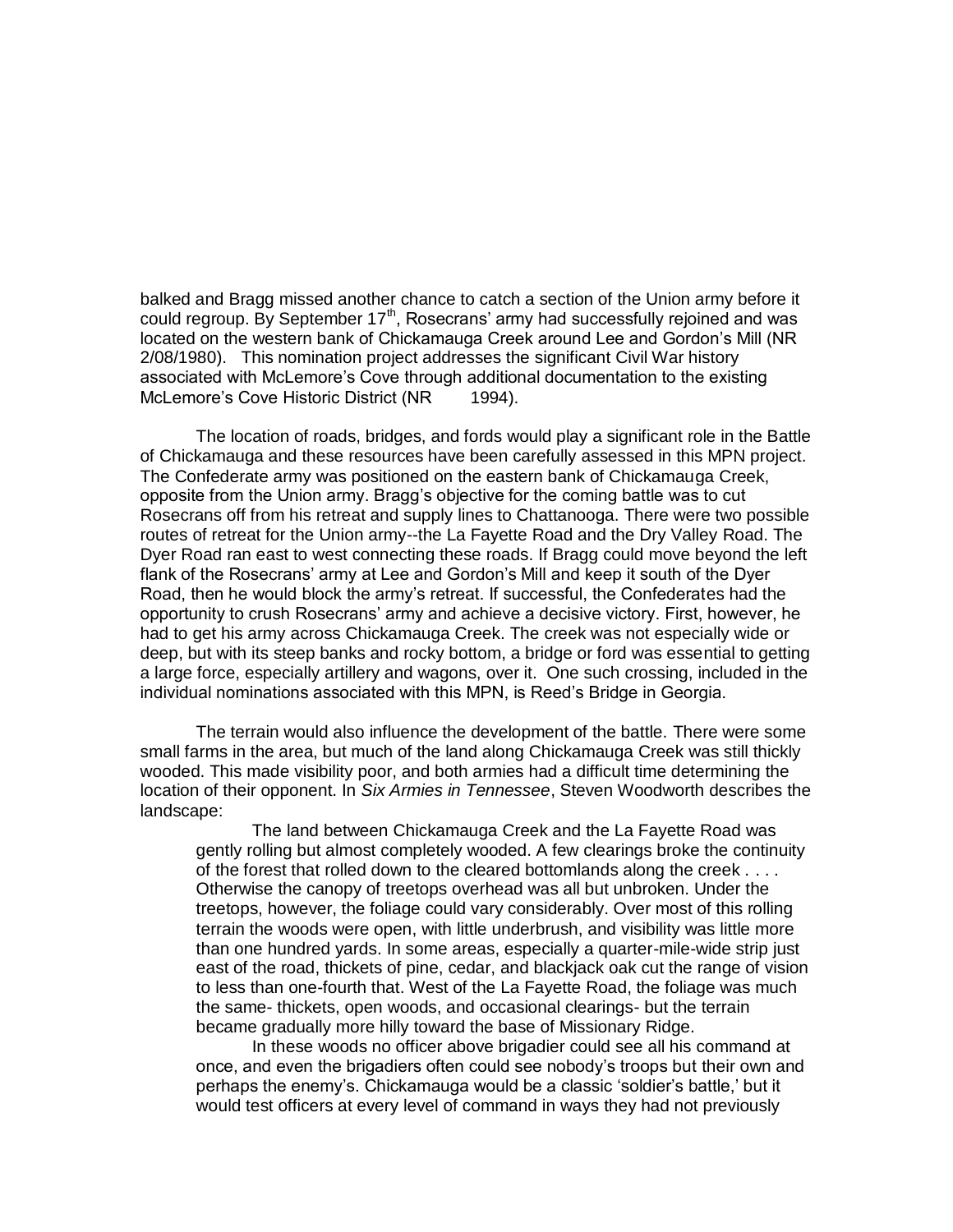been tested.

. . . The forest would not have been so serious an element of confusion if each commander had been granted time to make sure of his opponent's position or even of the whereabouts of his own troops. Instead, each general would have to conduct a battle while shuffling his own units northward toward an enemy of whose position he could get only the vaguest idea. Strange and wonderful opportunities would loom out of the leaves, vines, and gunsmoke, be touched and vaguely sensed, and then fade away again into the figurative fog of confusion that bedeviled men on both sides. In retrospect, victory for either side would look simple when unit positions were viewed on a neat map, but in Chickamauga's torn and smoky woodlands, nothing was simple.<sup>3</sup>

### C. The Battle of Chickamauga, September 18-20, 1863

On September 18<sup>th</sup>, Bragg began his plan to move beyond Rosecrans' left flank and cut off the Union army from Chattanooga. Bragg ordered Polk to keep the Federals occupied at Lee and Gordon's Mill from the east bank of Chickamauga Creek while sending Gen. Bushrod Johnson across at Reed's Bridge, Gen. W.H.T. Walker at Alexander's Bridge, and Gen. Simon B. Buckner at Thedford's Ford. Johnson was to move south after taking Reed's Bridge to assist with the other crossings. A Federal cavalry brigade under Col. Robert Minty, however, was in the area doing reconnaissance and put up a strong fight for Reed's Bridge. Minty was able to delay Johnson's crossing with a mixture of cavalry charges, dismounted skirmish lines, and battery fire. The Confederates did eventually capture Reed's Bridge, but much later than intended. Walker was unable to cross at Alexander's Bridge due to the strong resistance of Wilder's Lightning Brigade from the west bank. Walker found another crossing point downstream and flanked Wilder out of his position. By the evening of the 18<sup>th</sup>, the Confederates had crossed the creek, but the delays at Reed's Bridge and Alexander's Bridge meant that they would have to wait for the next day to launch their main attack. The movements also made Rosecrans aware of the Confederate threat to his left flank, and the delay gave the Union commander the opportunity to reposition his army. During the night Rosecrans shifted his troops north from Lee and Gordon's Mill to a position near the Kelly Farm. This placed the Union army north of the Dyer Road and east of La Fayette Road where Bragg could no longer easily cut off its retreat. This would be an unpleasant surprise for the Confederate army when the battle opened the next day.

Confusion would reign during the first hours of the battle on the  $19<sup>th</sup>$ . Both armies kept shifting, leaving each only a vague idea of their opponent's position. The fighting began somewhat by accident when Confederate General Nathan Bedford Forrest's

 $3$  Woodworth, 86-7.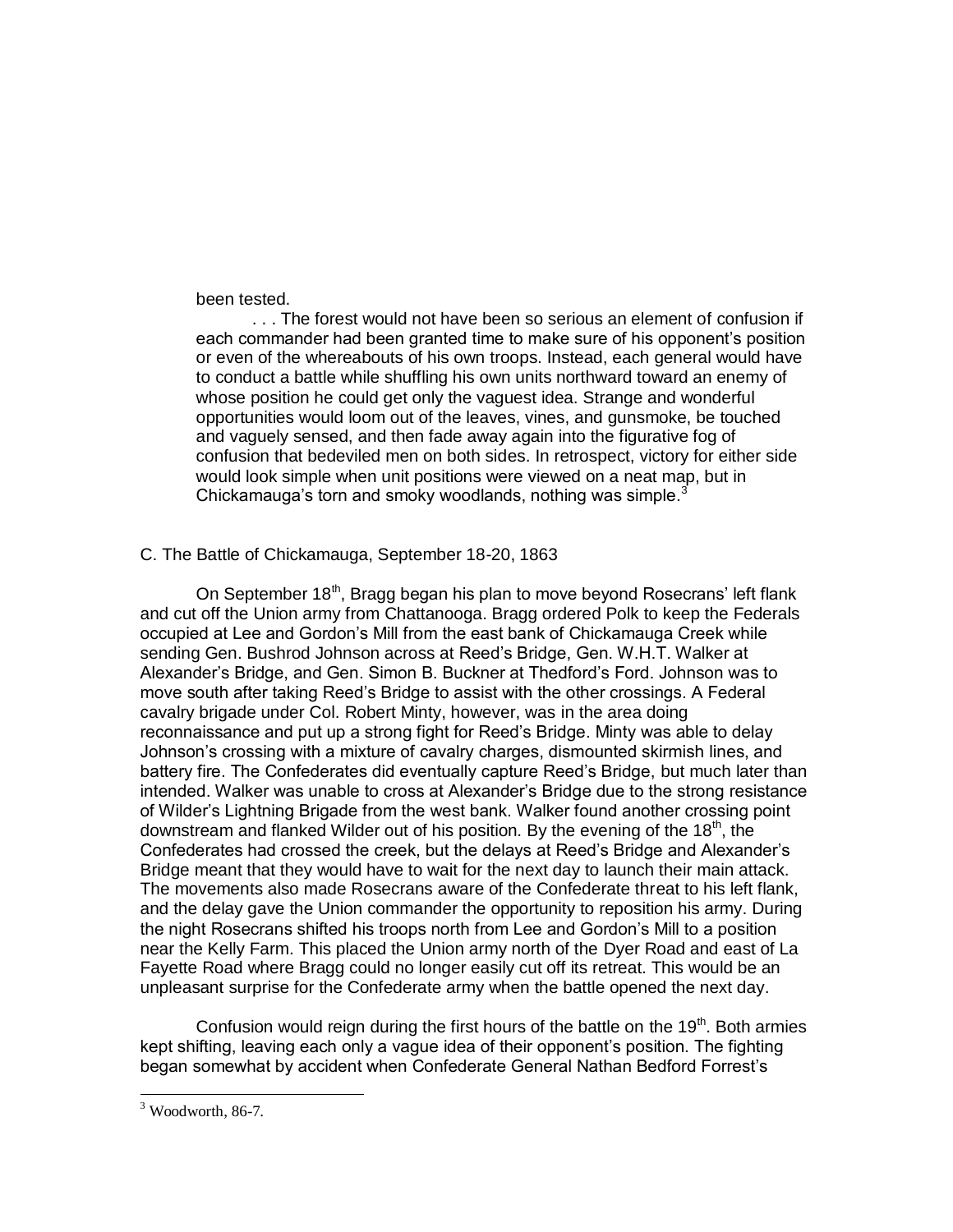cavalry ran into one of Union General John M. Brannan's brigades sent forward for reconnaissance. This soon escalated with the remainder of Brannan's division and Confederate General St. John R. Liddell's division sent to join the fight. More troops continued to join the expanding and messy battle with a rough fighting front along Brotherton Road. The Confederates were able to seize the La Fayette Road briefly but were pushed back again by Union Colonel John T. Wilder's "Lighting Brigade." The day ended with confused and bloody night fighting between Confederate General Patrick Cleburne's force and Union troops under Generals Richard Johnson and Absalom Baird. No major gains were made, but Rosecrans had successfully blocked Bragg's attempt to cut off his retreat to Chattanooga. The exhausted troops would get little rest that night as both sides continued to shift units in preparation for the next day's fighting.

During the night Bragg would attempt to reorganize his army in order to incorporate Confederate General James Longstreet, just arrived with reinforcements from the Army of Northern Virginia. Longstreet outranked all of the generals except Bragg, so Bragg divided his army into two wings and assigned them to Longstreet and Polk. This sudden division in command resulted in confusion as communication among Bragg and his generals once again failed. Bragg planned a dawn attack for the  $20<sup>th</sup>$ , to try again to push Rosecrans into McLemore's Cove and block his retreat to Chattanooga. The attack was to begin with the Confederate right wing under Polk moving against Rosecrans' left flank and then continue progressively down the Confederate line with Longstreet against the Union center and right. Polk, however, failed to prepare his wing for the attack. Hill on the far right was unaware of the plan to attack at dawn and General John C. Breckinridge, tired after diversionary fighting at Glass's Mill and then marching north to join the main army, was allowed to camp out of position. When Bragg arrived on the morning of the  $20<sup>th</sup>$  to see why the battle had yet to begin, he found Polk's wing in disarray. While Bragg tried to get his army organized, the Federals spent the morning preparing log barricades. The much greater casualty rates for those attacking these barricades versus those behind them would provide a bloody demonstration of the increasing importance of entrenched positions during the Civil War.

Fighting on the  $20<sup>th</sup>$  got underway around 9:30 am with an attack by Confederate General Breckinridge on Union General Thomas. The Confederates were at first pushed back, but disaster struck the Union when a large hole opened up in their line. This blunder occurred after Thomas had requested that General John Brannan (who Thomas mistakenly believed to be in reserve) be sent to strengthen his left. Brannan, already in line between General Joseph Reynolds and General Thomas J. Wood, considered the order but decided to stay in place not wanting to leave a hole in the line. Rosecrans, believing that Brannan had followed Thomas' mistaken orders, told Wood to close up on Reynolds. Wood, not wanting to be accused of failing to follow orders promptly, followed the orders despite their apparent lack of sense and pulled out of line in order to move behind Reynolds. The Confederates under Longstreet immediately seized this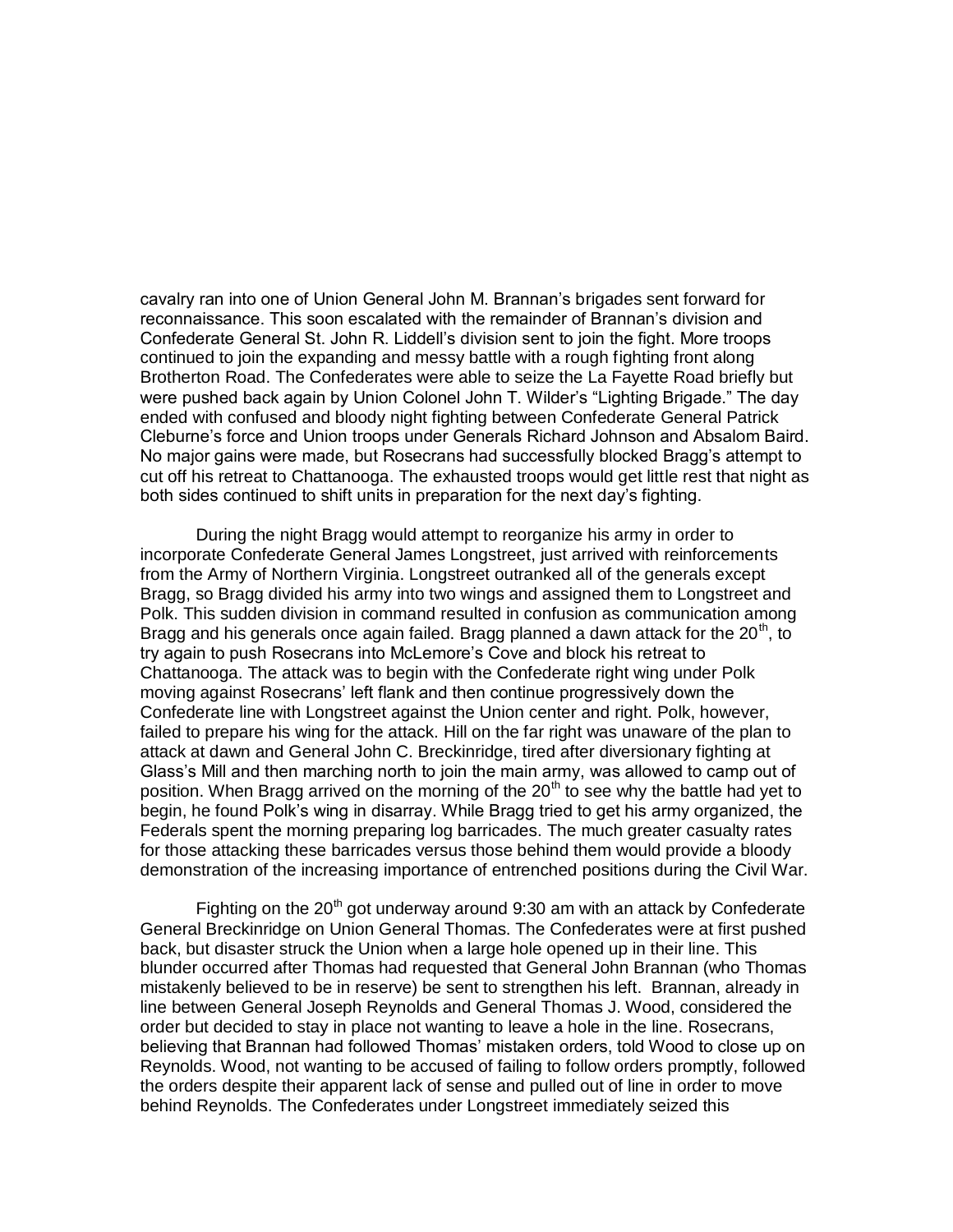opportunity and rushed in the hole left by Wood. This sent much of the Union line fleeing in panic. By shortly after noon, Rosecrans along with units under Union Generals Alexander McCook and Thomas L. Crittenden were on the road to Chattanooga in retreat.

Facing disaster, Thomas organized the remaining Union forces, including the divisions of Brannan and John M. Palmer as well as other scattered commands, on Snodgrass Hill and the adjacent high ground of Horseshoe Ridge. Here they fended off repeated Confederate attacks. Thomas would be dubbed the "Rock of Chickamauga" for his stubborn resistance. Rosecrans ordered Thomas' retreat late that afternoon. Thomas attempted an organized withdrawal but it became a confused flight to Rossville Gap with a large number of separated and lost Federal soldiers captured.

Lieutenant Albion W. Tourgee of the 105<sup>th</sup> Ohio Infantry described the fighting at Chickamauga:

No one seemed to know where out position was. All was doubt and uncertainty. The ground was wooded, broken with low, transverse hills and irregular knolls. The woods were open, but grown here and there with baffling stretches of dense underbrush. There were a very few small fields and indistinct roads . . . . It was the worst possible region in which to maneuver an army, being without landmarks or regular slopes, and so thickly wooded that it was impossible to preserve any alignment. Besides, there seemed to be, as we know there was, an utter lack of fixed and definite plan, and a woeful ignorance of the field . . . . Communication between flanks was almost impossible. The winding roads were full of lost staff-officers. The commander of a regiment rarely saw both flanks of his command at once. Even companies became broken in the thickets, and taking different directions were lost to each other. Confusion reigned even before the battle began. It is folly to attempt to unravel the tangled web of that two days' fight. Even the part a single regiment took is almost untraceable. More that a hundred accounts of it have been prepared; hardly two of them are alike in essentials; very few of them reconcilable in details. $4$ 

A demoralized Rosecrans feared Confederate pursuit and Union troops hurriedly began strengthening Chattanooga's defenses. When the Confederates woke on the 21<sup>st</sup> to the realization that the Union army had fled, Polk and Longstreet urged a new assault. Bragg, though, deemed this impossible. The Confederates had 18,000 men killed, wounded, or missing and the rest were exhausted. The army was low on supplies and needed time to regroup. The Battle of Chickamauga was technically a Confederate victory but it was an incomplete one and very costly. The struggle for control of Chattanooga would continue. Bragg had missed his chance to crush Rosecrans' army.

<sup>4</sup> *Voices of the Civil War: Chickamauga*, 75-77.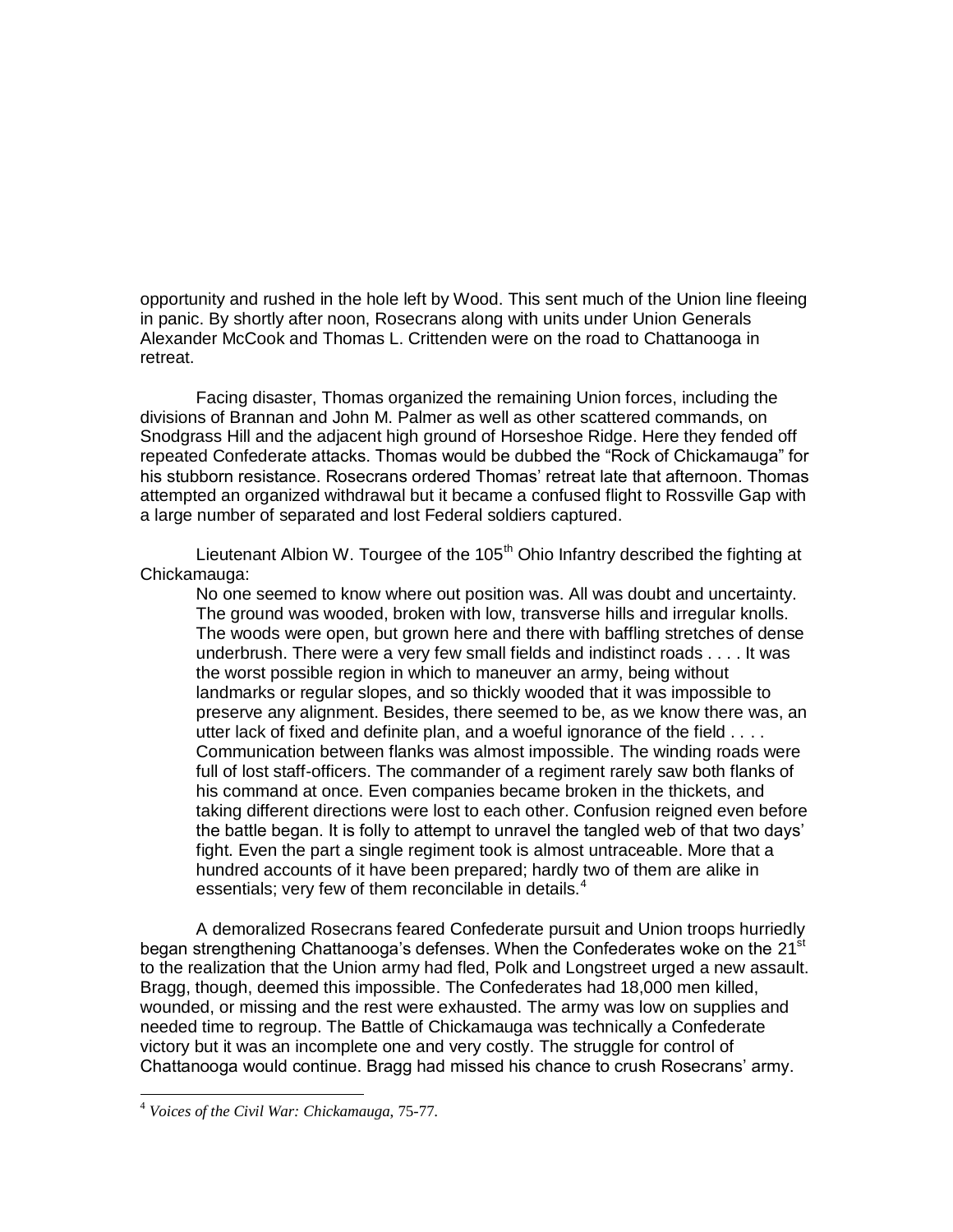The Union army had escaped to Chattanooga and the Confederates would now have to try another way to force them into surrender.

# D. Siege of Chattanooga, September-November, 1863

The fate of Chattanooga remained uncertain for a few days after the fighting at Chickamauga, with neither army sure of the other's next move. The Federals were afraid of Confederate pursuit and hurriedly worked to strengthen Chattanooga's defenses, digging around the clock to entrench the city. The veterans had learned the importance of entrenching against modern weapons with increased range and accuracy. Wrote one Union sergeant,

It may be chivalrous to stand up in an open field and be shot at, but in our minds it was no indication of superior bravery. [Physical] protection, if no more than a pile of rails, was something to 'tie to' . . . A breastwork, however slight, has a formidable look. All this came to our army intuitively and we were hardly encamped at Chattanooga before fortifying became a mania.<sup>5</sup>

The Confederates believed at first that the flurry of activity in Chattanooga was the Federals preparing to retreat. After realizing, however, that the Union army intended to hold its ground, the Confederates began to plan a siege.

The Confederate army arrived on September 23 to take up a position opposite Chattanooga. Forrest's cavalry confronted a Union regiment on Lookout Mountain and Rosecrans ordered its retreat, leaving the Confederates to occupy Lookout Mountain, Raccoon Mountain, and Missionary Ridge. Bragg lacked the men to completely encircle Chattanooga, but he was able to control all the major supply routes by rail, road, or river. Lookout Mountain especially provided an important overview of the Federal position. A Confederate officer described the view from atop Lookout Mountain:

Looking away to the northward, the Tennessee River could be seen winding its way through the mountain range southward, until it seemed to empty itself into the foot of the mountain where I sat, it being so high and steep, as seemingly, to overhang and exclude from view the river sweeping its base. The town of Chattanooga, situated on the east side some half mile from the river, is plainly seen, together with the large depot and railroad creeping down the valley, while across a large horse-shoe bend of the river, in which the town in located, may be traced the line of fortifications some time since evacuated by General Bragg, and within which Rosecrans has taken shelter since his defeat at Chickamauga. The enemy's encampment, along and within the heavy works, are plainly visible to the naked eye, and viewed through a glass presented a scene of life and bustle, interesting to contemplate, especially when we consider them our mortal

<sup>5</sup> Wiley Sword, *Mountains Touched with Fire* (New York: St. Martin"s Press, 1995), 90.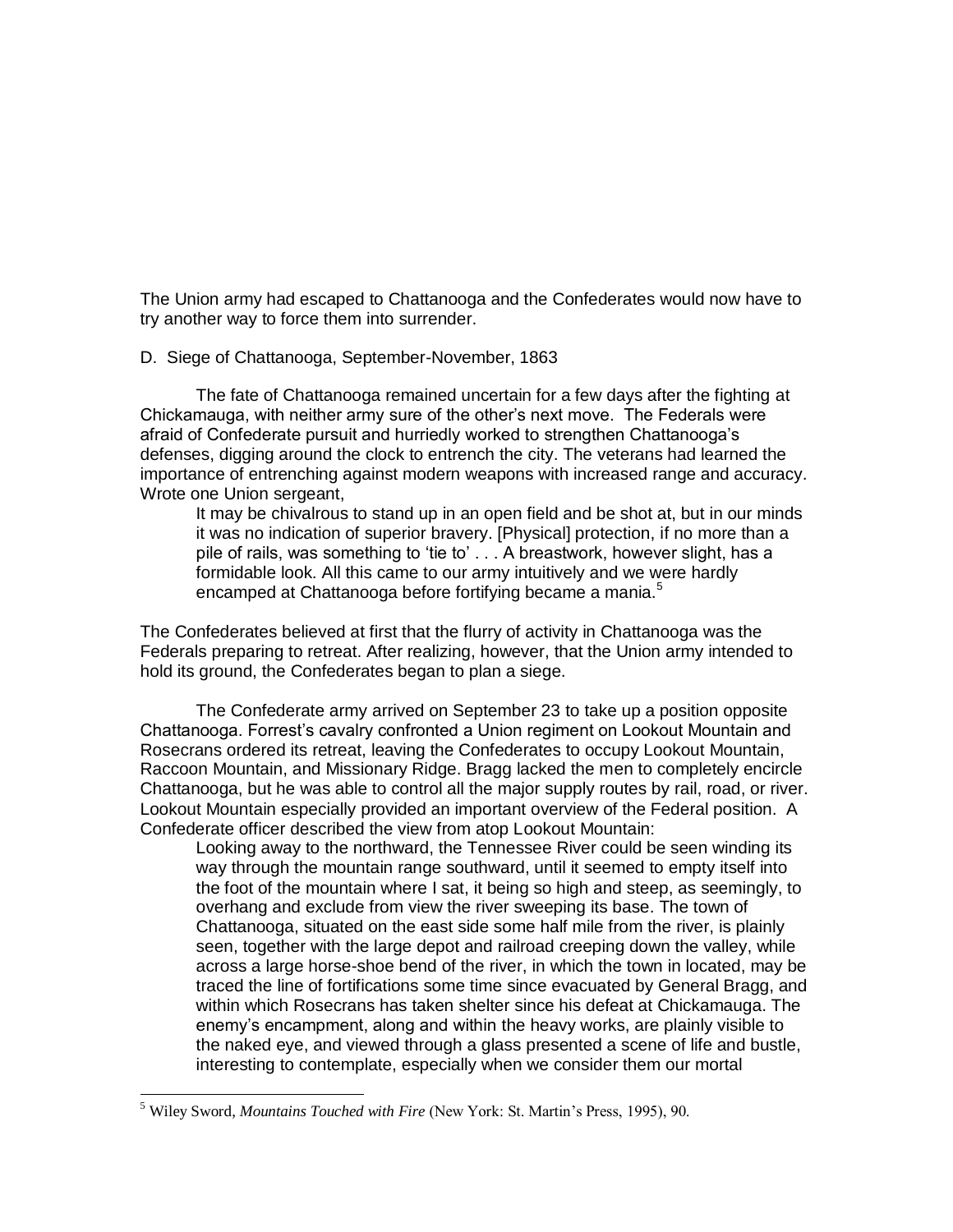# enemies.<sup>6</sup>

Surrounded by the terrain and his enemy, Rosecrans was unsure about his ability to hold Chattanooga and sent nervous telegrams to Washington requesting reinforcements. The U.S. Secretary of War, Edwin M. Stanton, came up with an ambitious plan to send troops from the Army of the Potomac to Rosecrans' aid, in what would become "the greatest transportation feat in the history of warfare up to that time."<sup>7</sup> Stanton's plan called for the transfer of two corps nearly 12,000 miles by rail in just seven days. General Joseph "Fighting Joe" Hooker would lead the detachment. The movement was remarkable for the distance, speed, and numbers involved. Approximately 23,000 men, along with 3,000 mules and horses and seven artillery batteries, were sent from Virginia to aid the troops under siege in Chattanooga.

Bragg, meanwhile, was occupied trying to fix his command problems. Confederate Generals Polk, Longstreet, and Hill met to discuss what could be done to rid the army of Bragg and wrote letters of complaint to President Jefferson Davis, General Robert E. Lee, and the Secretary of War, James A. Seddon. A petition denouncing Bragg was also organized. Davis visited the Army of Tennessee in early October in an attempt to resolve the issue. Davis met with Bragg and the army's four highest generals, Longstreet, Buckner, Hill, and Cheatham. The generals all condemned Bragg, but Davis refused Bragg's resignation and left him in charge. Davis transferred Polk and Forrest elsewhere and Bragg dismissed Hill. Bragg then reorganized his army in order to divide the malcontents, but there was still a great deal of dissatisfaction in the Army of Tennessee.

After some early skirmishing, the siege of Chattanooga turned into something of a stalemate. Both armies occupied strong defensive positions, the Federals behind a series of breastworks and gun pits around Chattanooga, and the Confederates on the heights of Missionary Ridge and Lookout Mountain. Both armies also recognized the high cost in lives that an offensive against either of these positions would bring. Confederate batteries on Lookout Mountain fired on Chattanooga but were not able to inflict much damage due to the extreme range. The Federal battery located on Moccasin Point on the Tennessee River returned fire. Any travel on the Wauhatchie Pike, for instance, became extremely perilous, impeding Confederate movement on the mountain. The Confederate and Union armies suffered similar shortages of food, clothing, and other supplies. A poorly organized Confederate supply system and an insufficient rail line to Atlanta weakened Bragg's army. It was also difficult to get supplies to troops in positions strung out across difficult terrain in an eight-mile line from Missionary Ridge to Raccoon Mountain.

<sup>6</sup> *Voices of the Civil War: Chickamauga*, 147.

 $^7$  Woodworth, 137.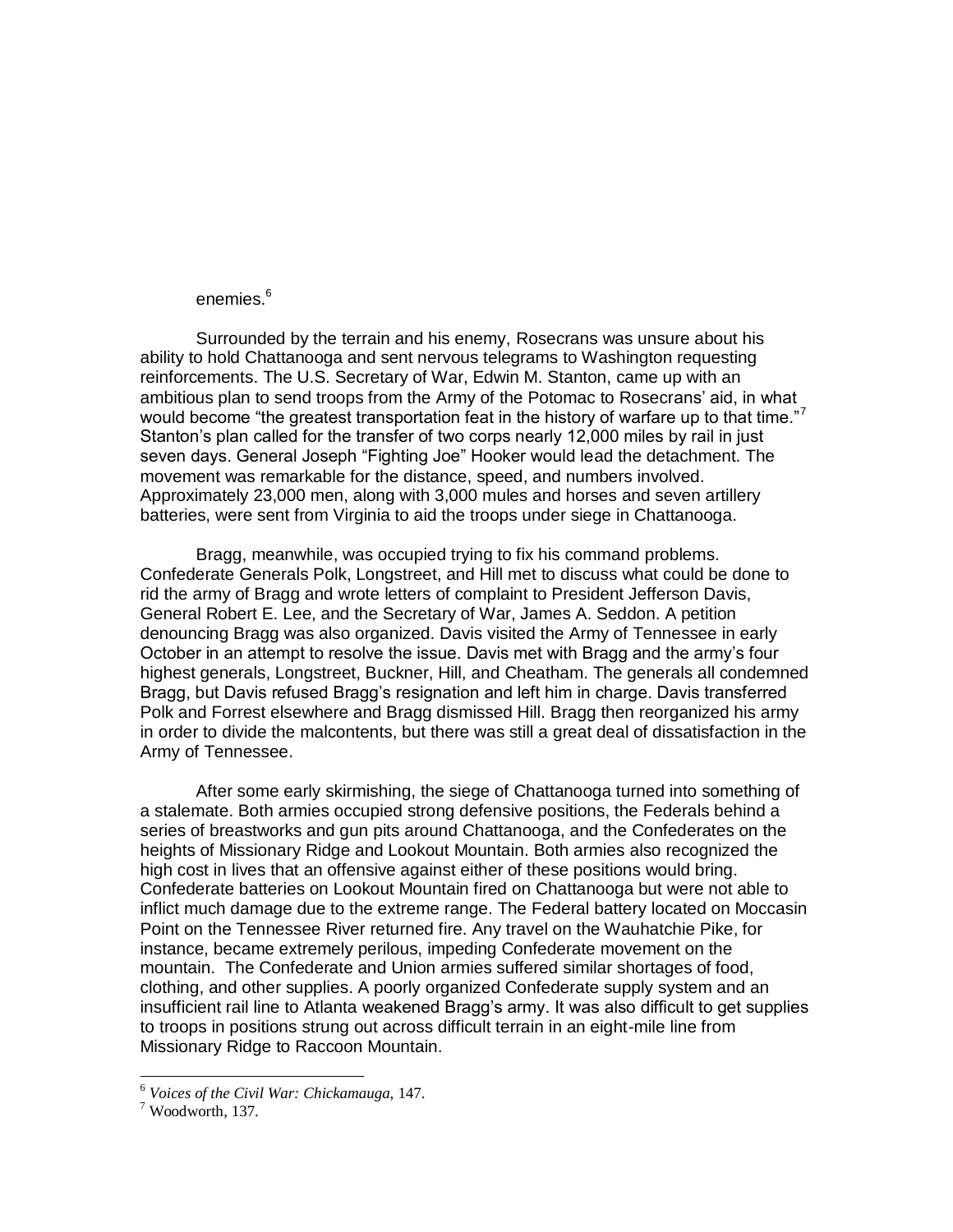Federal movement and supplies were even more restricted. The Confederates had cut off the Union's main supply routes from its Bridgeport, Alabama depot to Chattanooga. With their positions on Lookout Mountain and Raccoon Mountain the Confederates controlled the Nashville and Chattanooga rail line from Bridgeport as well as the wagon road from Bridgeport. Confederate sharpshooters controlled passage on the Tennessee River, preventing supply by boat or along the road on the north side of the river. This left the Union only a horrible and indirect path north over Walden's Ridge, down into Sequatchie Valley and then southwards to Bridgeport. This route was treacherous, exhausting, and torturously slow, and, after rain came on October 1 $^{\rm st}$ , the mud was so deep that the wagons hardly made any progress at all. The route became littered with broken wagons and dead draft animals. On October  $2^{nd}$ , the Confederate cavalry commanded by General Joseph Wheeler attacked a supply train in the Sequatchie Valley. Four hundred wagons were burned and hundreds of mules were killed. The Union lost desperately needed food, forage, and ammunition.

Descriptions of Chattanooga during the siege were grim. Most of its inhabitants had fled and commerce had come to a halt. Residences, churches, hotels, and private homes were converted into military hospitals and headquarters. Those civilians who remained in the city stayed mostly indoors and starved along with the occupying army. Grant described Chattanooga as "one of the wildest places you ever saw."<sup>8</sup> Many of Chattanooga's outlying homes had been burned to prevent them being used for cover by the Confederates. Within the city outbuildings were torn down and trees cut in order to provide fuel for Federal campfires.

A former Indian trading village once known as Ross's Landing, Chattanooga had fallen on terrible times by the fall of 1863. The town of Chattanooga 'must have been a nice place in times of peace,' observed an Illinois officer, who was thoroughly amazed at the large network of railroad switches and side tracks at the southern end of town. Huge depots, warehouses, and two foundries dominated the scene, reflecting Chattanooga's status as a burgeoning railroad and industrial site before the Civil War.<sup>9</sup>

The lack of food in both the Union and Confederate camps resulted in low morale. Described Lieutenant Albion W. Tourgee from Ohio:

On its arrival at Chattanooga the Army of the Cumberland had hardly ten days' rations. These, with very slight additions, were all that it had to subsist on for nearly forty days . . . . Men picked up the kernels of corn scattered upon the ground where the few horses still left in the city were fed, and ate them . . . . The hides and tails of the few cattle brought in to be slaughtered across the river were gladly pressed into service for food . . . . Duty and disease made heavy inroads

 8 Ibid., 83.

<sup>9</sup> Ibid., 83.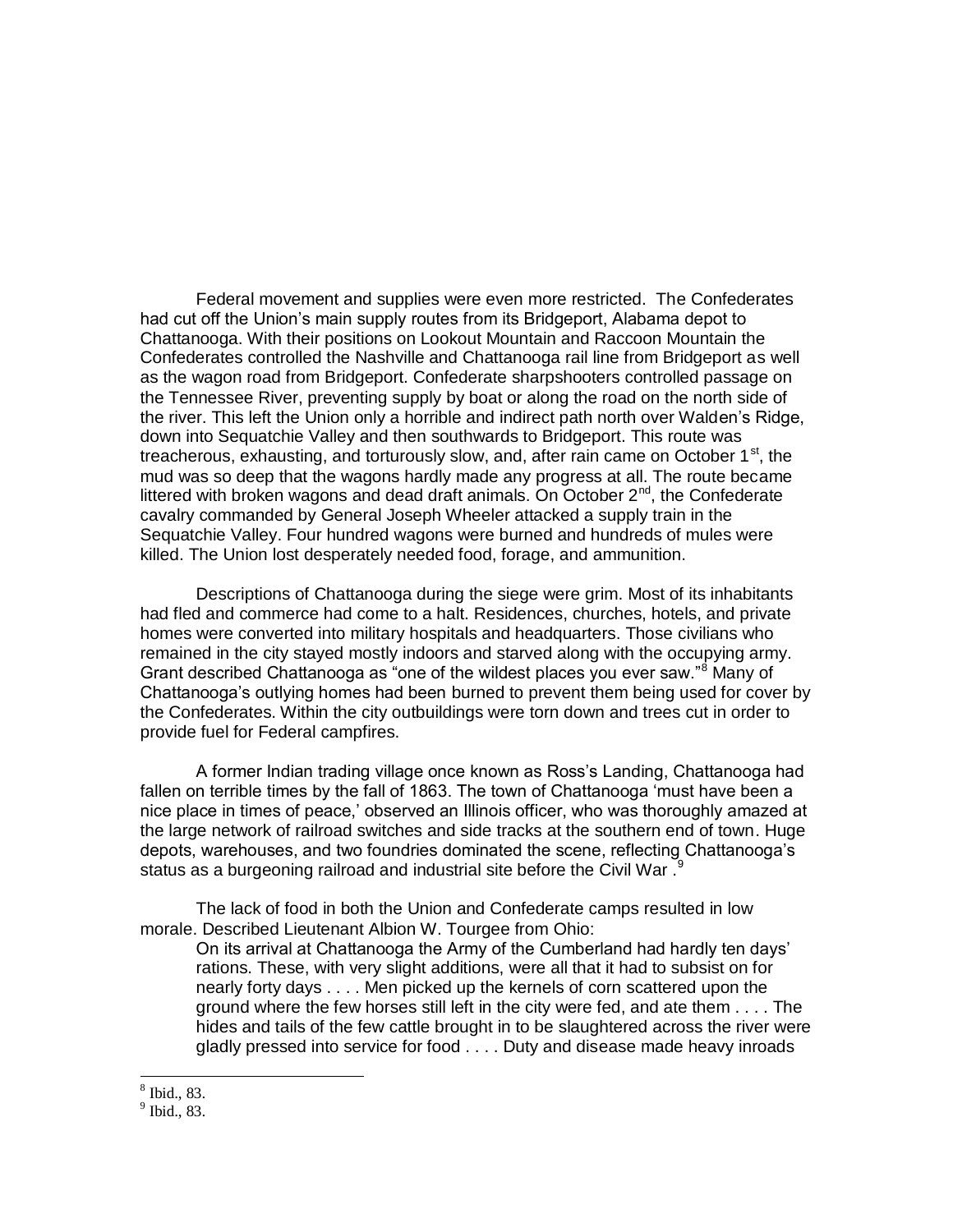upon men thus weakened. Starvation did not come, but his foot was at the opening of every tent.<sup>10</sup>

Hooker's troops from the Army of the Potomac, sent to aid those besieged in Chattanooga, arrived in Bridgeport the first week in October, but they could not move on to Chattanooga because there was no way to feed them there. The Union was also losing huge numbers of mules and horses to the bad roads and lack of forage.

For the Confederates, following the Battle of Chickamauga, "there was a fiery Southern optimism- feelings of renewed purpose, a dismal fate redeemed, and a will to even greater success."<sup>11</sup> However, this soon began to fade as the cold and hungry troops suffered from shortages of food, clothing, and shelter with no clear resolution in sight. In October many of the demoralized and hungry men of the Confederate and Union armies reached an unofficial cease-fire and began to fraternize. There would be no firing among pickets unless it was part of general advance. Instead of aiming rifles at each other, Confederate and Union pickets chatted, played cards, and traded coffee, tobacco, and newspapers with each other. The men were becoming disillusioned with the war. They were tired, cold, hungry, and wet and ready to go home.

Those is charge in Washington were not happy with the situation in Chattanooga either, especially the lack of action and/or leadership from the Army of the Cumberland's commanders. Generals McCook and Crittenden were relieved of command after Chickamauga for leaving their troops fighting in the field while they fled to Chattanooga. Rosecrans, already too slow and methodical a commander for the taste of Washington officials, seemed to have lost his nerve after Chickamauga. On October 16, Lincoln and his cabinet decided to form the Military Division of the Mississippi, which would include the Armies of the Cumberland, Ohio, and Tennessee. General Ulysses S. Grant was placed in charge of the new division. Rosecrans' fate was left to Grant to decide, and he decided to replace Rosecrans with Thomas as the commander of the Army of the Cumberland while Grant brought along General William T. Sherman to command a detachment of the Union Army of Tennessee. Rosecrans went home to Ohio, and Grant immediately assumed command of the situation in Chattanooga.

Grant arrived in Chattanooga on October 23 and immediately got to work finding a way to open Union supply lines into Chattanooga. General William Farrar Smith proposed a plan to open the Union "Cracker Line." The Federals needed to gain control of the south bank of the Tennessee River so that they could transport supplies by boat from the Union depot at Bridgeport. Smith's plan hinged on the Union seizure of Brown's Ferry along with gaining control of northern Lookout Valley and Raccoon Mountain.

<sup>10</sup> *Voices of the Civil War: Chattanooga* (Alexandria: Time-Life Books, 1998), 21.

 $11$  Sword, 105.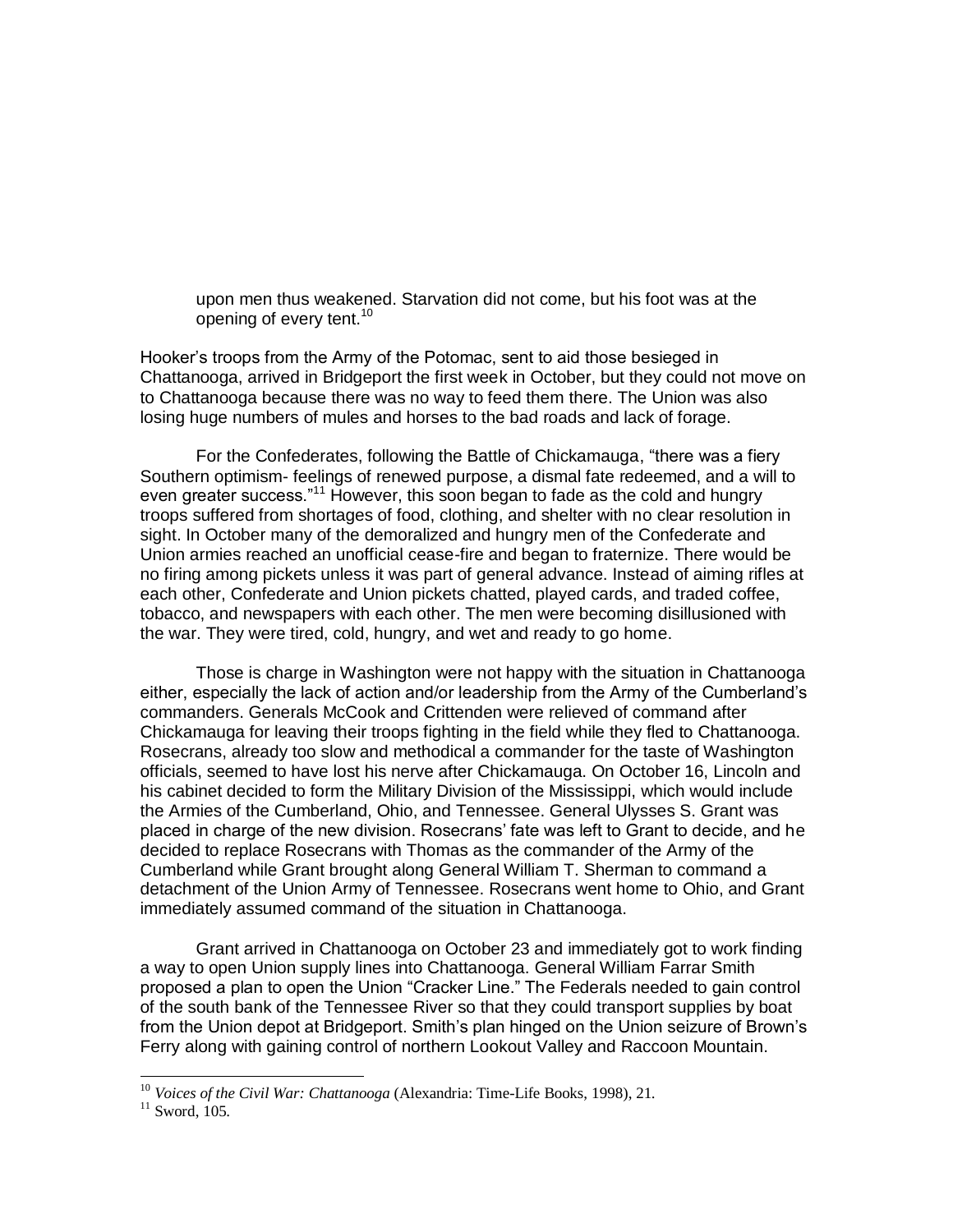Supplies could then travel from Bridgeport to Kelly's Ferry, across a pontoon bridge and through Cummings Gap to Brown's Ferry and then across another pontoon bridge to Moccasin Point where there was a wagon road to Chattanooga. This would be a much quicker and easier supply route. Smith's plan called for three forces to converge on Brown's Ferry. One would travel down the river in the dark to land at Brown's Ferry and hopefully surprise the Confederates there. Another force would be waiting on the opposite bank to aid the attack at Brown's Ferry, and Hooker would move his force from Bridgeport through Lookout Valley and towards Brown's Ferry to support the action and clear the valley.

Longstreet was in charge of the left end of the Confederate line from Lookout Mountain to Raccoon Mountain, the area which the Federals were planning to attack. The Confederate army was still suffering from discord among its commanders, and Longstreet especially continued to express his contempt for Bragg. Longstreet had deployed his troops facing Chattanooga with only a thin skirmish line along Lookout Valley and Raccoon Mountain. On October 25, Bragg reported to Longstreet indications of Union movement on the Confederate left and called for reconnaissance towards Bridgeport, but Longstreet ignored him, believing the threat lay elsewhere.

In the early morning of October 27, the Union commanders put their plan into action. A segment of Union General William B. Hazen's brigade loaded into pontoon boats and set off around 3 am on a nine-mile trip from Chattanooga, past Confederate positions at the base of Lookout Mountain, to Brown's Ferry. General Hazen waited with the rest of his brigade on the bank opposite the ferry. The water-borne troops arrived around 5 am, surprising and driving off the Confederates, who were stretched thinly in this area. The Federals immediately set to work constructing breastworks and bringing over the rest of Hazen's brigade. The Confederates organized a counterattack. The fighting was at close range, with only rifle flashes and sound to locate one's opponent in the dark. The outcome of the engagement was briefly in doubt, but the Union reinforcements being brought over the river were too much for the small Confederate force. By 10 am that morning the Union had a pontoon bridge completed across the Tennessee River to establish the new "Cracker Line."

Hooker left Bridgeport on October 27, marching towards Brown's Ferry by way of Shellmound and Whitesides. The march would not be an easy one as the army marched on narrow and muddy paths. General Oliver O. Howard's men, at the head of Hooker's column, arrived at Wauhatchie Junction around midday on the  $28<sup>th</sup>$ . Here they engaged in brief skirmishing with one of Longstreet's South Carolina regiments, the first encounter between segments of the Army of the Potomac and the Army of Northern Virginia in the West:

Tactically the affair barely deserved to be dignified as a skirmish. Its significance, however, should not be overlooked. The last time these men had engaged each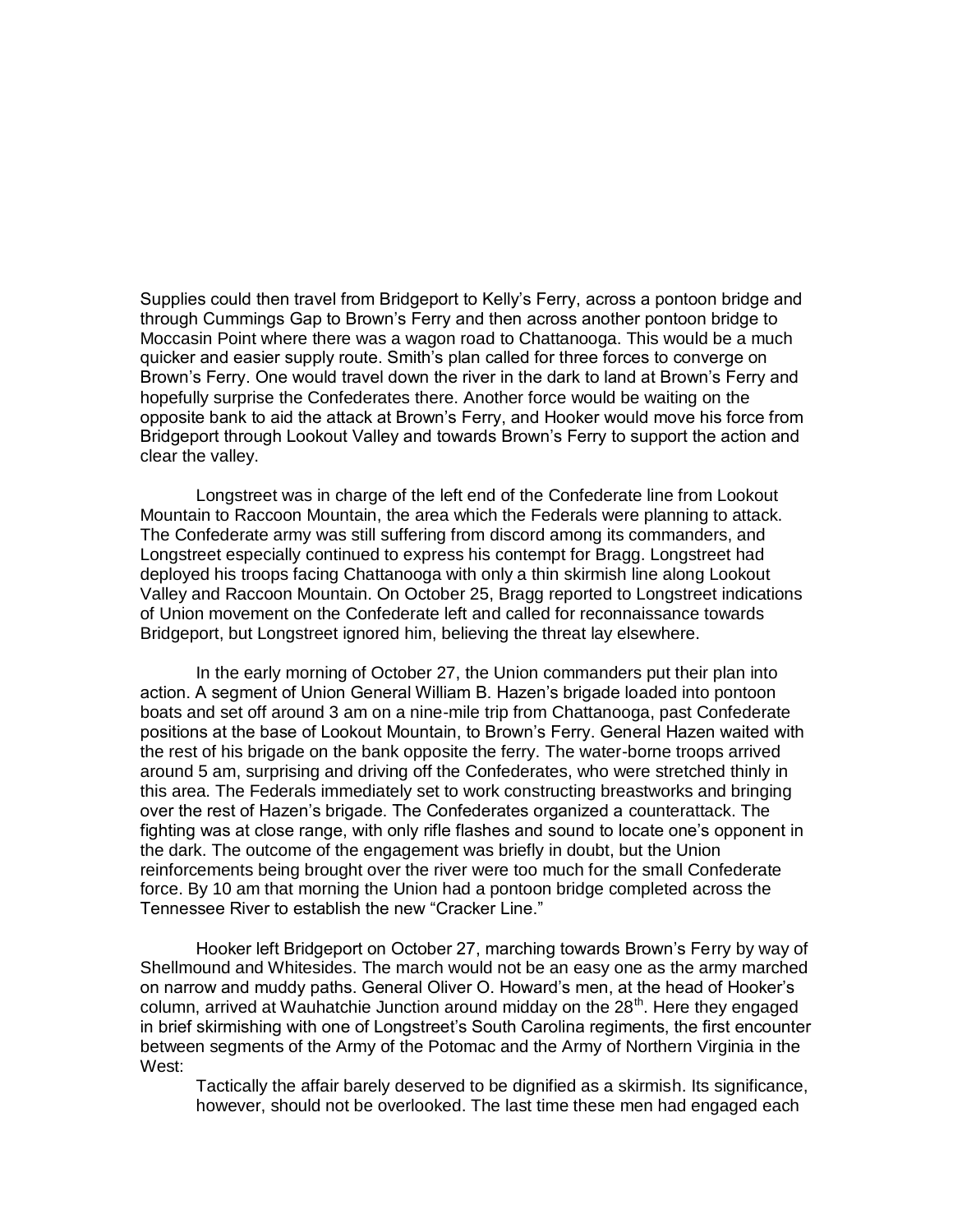other in combat was at Gettysburg, almost four months before and several hundred miles away. Their very presence indicated that both governments had realized the importance of the war in the West. It also verified that railroads had come of age as tools of war. The men in Lookout Valley had indeed come a long way to get where they were that afternoon. Now they were simply doing the same thing they had done for the last three years- shooting at each other. But the very fact that they were doing it at this place showed that warfare had also come a long way. $12$ 

Hooker's force also came under fire from the Confederate batteries atop Lookout Mountain. The sound of the artillery was nerve-wracking, but with the extreme range and covering hills there was only one casualty.

Bragg and Longstreet watched Hooker's advance through Lookout Valley from atop Lookout Mountain. If the Union could hold Brown's Ferry, the army could be resupplied and the Confederate siege of Chattanooga would have failed. Bragg ordered Longstreet to attack and clear the Federals out of Lookout Valley. Longstreet was reluctant and took no action until after Hooker's force set up camp, and he noticed one segment separated from the rest by a gap of about three miles. Longstreet decided to send a division against this isolated force located near Wauhatchie. He ordered Confederate General Micah Jenkins to take a brigade against the force at Wauhatchie while two brigades under General Evander M. Law took up a position in the hills to the east of the road in order to block the force at Brown's Ferry. Jenkins got his brigades moving around 8 pm. Longstreet delayed them and then decided to abandon the attack, retiring without informing Jenkins in the change of plan. Jenkins continued into the valley, hitting Union General John W. Geary's isolated force around midnight. The Federals were ready for them. Geary, aware of his vulnerable position, had ordered his men to sleep in line of battle with their guns at their sides. Hooker, at Brown's Ferry, heard the sounds of battle and sent Howard to assist. Law fired on Howard's force from his position in the hills and the Federals charged the hill. Law fell back around 3 am after a report that Jenkins' attack on Wauhatchie had failed and his force was withdrawing.

The confused night fighting around Wauhatchie resulted in about equal Confederate and Union casualties, approximately 800 total. A Federal presence was now established in Lookout Valley and the Confederates had failed to dislodge it. A new supply line to Chattanooga had been established, breaking the Confederate stranglehold on the city.

E. Battles for Chattanooga, November 1863

 $12$  Ibid., 171.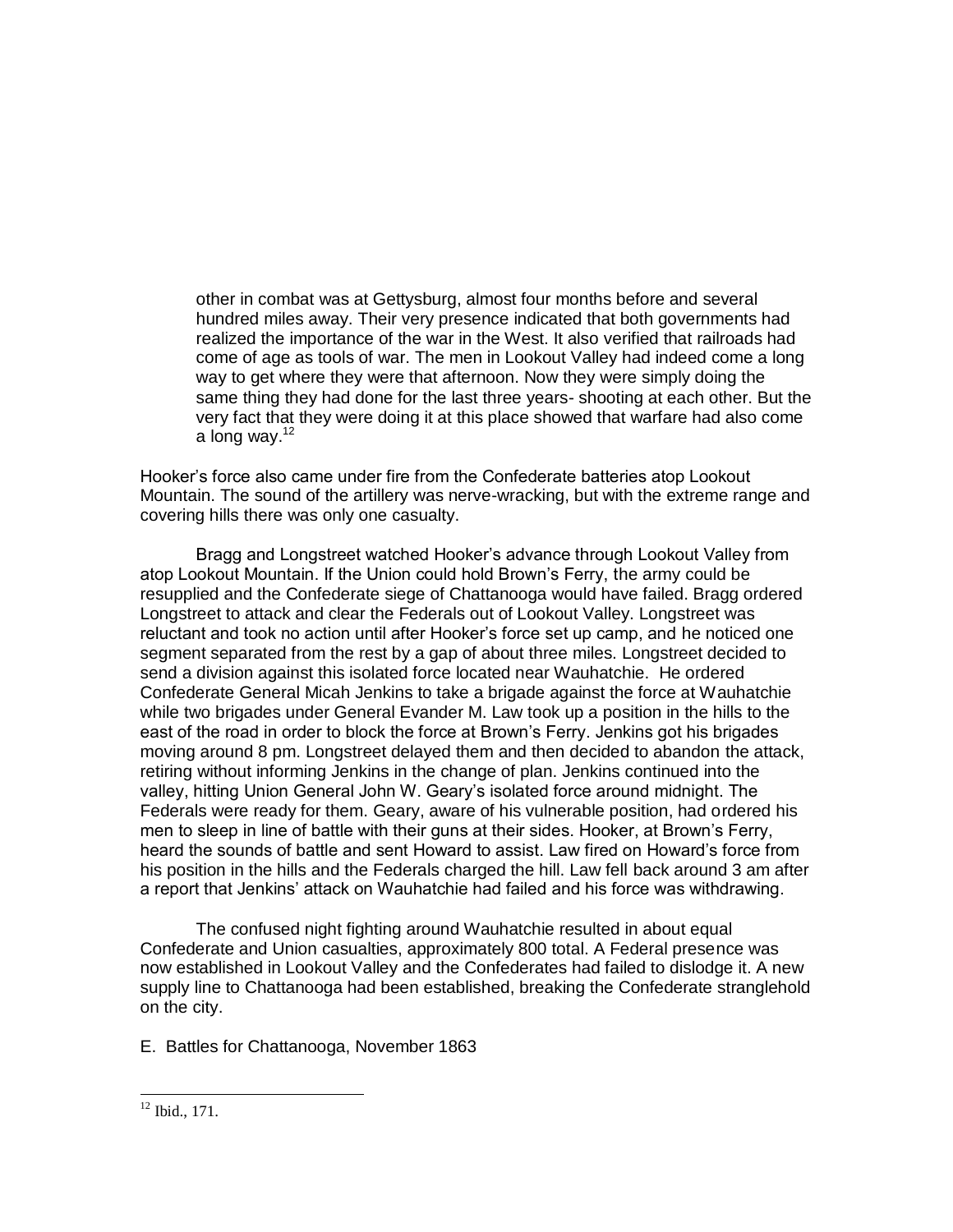After the successful opening of the "Cracker Line" the momentum was with the Union, and Grant immediately began to make plans for an offensive movement. Grant hoped that Bragg would not decide to abandon the Confederate positions around Chattanooga and to then move to new positions in Tennessee or Georgia. If Bragg had done so, Grant at that time would not have been able to pursue them because the shortage of forage and difficult roads had killed around 10,000 mules and horses, rendering the Union army immobile. Grant waited for the arrival of reinforcements from the Army of the Tennessee under General William Tecumseh Sherman before beginning his own offensive. With Sherman's troops as well as the reinforcements from the Army of the Potomac, the Union forces in Chattanooga would significantly outnumber the Confederates. After reaching Bridgeport, Sherman's men would follow the route of Hooker's march, cross at Brown's Ferry, and then move into the cover of the hills on the northern bank of the Tennessee. Sherman's force would reemerge on the Confederate right flank at the north end of Missionary Ridge. Thomas would keep the Confederate center on Missionary Ridge occupied and Hooker would advance on Lookout Mountain and the Confederate left.

Meanwhile Bragg was considering his options. He could retreat and abandon the strategically vital Chattanooga, or he could launch a direct assault on Chattanooga which, against the Union's reinforced entrenchments around the city, would likely be suicidal. The only other option to regain the initiative was movement on his flanks. At the beginning of November Bragg sent a detachment under Longstreet to East Tennessee to oppose Union General Ambrose Burnside in Knoxville. Longstreet was slow to act, fearing that Sherman was on his was to reinforce Burnside. On November 22 Bragg ordered two divisions under Confederate General Patrick Cleburne to be sent by rail to aid Longstreet. The troop transfer was about halfway through, and the rest of the men awaiting transport at Chickamauga Station on November 23, when word reached Cleburne that the Federals were attacking Missionary Ridge.

Grant had become impatient waiting for Sherman's troops, who had been delayed due to rain-soaked and muddy, difficult roads. After receiving reports of Confederate movement along Missionary Ridge on the 22<sup>nd</sup> (Cleburne's troops moving to their railroad departure), Grant feared that Bragg was retreating. He ordered Union General George Thomas forward on the  $23<sup>rd</sup>$  to determine whether the Confederates were still in force at Missionary Ridge. The Union reconnaissance was to head for Orchard Knob, a hundred-foot hill between Chattanooga and Missionary Ridge that was part of the Confederate advance line. Thomas, a very cautious commander, amassed four divisions to send against the Confederate positions. A Union observer described the advance:

Flags were flying, the quick earnest steps of thousands beat equal time. The sharp commands of hundreds of company officers, the sound of drums, the ringing notes of the bugle, companies wheeling and countermarching, and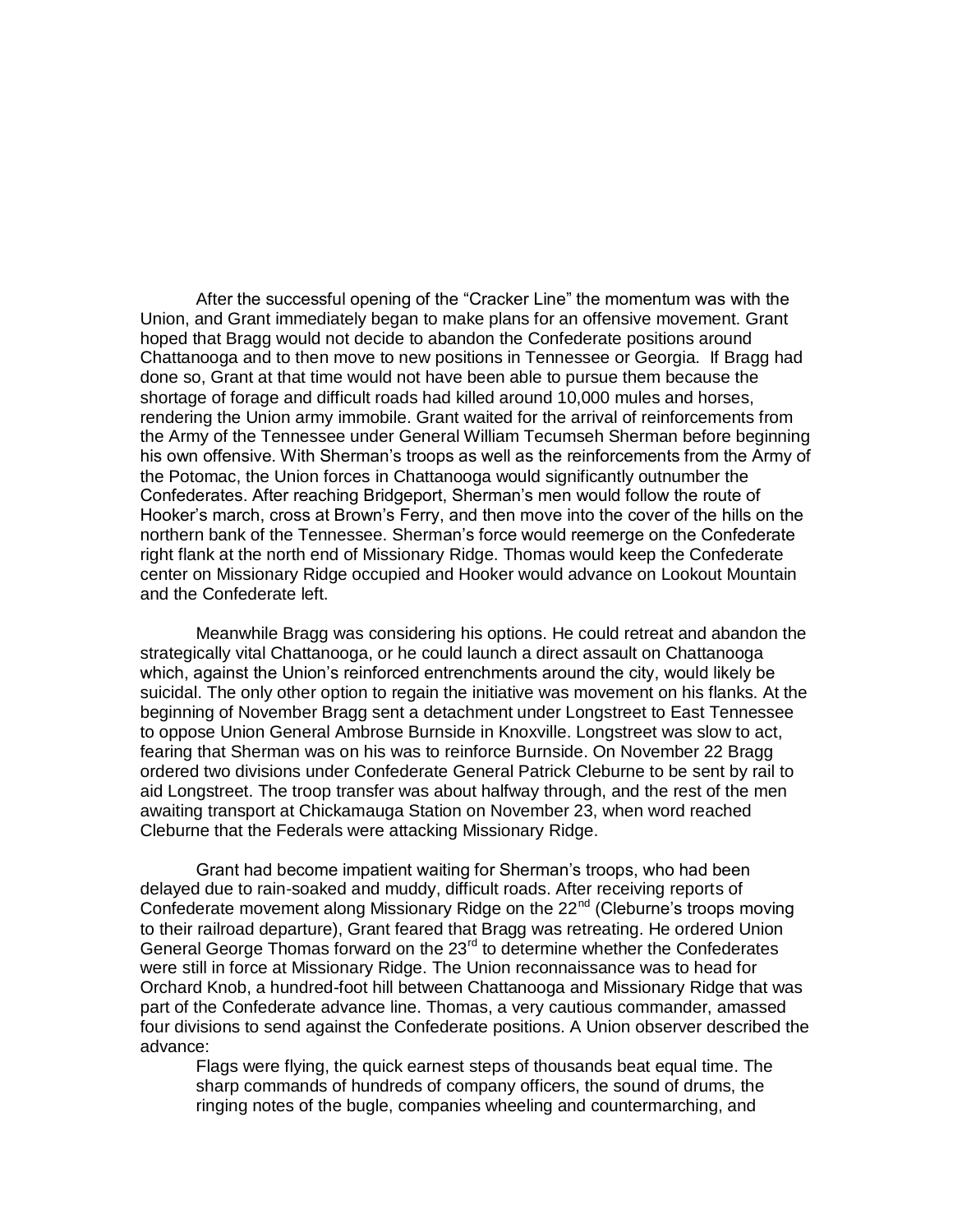regiments getting into line, the bright sun lighting up ten thousand polished bayonets till they glistened and flashed like a . . . shower of electric spirits- all looked like preparations for a peaceful pageant, rather than for the bloody work of death.<sup>13</sup>

The small Confederate force around the hill was no match for the much greater Union numbers. They put up a fight, but soon either retreated or were captured.

Early on November 24, the assault on the Confederate right flank began. Colonel Dan McCook led a force in pontoon boats from the mouth of North Chickamauga Creek to the Tennessee River, landing near the mouth of South Chickamauga Creek. They took the Confederate pickets by surprise and began constructing a pontoon bridge for the crossing of Sherman's force later that day. This would put Sherman in a position to attack the north end of Missionary Ridge and to damage the track of the Western & Atlantic and East Tennessee & Georgia Railroads. The weather on the  $24<sup>th</sup>$  was misty, with the heights around Chattanooga shrouded in fog, blocking the Confederate view of Sherman's activities. Sherman's force did not meet much resistance on the first day and they stopped and entrenched that evening, hoping to move quickly along the ridge the next day and roll up Bragg's army.

The foggy weather was also working to the Union's advantage on Lookout Mountain. On the  $24<sup>th</sup>$ , Grant sent Hooker's force along with Union General Peter J. Osterhaus's division, part of Sherman's force that had been stranded by a broken pontoon bridge at Brown's Ferry, to make a demonstration (a feint in support of Sherman's main assault) on Lookout Mountain. Hooker hoped to restore his reputation, damaged at the earlier Battle of Chancellorsville in Virginia, with a legendary assault. He planned to attack along the side of the mountain with waves of soldiers, starting at the south and moving towards the northern end, rather than trying to scale the mountain directly. From this direction he hoped to surprise the Confederate, whose breastworks faced downhill. Osterhaus's men distracted the Confederates attention with an attack on their pickets in the valley. Then, a force commanded by Union General Geary would cross Lookout Creek at a hastily completed temporary bridge at Light's Mill (the site of which is one of this project's individual nominations) and climb the mountain as the primary attack. Hooker's plan was aided through the luck of the weather. Fog concealed the troops struggling to climb along the rugged terrain, fighting their way through vegetation and over rocks. Described one Union soldier:

We filed off to the left, crossed Lookout Creek on an old mill-dam [the Light's Mill site], and commenced the difficult task of ascending the mountain through a thicket of cedars. Up, still up, meeting with no opposition except inanimate nature, pulling up by shrubs and projecting rocks. At last we reached the

 $13$  Sword, 179.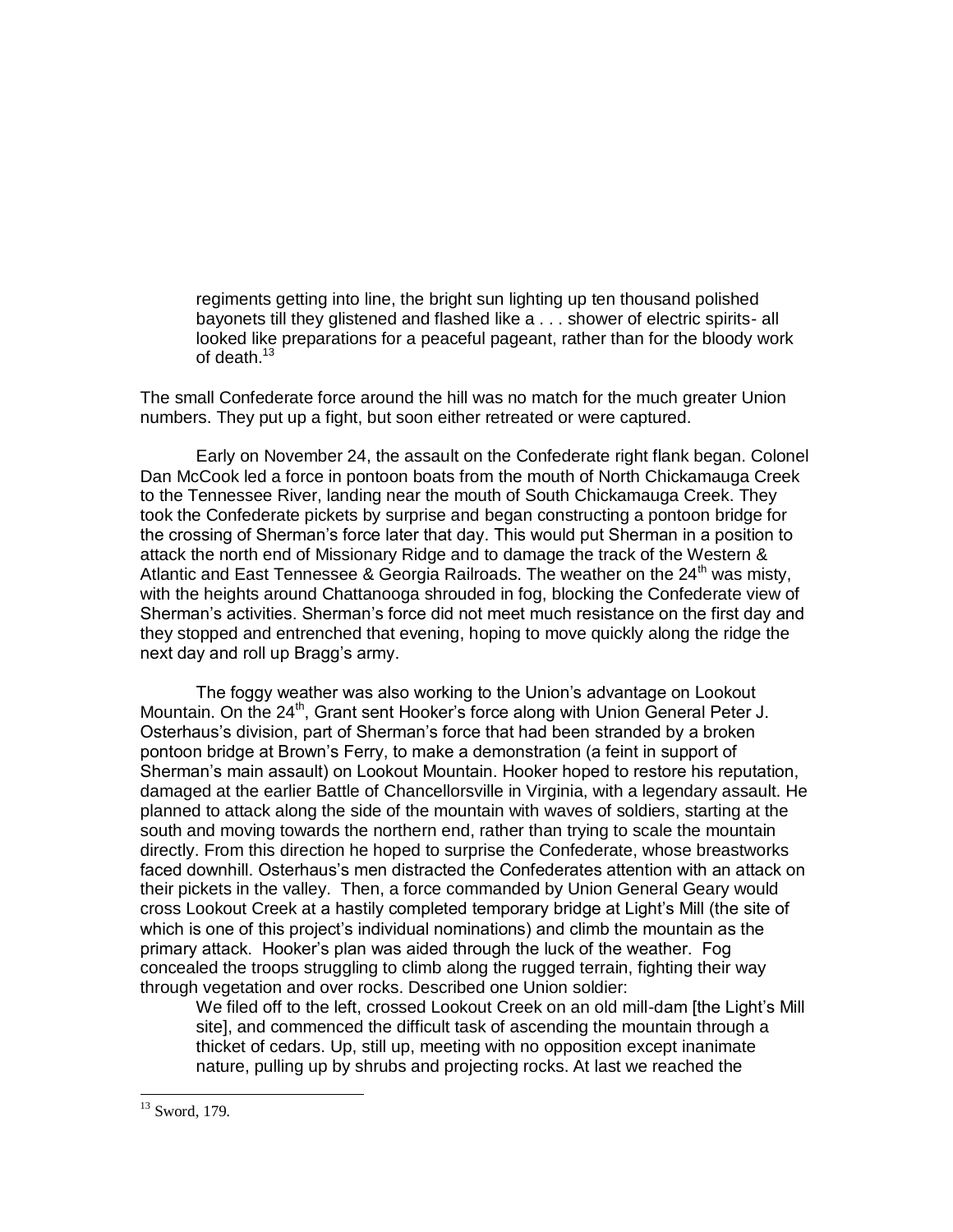inaccessible walls of limestone, a perfect palisade several hundred feet high. This movement was still unobserved by the enemy, who was expecting us to attack them in front. We faced north . . . . Thus we swept along the steep, rugged mountain side over huge rocks, fallen trees and deep ravines, regardless of the scattering shot sent at us from the mountain top. A heavy fog that hovered over the mountain enabled us to attack the enemy by surprise in the flank and rear of their works.<sup>14</sup>

Many of the Confederate troops remained unaware of the Union approach until the Federals were on top of them. The Union advance developed into a running fight along the west and north slopes of the mountain. It was a spectacular sight to those down below:

As the clouds moved aside and for the first time that day the sun broke through to light up the mountainside, the watchers below were awestruck by the sight of a battle spread out before them as if on canvas. The fleeing Confederates and the swarming ranks of blue-uniformed soldiers in pursuit, visible through the leafless treetops, brought resounding cheers from the men of the Army of the Cumberland.<sup>15</sup>

The fighting on Lookout Mountain would later be romantically dubbed the "Battle above" the Clouds.‖ The Confederates rallied near the Cravens House (NR 10/25/90) on the north end of the mountain, and the Union advance was temporarily halted. The Confederate position there had been weakened by the transfer of General William J. Hardee's force from Lookout Mountain to Missionary Ridge following the assault on Orchard Knob. At the end of the day, Bragg gave orders for his troops to disengage and withdraw to Missionary Ridge. With the Cracker Line open, Lookout Mountain was no longer worth a great investment of Bragg's force.

Grant's plan for November  $25<sup>th</sup>$  called for Sherman to continue his attack on the Confederate right while Thomas kept the Confederates occupied in the center and Hooker advanced on the Confederate left and rear. As the Confederates withdrew from Lookout Mountain across Chattanooga Valley to Missionary Ridge, however, they burned the bridges over Chattanooga Creek, delaying Hooker's pursuit. The Union now had greatly superior numbers, but the Confederates still held the defensive high ground.

Sherman's force would face much greater resistance on the  $25<sup>th</sup>$  than expected. The Union force had mistakenly taken up a position on Billy Goat Hill, adjacent to the north end of Missionary Ridge rather than on the ridge itself. And during the night the Confederates under Cleburne, recalled from the railroad station to hold the north end of

<sup>14</sup> *Voices of the Civil War: Chattanooga*, 100.

<sup>&</sup>lt;sup>15</sup> Woodworth, 187.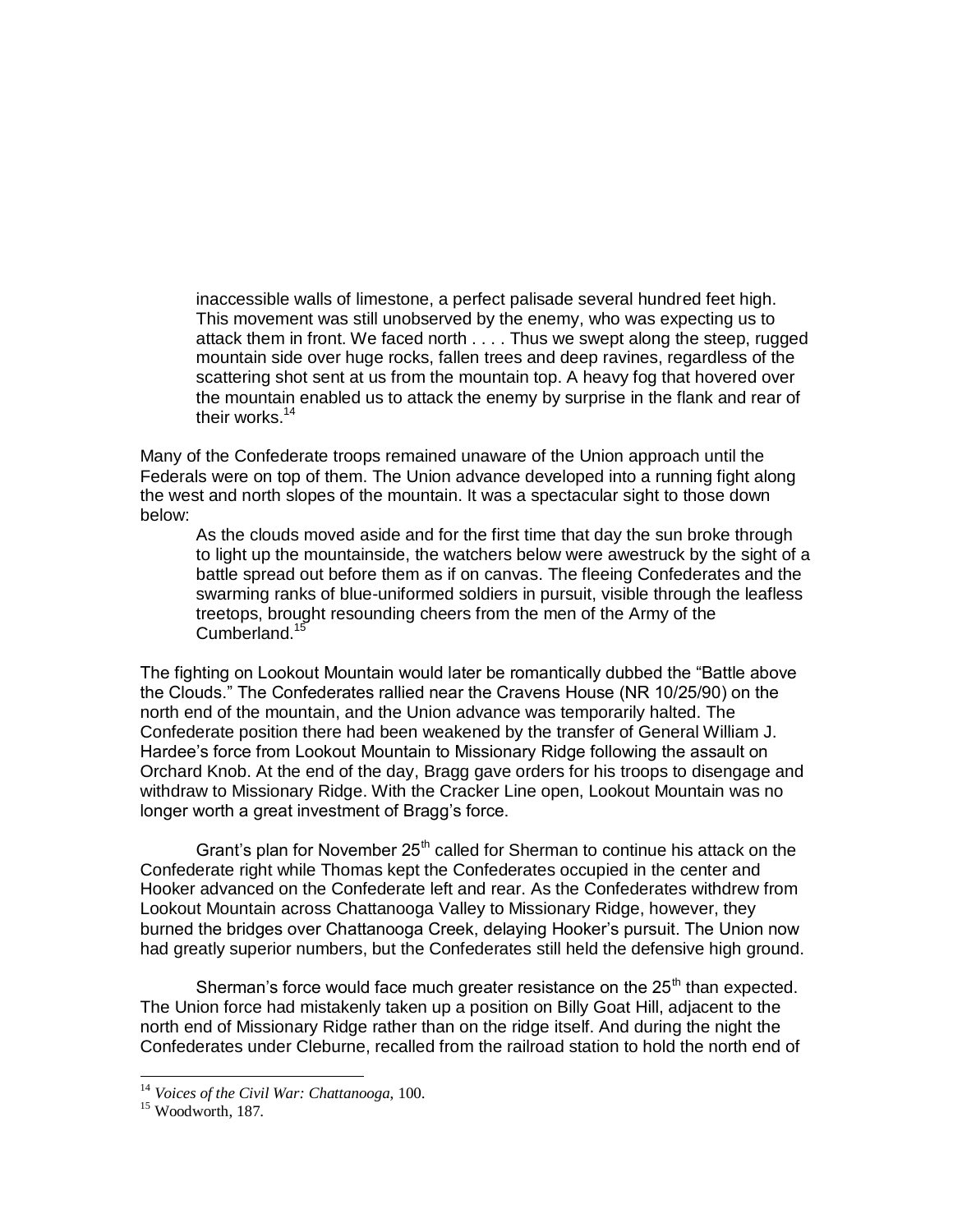Missionary Ridge, established a strong defensive position on Tunnel Hill, named for the tunnel of the East Tennessee & Georgia Railroad (NR 8/24/78), which ran through the north end of the ridge. Cleburne would use the ridge's rugged terrain of ravines and steep slopes to his advantage. His forces' location on the hill meant only a small number of Federals could advance on them at a time, and Cleburne skillfully rebuffed these attacks. In the afternoon, the Confederates were able to push back the Union advance and capture many prisoners.

Frustrated by Sherman's lack of progress on Bragg's right and Hooker's delays on Bragg's left, Grant decided to send Thomas forward. Grant ordered Thomas to advance to the Confederate rifle pits at the base of Missionary Ridge. He hoped this would draw troops away from Sherman's attack, not realizing that Sherman had already been defeated. Hurried to get the attack underway, there was a great deal of confusion among Thomas's force of about 23,000 as they prepared to advance. Many were unclear about their orders. As the Federals began their attack, the Confederates at the base of Missionary Ridge fired one volley and then withdrew as ordered. Thus, the Federals easily took the Confederate rifle pits, but they were in a horrible position, clearly exposed to deadly fire from the top of the ridge. The Confederates quickly ran up the ridge, dropping in exhaustion when they reached the top. Galvanized by the sight of the fleeing Confederates and aware of their own untenable position, the Federals decided to advance up the ridge.

The odds were definitely against them. Earlier Civil War engagements had demonstrated the difficulty and high cost of attempting to take an entrenched position with a direct assault, and the positions atop the rugged and steep Missionary Ridge were considered impregnable. The Army of the Cumberland, however, seeking to restore a reputation tarnished by its defeat at Chickamauga, charged up the ridge through a hazardous course of loose rocks, ravines, steep climbs, and brush. The precipitous terrain actually worked to the Federals' advantage, creating areas where the angle was too steep for the Confederate artillery to hit them, and the troops could stop to catch their breath and regroup. The attackers spread out to take advantage of any natural cover. Union casualties were substantial, but soon after the onslaught of Federals reached the top, the Confederate line fell apart and started to retreat down the back slope. The Southern troops were demoralized. Already underfed and discouraged, many had lost faith in their squabbling commanders. At dark, the only remaining Confederate troops on Missionary Ridge were Cleburne's on the north end, and they were ordered to withdraw and cover the army's retreat.

On November 26 and 27, Grant pursued Bragg, hoping to destroy the Army of Tennessee. Rain, mud, and exhaustion, however, worked against the Union army. The burnt bridges Bragg's army left in its wake also slowed the pursuers. On the  $27<sup>th</sup>$ Cleburne took up a position covering Ringgold Gap in north Georgia, between Taylor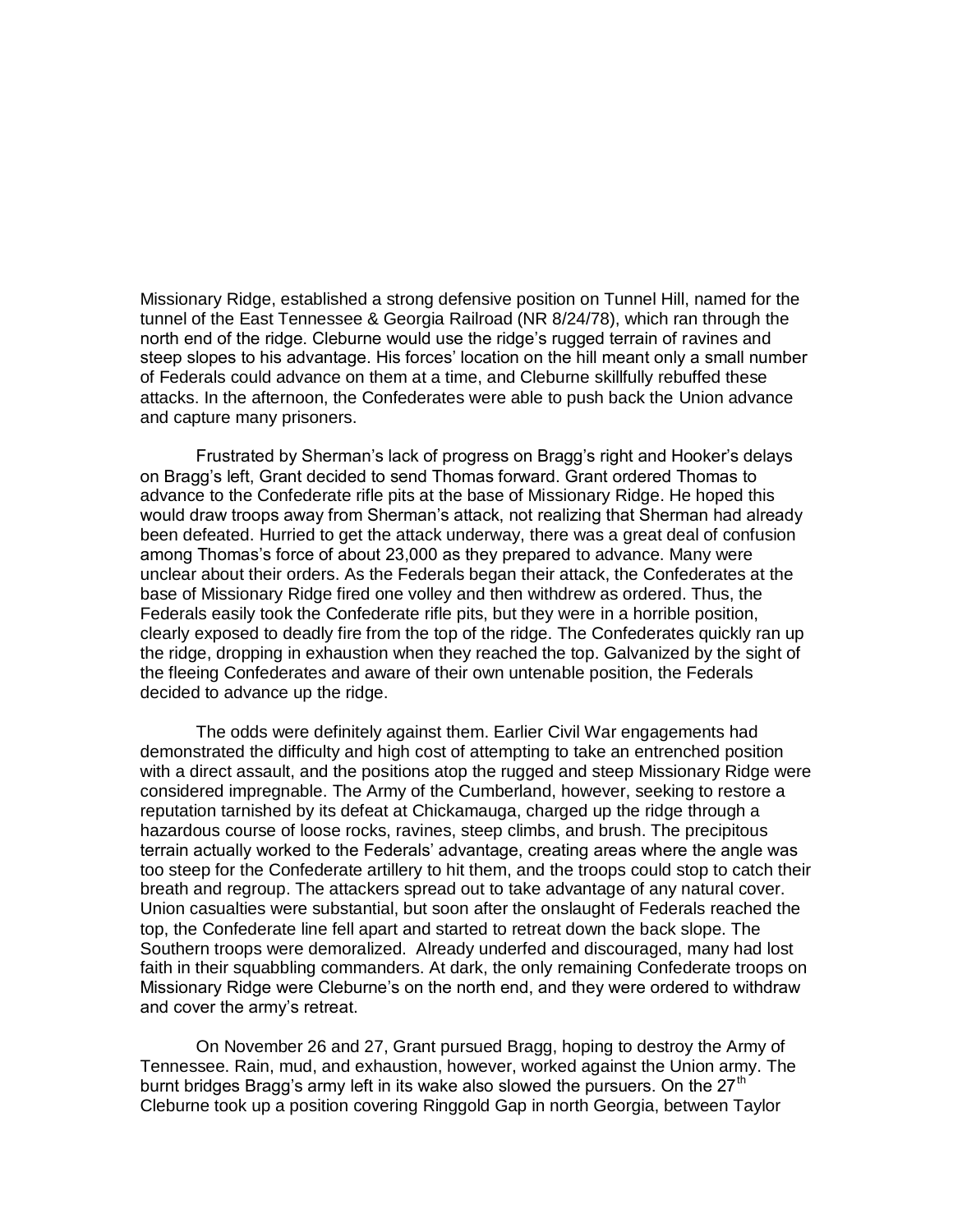Ridge and White Oak Mountain, trying to delay the Union pursuit and allow time for the Confederate artillery and wagons to escape. He succeeded in holding off a much greater force under Union General Hooker, effectively shielding the Confederate retreat. Cleburne's actions at Ringgold Gap were later commemorated by the establishment of a roadside interpretive wayside monument in the late 1930s.

The Confederates had suffered a crushing defeat at Missionary Ridge, but the army had escaped. Grant called off the pursuit. He lacked the supplies needed to continue, road conditions were bad, and he had only infantry troops available since the Federal cavalry had been removed from Chattanooga to save the horses. Washington wanted him to send aid to Burnside in East Tennessee and his army needed time to resupply and rest.

# F. Significance of the Chickamauga and Chattanooga Campaigns

Chattanooga was now lost to the Confederacy. Burnside had taken Knoxville in September, and Tennessee was effectively under Union control. The city of Chattanooga would be under the authority of a Federal provost for the remainder of the war. The Union army spent the winter there, making Chattanooga the advance base for their invasion of Georgia in the spring. The door into the Deep South was open:

Chattanooga had been a crucial and remarkable turning point in the war, a milestone on the path of doom for the Confederacy. The gateway to the Southern heartland was ajar. Thereafter, the wasting war of defense, of depleting resources in an ever-constricted territory, of irreplaceable manpower losses, and of personal despair for Southern citizens ravaged and economically ruined by invasion would be fully manifest . . . . The question of Southern independence was being inexorably shaped in the West, despite the political and practical attention given to the East.<sup>16</sup>

The struggle for Chattanooga would mark the end of the military careers of Union General William Rosecrans and Confederate General Braxton Bragg. Rosecrans was relieved of command following Chickamauga, and Bragg resigned after his defeat at Missionary Ridge. The problems of the Confederate high command in the West had been very costly for the South. A remarkable collection of the elite Union generals were involved in effort to take Chattanooga including Ulysses S. Grant, William Tecumseh Sherman, George Thomas, Joseph Hooker, and Philip Sheridan. The Chattanooga campaign would take Grant's career from the Western Theater to Virginia. Grant emerged as the leading Union general and was soon awarded the rank of Lieutenant General, a rank held previously only by George Washington.

<sup>&</sup>lt;sup>16</sup> Sword, 357-358.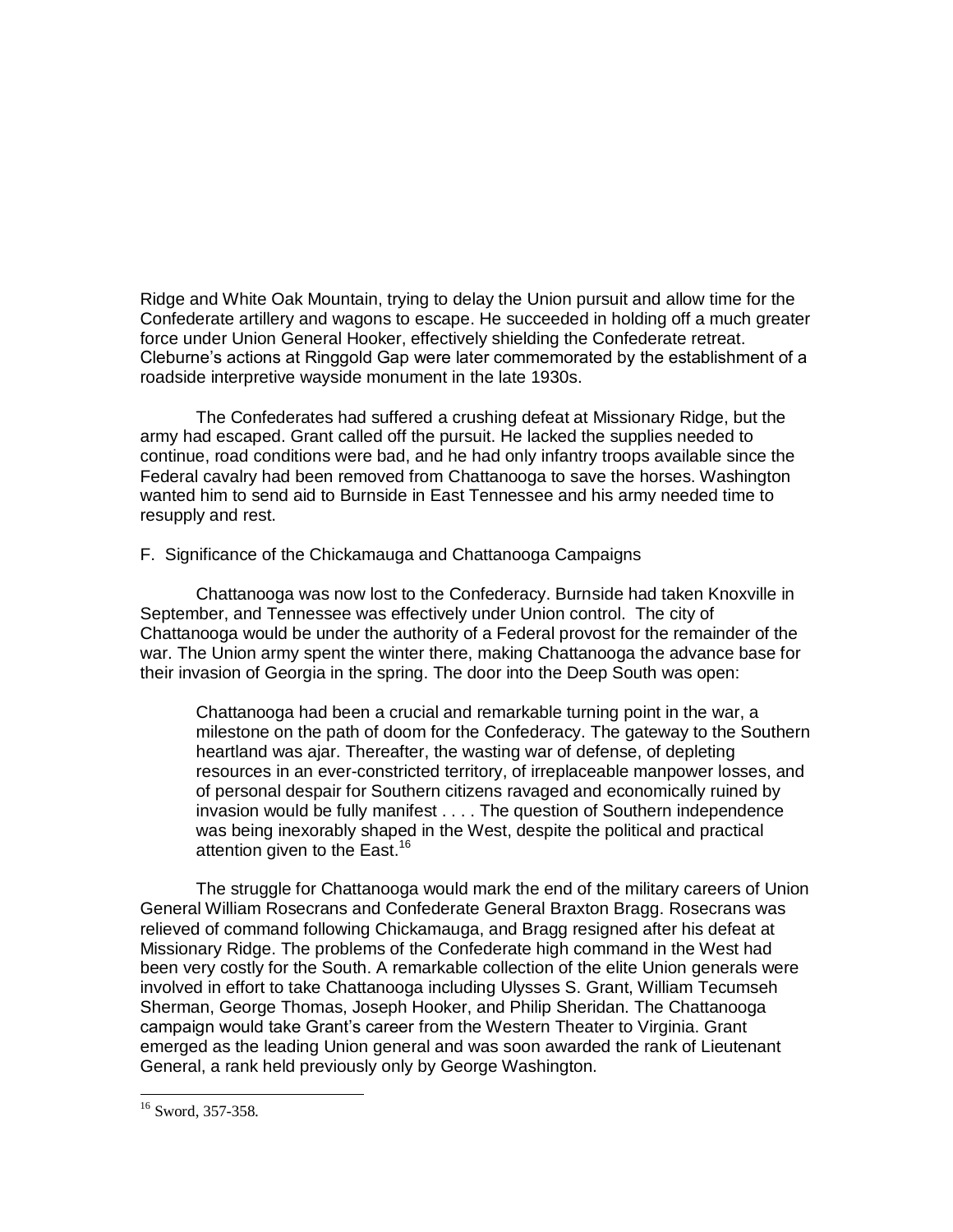The outcome of the Battles for Chattanooga also had a great impact on morale. For the Union, this latest success in a series of victories boosted confidence that they could win the war. Wrote a private in the Ohio Infantry: "Results of the last half of 1863 brought about a great change in the spirit and aspect of the war. At Gettysburg, Vicksburg, and Chattanooga had been wrought decisive victories for the cause of the Union. Loyal people of the north were inspirited and encouraged to renewed effort and sacrifice, while the Confederacy was correspondingly weakened if not depressed. $177$ For the Confederacy, the defeat was a severe blow to their spirit. Said a lieutenant in the Texas Cavalry to his captain, "This Captain, is the death-knell of the Confederacy, for if we cannot cope with those fellows over the way with the advantages we have on this line, there is not a line between here and the Atlantic ocean where we can stop them."<sup>18</sup>

Chickamauga was one of the bloodiest battles of the Civil War, with combined Union and Confederate losses of approximately 35,000. It was an example of the tremendous bloodshed resulting when traditional tactics were combined with modern weapons. The rifled musket that was the standard weapon of the Civil War had much greater range and accuracy than its smoothbore predecessor. This strengthened the defense and made frontal assaults very costly. At Chickamauga most of the battle was fought along shifting battle lines, as confused commanders tried to ascertain their opponents position through the trees and vegetation. When troops did have the opportunity to stop and entrench, the casualties of those behind the entrenchments were significantly reduced.

In the siege of Chattanooga, both sides established themselves behind entrenched positions. Direct assault did not appear to be a sane option and Grant instead used the element of surprise. For the assault on Brown's Ferry and north Missionary Ridge troops were stealthily moved by boat in the dark to their positions, and Confederate troops on Lookout Mountain were caught unprepared by the Union attack from the side rather than from below. And these troops were also quick to reinforce their positions. Wrote one soldier with Sherman's force at north Missionary Ridge: upon landing "the men went to work as those who felt that their scalps depended upon their industry, and it seemed to me that in less than an hour a breastwork and rifle-pit was made about a mile in length, extending clear across the open space."<sup>19</sup> However, it was a seemingly impossible direct assault on Missionary Ridge that concluded the battle, successful in part because the Confederates did not believe it could be done.

These campaigns also demonstrated the vital importance of railroads in modern warfare. Railroads made quick troop transport over great distances possible, allowing

<sup>17</sup> *Voices of the Civil War: Chattanooga,* 159.

 $18$ Ibid.,  $140$ .

<sup>19</sup> *Voices of the Civil War: Chattanooga*, 91.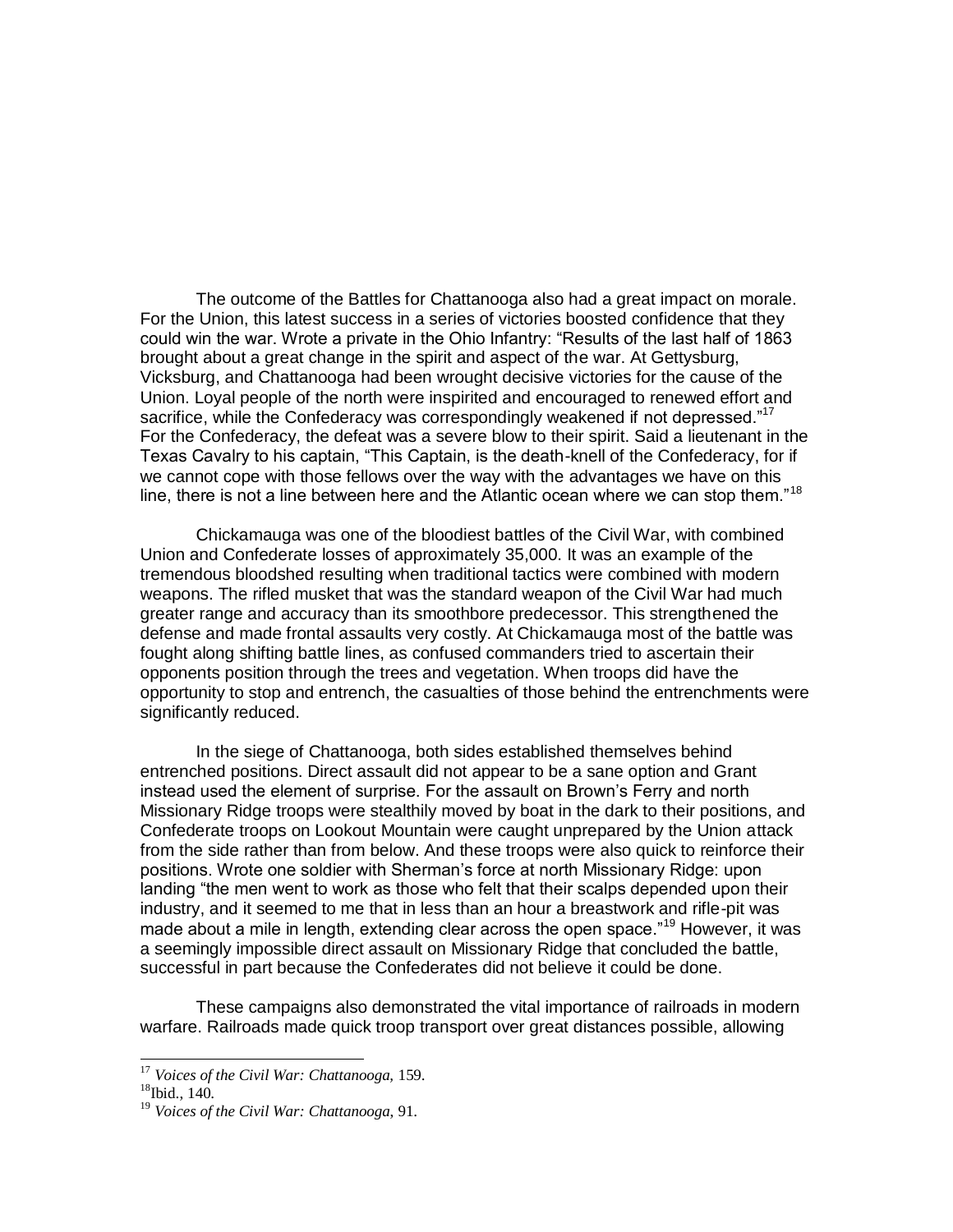Longstreet to come to the aid of Bragg at Chickamauga and Hooker to the aid of Grant at Chattanooga. Railroads were also vital to supplying armies, making operations at great distances from supply bases possible. Campaigns were planned based on the accessibility of major rail lines. Thus, railroads also became an important strategic target. Many troops were invested in attempts to defend, capture, or destroy rail lines. If an army's rail lines were disabled, it could be cut off from quick resupply and reinforcement. The Confederate and Union armies invested so much into their fight for Chattanooga because of the importance of its major rail links.

### **II. Commemoration of the Chickamauga-Chattanooga Campaign, 1890-1947**

In the 1880s the Chickamauga and Chattanooga battlefields became the focus of Federal and Confederate veterans seeking to commemorate the Civil War and preserve their memories. They sought to make sense of the past, bond with others through reminiscing, and to heal the wounds of the war. These veterans formed societies and, after a reunion held in Chattanooga, began to lobby for the preservation of the battlefields. The Chickamauga and Chattanooga National Military Park, the first national historical park, was approved by Congress in 1890. Park Commissioners sought to restore the landscape to its appearance in 1863 and interpret it with monuments and markers. They also built roads and bridges to improve access to and travel within the park, and extant stone bridge abutments remain at Reed's Bridge.

The dedication of the park was held on September 19<sup>th</sup> and 20<sup>th</sup>, 1895, with a large number of veterans in attendance. Speakers at the dedication ceremonies praised the park as a memorial to heroic and patriotic acts that would serve to educate and inspire future generations. A later significant period of commemoration took place during the New Deal era, with various projects being funded and/or built by the Civilian Conservation Corps, the Public Works Administration, and the Works Progress Administration. This work continued until the end of the CCC and the WPA in 1942.

In additional documentation to the original National Register nomination of Chickamauga-Chattanooga National Military Park, prepared by the National Park Service in 1998, the authors present a valuable context and inventory of the historic commemorative elements of the battlefield then within the legal boundaries of the park. The authors concluded that "preservation and commemoration at this park should be viewed as a continuing process extending over a period exceeding one hundred years."

That is also true for commemoration-related artifacts and properties outside of the park boundaries but associated with the Chickamauga-Chattanooga campaign. A representative property included within the individual nominations of this project is the Ringgold Gap battlefield wayside in Catoosa County, Georgia.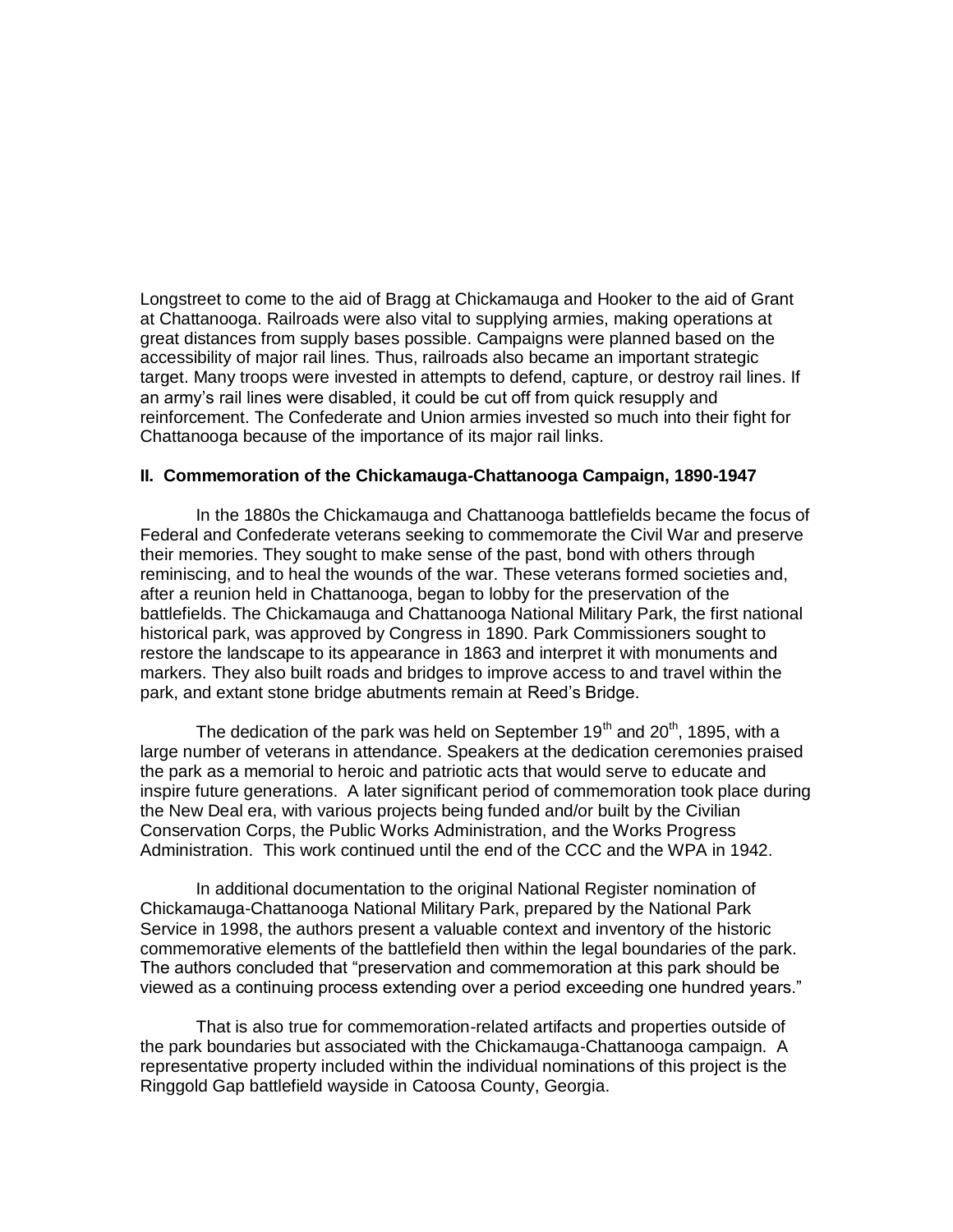The property as a commemoration site dates to c. 1937 when the National Park Service began negotiations with Georgia officials to place five waysides with historical markers along the existing highway route between Chattanooga to Atlanta, in an attempt to memorialize and interpret the Atlanta campaign. Since it marked the end of the Chattanooga campaign, and thus the beginning of the Union march on Atlanta, Ringgold Gap was selected as one of the five sites. NPS architects prepared plans by late 1938 while the actual labor for the waysides was to come from the WPA. Construction began in late 1939 but the project was not completed during the lifetime of the WPA. By 1944, NPS officials complained that the waysides were not completed. Construction finally began again in 1947 and the Ringgold Gap wayside was the first of the five to be completed in the summer of 1947.

# **F. Associated Property Types**

The following discussion of property types has been adapted, with permission, from an earlier Multiple Property Nomination form for Historic Resources and Historic Archaeological Resources of the American Civil War in Tennessee, prepared by the Tennessee Historical Commission.

NAME OF PROPERTY TYPE: Battlefield - Small Engagement

### **DESCRIPTION**

Battlefields are those areas that were the site of fighting or engagements between Union and Confederate forces. Battlefields may be representative of small engagements or large engagements. A small engagement refers to a minimum contest between a relatively small number of troops (at least 1,600 total troops engaged). These encounters include skirmishes and engagements of insignificant strategic importance. Small engagements may also include actions that were larger than skirmishes and involved thousands of troops, but resulted in proportionally few casualties. These engagements may have strategic significance or be illustrative of raids incidental to larger campaigns. Both small and large engagement sites may also contain earthworks, fortifications, and other related property types. In this nomination project, a representative small engagement battlefield is McLemore's Cove in Catoosa County, Georgia.

During the Civil War, the Tennessee Valley, comprising large portions of Middle and East Tennessee as well as northern counties in Georgia and Alabama, was largely a rural, agrarian landscape interspersed with county villages and small urban areas and railroad towns. Small crossroads communities often provided services such as general stores, grain mills, and blacksmith shops. Nashville, the state's largest city, boasted a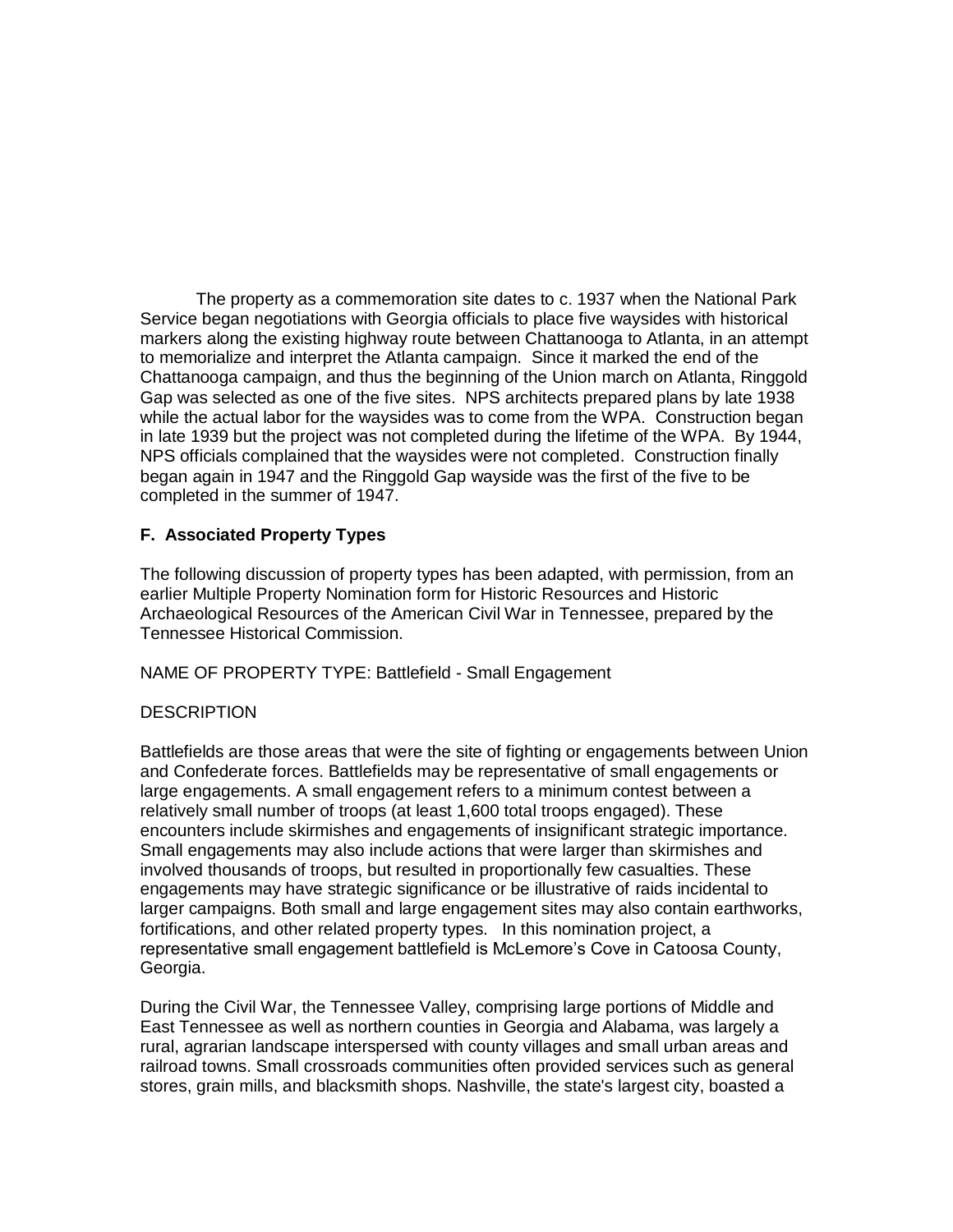population of 17,000 residents. It was to the north while Memphis lay far to the west and Knoxville was at the beginning of the Tennessee River proper. The railroad junction of Atlanta was to the south. Most county seats and other communities in the Tennessee Valley consisted of populations of less than 1,000 residents.

Most small Civil War engagements occurred amidst farmland or woodlands. This rural landscape was characterized by farmsteads with dwellings and associated outbuildings such as barns and smokehouses. The broad valley, especially in the Chattanooga area, was generally characterized by small farms although certainly some plantations existed. Large stands of timber dominated upland areas. The historic rural character of the Tennessee Valley was largely retained until the mid-20th century when suburbanization of the larger cities affected the surrounding countryside. Extensive suburban development took place in the counties surrounding Chattanooga in both Tennessee and Georgia.

The retention of the valley's historic rural character varies for each engagement site. Factors affecting the rural landscape include a site's distance from urbanized areas, affects of modern road systems such as interstates, the proximity of industrial parks and industries, and changes in traditional farming practices. Engagement sites may also display the loss of Civil War-era buildings and their replacement by late 19th or 20th century dwellings and farm outbuildings.

NAME OF PROPERTY TYPE: Battlefield - Large Engagement

# **DESCRIPTION**

In the Tennessee Valley, a large engagement is considered to be an action involving many army and corps level troops and resulting in thousands of casualties. Chickamauga and Chattanooga National Military Park, Hamilton County, Tennessee and Catoosa and Walker counties, Georgia (NR 10/15/66), represents the large engagement battlefield of the Civil War in the Tennessee Valley.

### **SIGNIFICANCE**

Battlefields may be nominated under criterion A, B, and/or D for their significance in the areas of military history and historic archaeology. Battlefields will be associated with campaigns and engagements of strategic importance or which affected the outcome of the battles for Chattanooga. These battlefields will be significant for their role in the Civil War during 1863.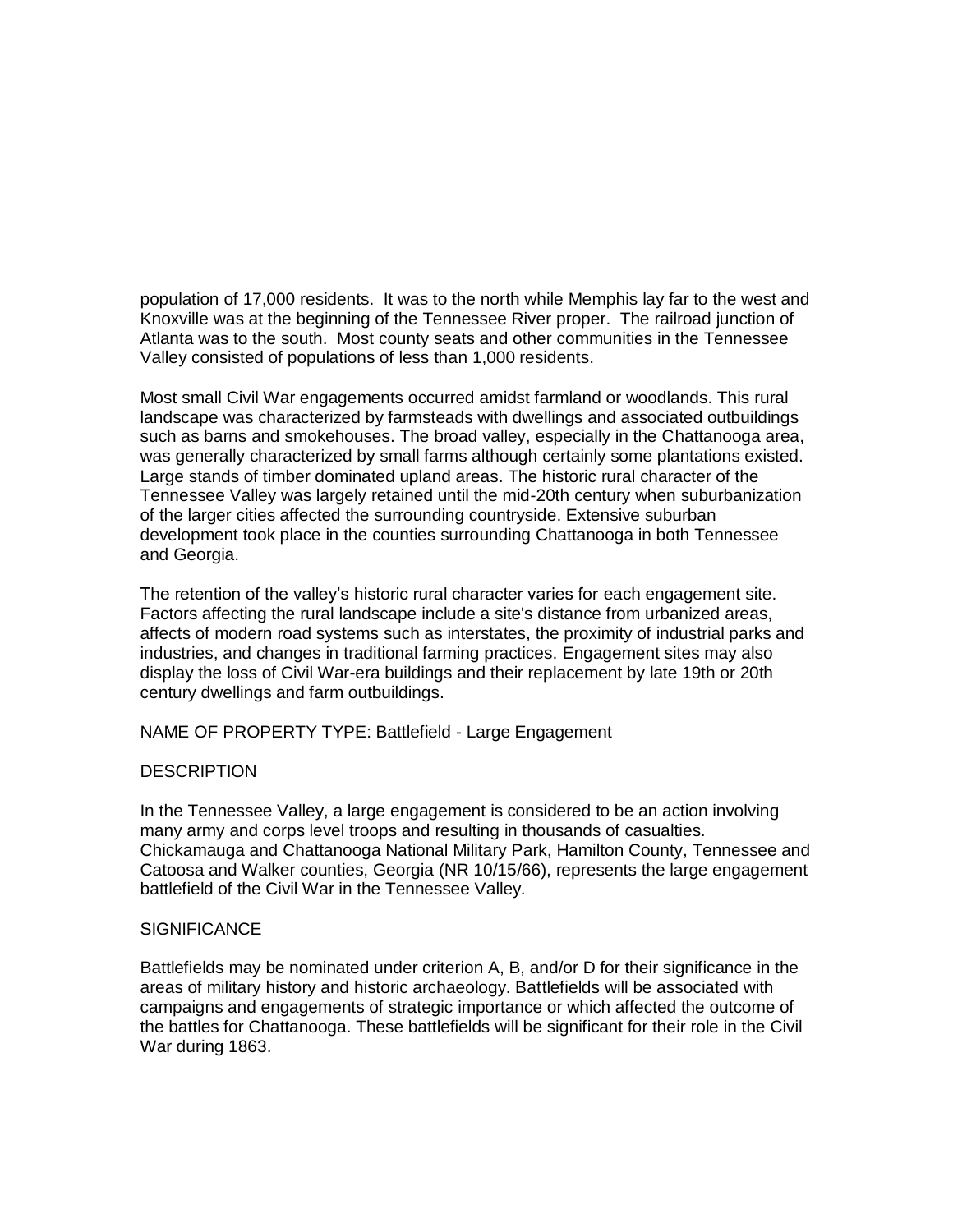Battlefields will be significant primarily under criterion A for their association with the history of the Civil War. Chattanooga and Chickamauga constitute one of these large engagements. In addition, the Tennessee Valley also contains numerous small engagement sites, which were of strategic importance during the war. Smaller engagements around the Chattanooga area, such as the actions at McLemore's Cove, contributed to the outcome of the larger engagements. Battlefields significant under criterion A will have a strong association with the pivotal campaigns of Chickamauga and Chattanooga or exemplify notable actions or engagements which had a direct bearing on the evolution and course of these campaigns.

Battlefields may also be significant under criterion B for their association with notable soldiers and/or civilians whose specific actions within an engagement affected its outcome, or had a major affect on the advancement of military science such as innovative tactics and weaponry. Establishment of significance under criterion B will be difficult since the careers of notable military leaders and civilians also took place outside the borders of Tennessee and their significance often encompasses more than one engagement. For most military and civilian leaders of the Civil War, their significance will be based on their entire careers, rather than on their contribution solely to one engagement. Similarly, the significance of a military leader's innovative tactics or use of weaponry must also be evaluated in terms of their entire career rather than on the basis of one engagement. The extensive scholarly research conducted on the Civil War, and differing viewpoints on the contributions of its military leaders, renders establishment of criterion B significance difficult for most engagements.

Under criterion D, battlefields will be significant for their information potential in understanding the course and outcome of the engagements at Chickamauga and Chattanooga. Archaeological remains on battlefields can provide important information on troop movements, tactics, location and duration of events during the battle, and interpretive artifacts. Although extensive literature exists for many battlefields in the Tennessee Valley, the archaeological record can also be significant in yielding, or potentially yielding, important information providing a better understanding of a battle or engagement.

The Historic and Historic Archaeological Resources of the American Civil War in Tennessee Multiple Property Listing documentation suggests that the Chattanooga area's battlefields retain the potential to provide important information through the archaeological record. Categories of archaeological information potentially available at battlefields include:

1. Military artifacts such as ammunition, bayonets, rifles, knapsacks, and canteens associated with infantry.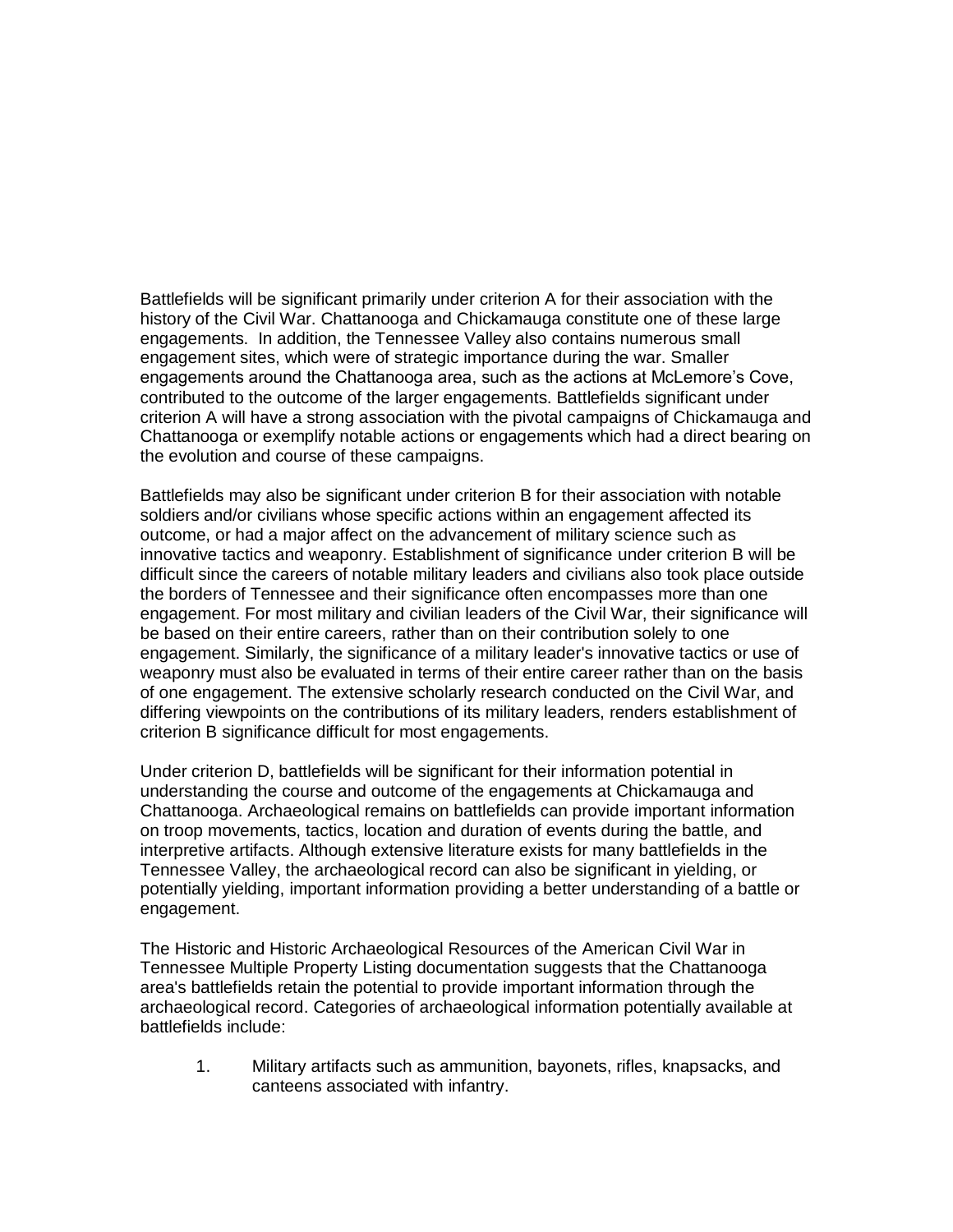- 2. Military artifacts such as ammunition, artillery rounds, rifles, saddles, tack, containers, and other accouterments associated with cavalry and artillery.
- 3. Domestic artifacts carried by soldiers into battle including clothing, eating utensils, photographs, and medicines.
- 4. Burials including large gravesites and individual interments.
- 5. Encampment sites associated with pre- or post-battle activity such as trash pits.
- 6. Post-war artifacts such as reunion medals and pins associated with Confederate and Union veterans associations.

# REGISTRATION REQUIREMENTS

Battlefields may meet registration requirements if they possess sufficient character and integrity to retain their sense of time and place from their period of significance. An actual battlefield site and its surroundings must be largely intact. Most Civil War engagements in the Chattanooga area were fought in rural areas amidst scattered farmsteads, woodlands, and cultivated fields or pastures. The retention of this historic rural character is a key component in the identification and eligibility of battlefields. A battlefield's "core area" as defined by the National Park Service or Tennessee Division of Archaeology, must retain the majority of its historic landscape elements to be eligible for the National Register. The following evaluations of integrity were applied when assessing potentially eligible battlefields.

- Location A battlefield retains integrity of location if it is the place where the historic battle or engagement took place. The survey utilized historical research and on-site archaeological investigations to identify the locations where the actual battles occurred.
- Association A battlefield retains integrity of association if it is the place where the battle or engagement occurred. Battlefield areas were extensively documented through survey efforts.
- Setting Battlefields will retain integrity of setting if the physical environment of the battle or engagement is largely intact. The majority of traditional land uses such as cultivated fields and woodlands need to remain intact in order for battlefields to retain integrity. Modern road systems, such as highways and, especially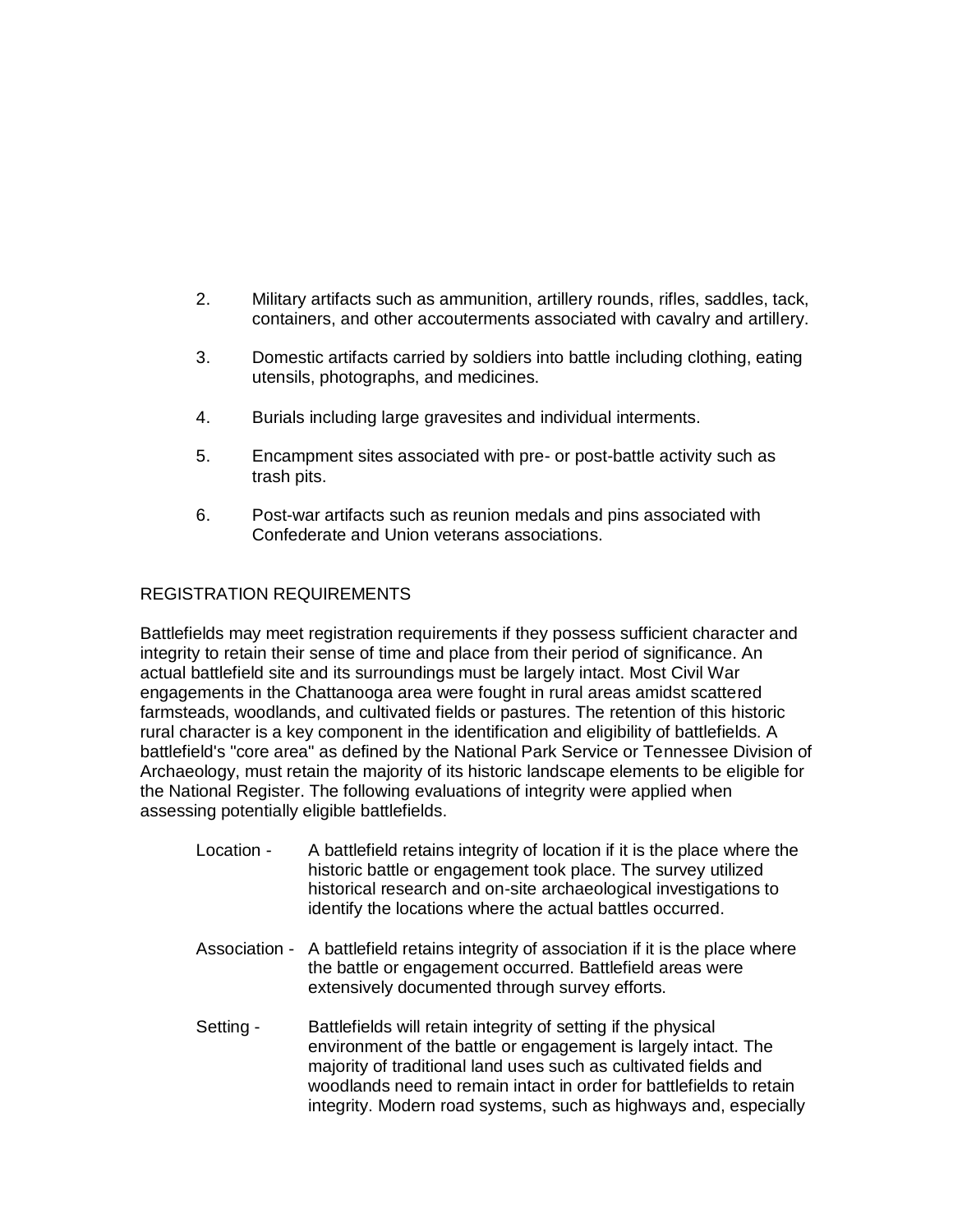interstates, will not result in the overall loss of integrity of the battlefield if the road system(s) encompasses less than ten percent of the core battlefield area. In addition, the impact of the road system(s) is dependent on where it is located in relationship to the battle, the scale of the road system(s) with respect to the nominated property, the importance of the battle, and the extent and placement of development along the road system(s). Because of the potential for the impact of modern road systems(s) on battlefield sites, the integrity of each battlefield considered for nomination that has such an intrusion must be evaluated more intensively than a potential battlefield nomination without modern road system(s).

Traditional land uses should be retained and may include farmsteads at their Civil War locations even though the dwellings and outbuildings have been replaced with post-bellum properties. Less than 10% of a battlefield's total core area should consist of non-contributing landscapes or non-contributing properties.

Battlefield memorials such as statuary or markers will not affect the historic setting as long as they are minimal in number and of small size and scale.

Feeling - To retain integrity of feeling, the collective land area of a battlefield will have the ability to convey its sense of time and place from its period of significance in the Civil War. Modern intrusions such as buildings and structures, road systems, or extensive alterations in land use may be present as long as they are scattered and are not concentrated within the core area of the battlefield. The essential historic land characteristics must be present and major changes in topography such as removal of hillsides or infilling of watercourses would likely result in a loss of integrity.

### Design,

### Materials, and

Workmanship -These evaluations of integrity generally refer to structures or architectural resources, and in most instances will not apply to battlefields.

Criterion A Requirements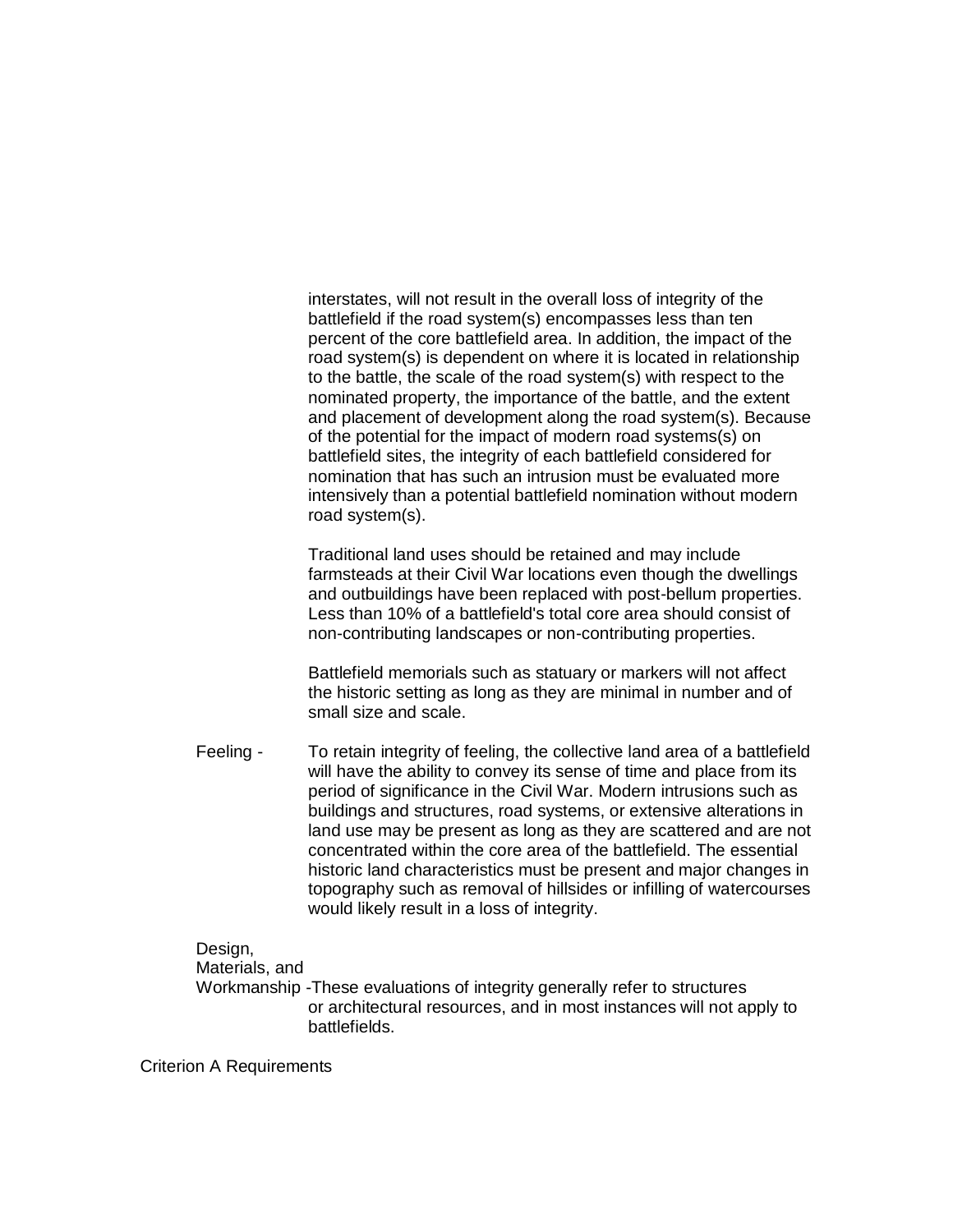The property must be directly associated with engagements in the American Civil War in the Chattanooga area.

The property's period of significance must be within the beginning and end of the American Civil War (1861-1865).

The property must have a strong association with the pivotal campaigns of the Civil War in the Tennessee Valley or exemplify notable actions or engagements, which had a direct bearing on the evolution and course of the Civil War.

In addition to the battlefield site itself, individual buildings or structures may also be eligible under this criteria if they were in existence at the time of the engagement and were utilized militarily by one or both forces. Such uses may include headquarters, short-term hospitals, or military prisons. These buildings and structures must retain sufficient architectural character and integrity to retain their sense of time and place from the Civil War era.

The property must retain integrity of setting, location, feeling, and association of its historic landscape features. The historic landscape of the battlefield must possess sufficient integrity of these qualities to provide a sense of time and place from the Civil War era. Battlefields must retain a majority of the landscape elements, which were present during their period of significance such as cultivated fields or woodlands. Intrusions such as post-Civil War buildings and roadways may be present as long as they are minimal in number or, are concentrated in areas, which were not pivotal to the significance of the battle.

#### Criterion B Requirements

The property must be directly associated with engagements in the American Civil War within the Chattanooga area.

The property's period of significance must be within the beginning and end of the American Civil War (1861-1865).

The property must be associated with notable soldiers and/or civilians whose specific actions within the engagement affected its outcome, or had a major affect on the advancement of military science such as innovative tactics and weaponry.

The property must retain integrity of setting, location, feeling, and association of its historic landscape features. The historic landscape of the battlefield must possess sufficient integrity of these qualities to provide a sense of time and place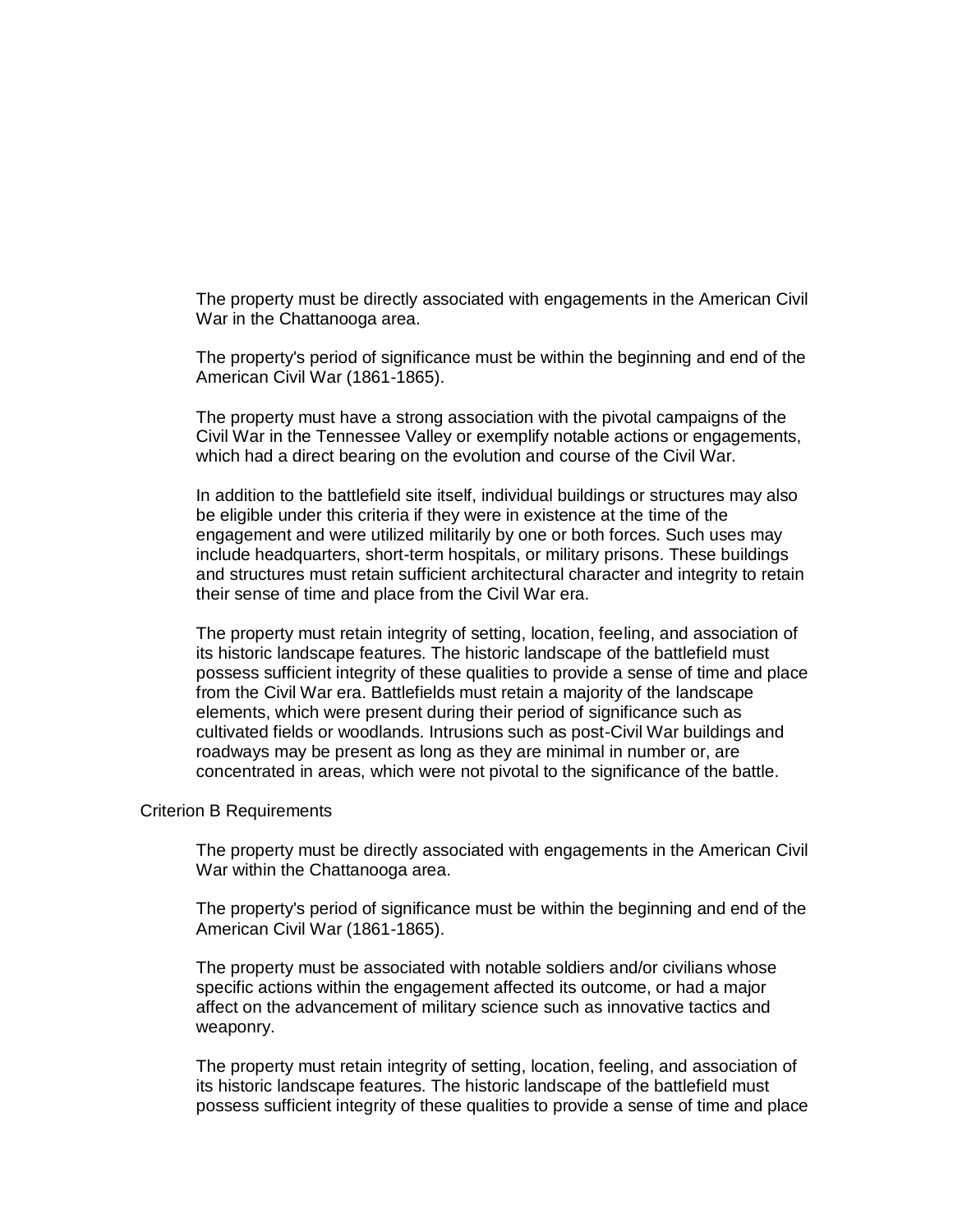from the Civil War era. Battlefields must retain a majority of the landscape elements, which were present during their period of significance such as cultivated fields or woodlands. Intrusions such as post-Civil War buildings and roadways may be present as long as they are minimal in number or are concentrated in areas, which were not pivotal to the significance of the battle.

### Criterion D Requirements

The property must be directly associated with engagements in the American Civil War within the Chattanooga area.

The property's period of significance must be within the beginning and end of the American Civil War (1861-1865).

The property must have surface or potential subsurface cultural or archaeological deposits that, if studied, are likely to yield information important to understanding the engagement or battle.

The property must retain integrity of setting, location, feeling, and association of its historic landscape features. The historic landscape of the battlefield must possess sufficient integrity of these qualities to provide a sense of time and place from the Civil War era. Battlefields must retain a majority of the landscape elements, which were present during their period of significance such as cultivated fields or woodlands. Intrusions such as post-Civil War buildings and roadways may be present as long as they are minimal in number or, are concentrated in areas which were not pivotal to the significance of the battle.

### NAME OF PROPERTY TYPE: Earthworks

#### **DESCRIPTION**

Earthworks were constructed in association with offensive and defensive operations throughout the Tennessee Valley. Many earthworks were built along transportation routes to defend railroads and bridge crossings, which were of special importance around the railroad hub of Chattanooga. Others were built to defend strategic points such as urban areas and encampment sites. Earthworks may also be associated with a specific campaign or engagement.

Soldiers used picks and spades to build high earthen walls to provide protection from the enemy. These earthworks often were built five to six feet in height and reinforced with stones or logs. Interior ditches allowed soldiers to stand and be protected by the earthen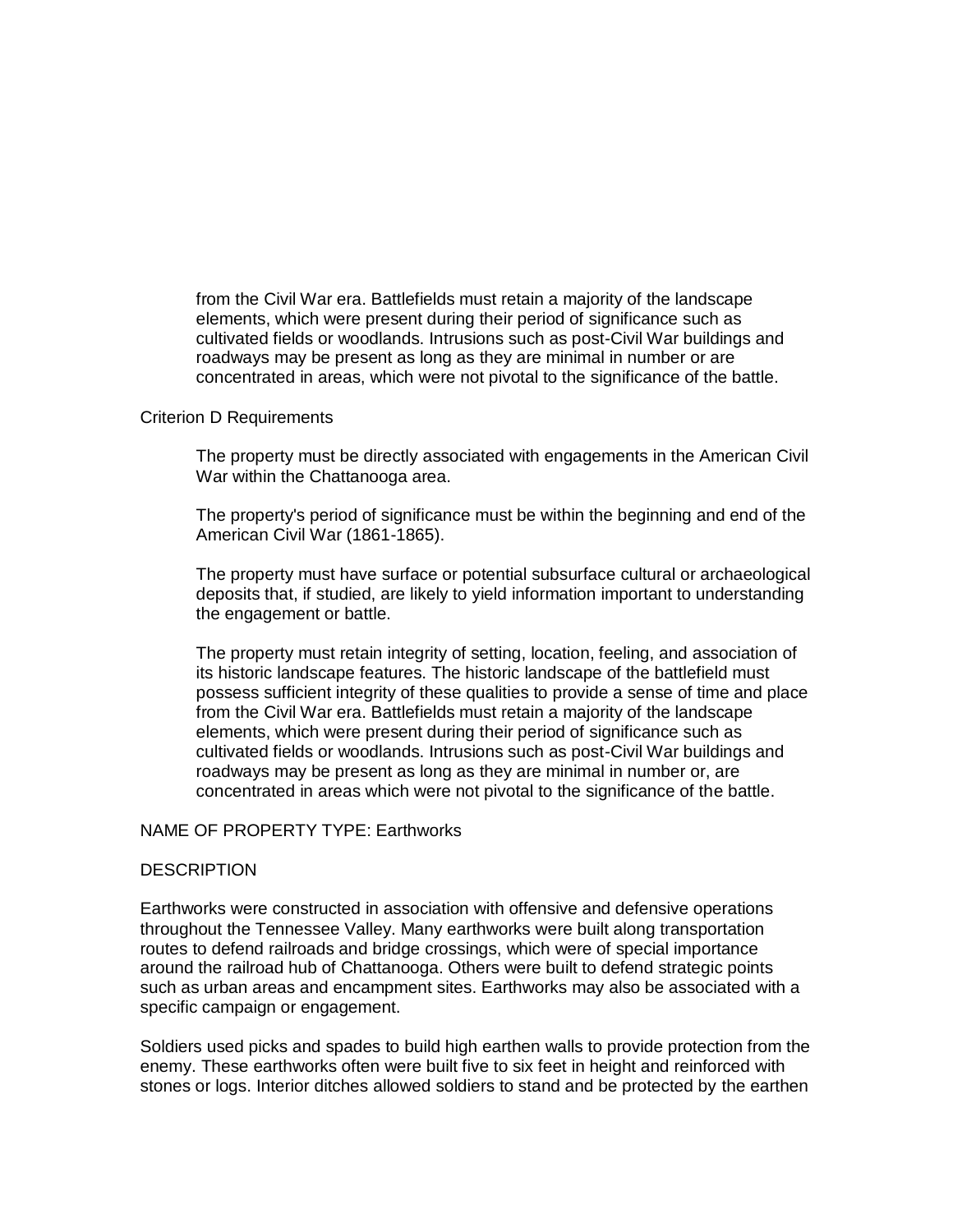walls while outer ditches made scaling the earthwork more difficult. Due to their exposure to the elements, all earthworks are likely to have eroded to some degree.

Earthworks are defined as field fortifications constructed primarily of earth. Six subcategories or components of earthworks are as follows:

- 1. Entrenchment
- 2. Redoubt
- 3. Redan
- 4. Lunette
- 5. Cremaillere or Indented Line
- 6. Earthwork (Undetermined Type)

An entrenchment, or breastwork, consists of a ditch and parapet, often hastily constructed under battle conditions. Troops would dig entrenchments to afford protection of defensive positions and the earth parapet wall was often reinforced with logs or stones. When soldiers constructed more permanent entrenchments they often added features such as redoubts or redans.

A redoubt generally refers to an earthwork enclosed on all sides and often resembles a square on level terrain. On a hilltop the redoubt usually conforms to the contour or topography of the summit and can take on any enclosed shape or form. Redoubts were often built as part of larger earthworks and to defend strategic points and transportation routes. Redoubts surveyed in the Tennessee Valley are often part of larger railroad guard posts.

A redan refers to a small V-shaped earthwork with two faces and a rear opening, also known as a "gorge." Redans were used to provide cover for camps, advanced positions, roads and bridges.

A lunette is an earthwork that is similar to a redan in function and appearance with the addition of two flanks. A cremaillere (indented) line is an earthwork placed between two advanced works that are too far apart to protect each other as well as the space between them. A cremaillere line forms salients and angles which allow infantry and artillery cross fire in front of the advanced works. This type of earthwork is rare in the Tennessee Valley.

Earthworks (undetermined type) is a category reserved for remnants of earthworks, which are poorly preserved or have been extensively altered. These earthworks have been substantially reduced and their original form and outline cannot be discerned.

#### **SIGNIFICANCE**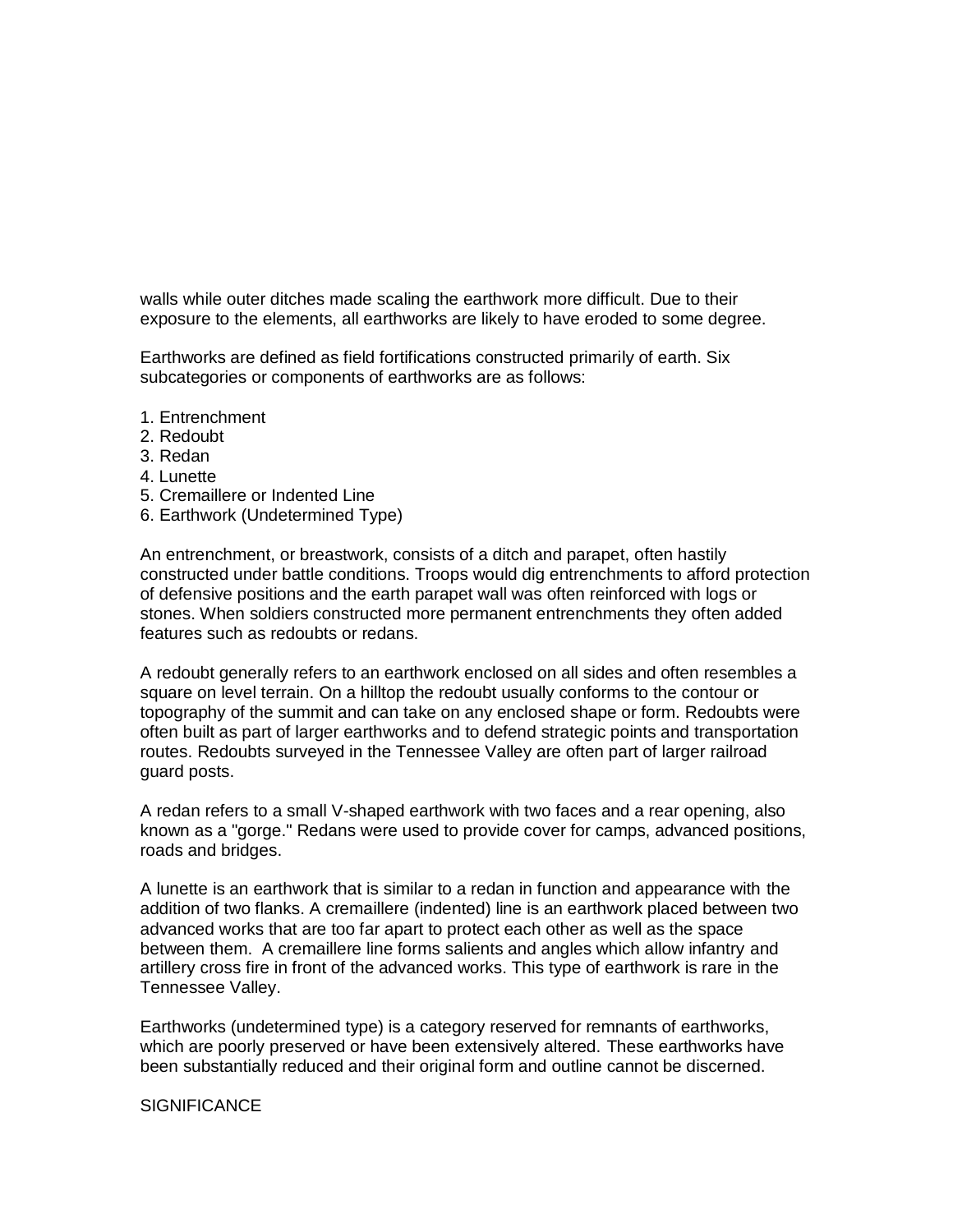Earthworks may be nominated under criterion A, B, C, and/or D for their significance in the areas of military history, engineering, and historic archaeology. Earthworks were built during the Civil War primarily to defend strategic areas or positions. The defensive strategy adopted by both armies included the guarding of important communities, transportation routes, and supply points. The earthworks built in the Tennessee Valley are illustrative of tactics and planning which influenced the course and outcome of the Civil War. They are also illustrative of the military engineering of the Civil War in terms of the design, form, and construction of fortifications. In the Chattanooga area, the location and orientation of earthworks in association with transportation-related resources underscores the importance of the railroad network in the battles of Chickamauga and Chattanooga.

Earthworks may be significant under criterion A for their association with the military history of the Civil War. Earthworks are physical remains which illustrate the offensive and defensive strategic planning of both Union and Confederate forces. They are often the only surface evidence of an engagement or long term defensive position, and provide important information to understanding specific actions during the battles for Chattanooga.

Earthworks may be significant under criterion B for their association with notable soldiers and/or civilians who are directly associated with the site. Such persons would have achieved their significance from their contributions to the military history of a specific site or through their contributions to a significant advance in engineering. Significance under this criteria is considered to be unlikely due to the transient occupation of earthworks by military units. The evaluation of significant individuals of the Civil War is also based more upon their overall careers rather than on actions at specific locations or engagements.

Earthworks may be significant under criterion C if they are particularly notable and intact examples of a specific earthwork type, or are a rare or unusual example of a fortification. Earthworks eligible under criterion C must possess a high level of integrity, be a notable example of military engineering, or represent a rarely built type of a fortification. For example, the Historic and Archaeological Resources of the American Civil War in Tennessee Multiple Property Listing states that the number of earthworks in Tennessee which possess high levels of integrity are minimal, and those retaining such characteristics may be significant as illustrative of military engineering designs and construction techniques.

Under criterion D, earthworks will be significant for their information potential in understanding the course and outcome of the American Civil War. Historic archaeological remains such as earthworks can provide important information on fortification construction and defensive and offensive planning and tactics. Artifacts, which may remain at earthworks, can provide data on the soldiers stationed at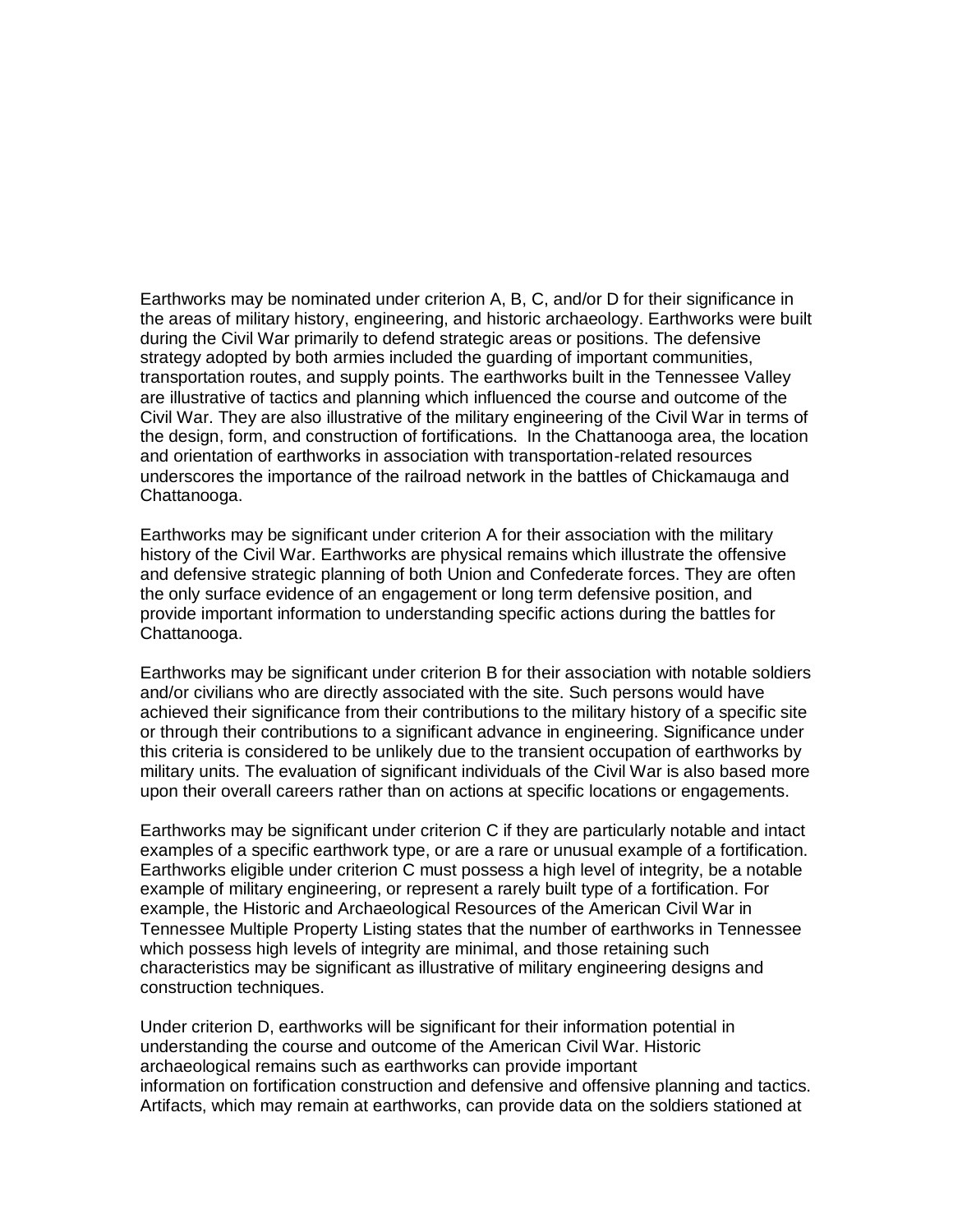the site and information on their day-to-day activities. Categories of archaeological information potentially available at earthworks include:

- 1. Military artifacts such as ammunition, bayonets, rifles, knapsacks, and canteens associated with infantry.
- 2. Military artifacts such as ammunition, artillery rounds, rifles, saddles, tack, containers, and other accouterments associated with cavalry and artillery.
- 3. Domestic artifacts associated with nearby encampments including clothing, eating utensils, photographs, and medicines.
- 4. Tools and other equipment used in earthwork construction and design.

# REGISTRATION REQUIREMENTS

Earthworks may meet registration requirements if they possess sufficient character and integrity to retain their sense of time and place from their period of significance. Earthworks possess integrity if their historic landscape features and surroundings are intact and if there are no associated significant intrusions. The following evaluations of integrity were applied when assessing potentially eligible earthworks.

- Location An earthwork retains integrity of location if it is the place where it was originally built and utilized during the Civil War. The survey utilized historical research and on-site archaeological investigations to identify existing earthworks.
- Association An earthwork retains integrity of association if it is the place where the earthwork was constructed. Earthwork locations were extensively documented through survey efforts.
- Setting Earthworks will retain integrity of setting if its physical environment is largely intact. The majority of traditional adjacent land uses such as cultivated fields and woodlands need to remain intact in order for earthworks to retain integrity. Modern intrusions such as buildings or structures should not be located within the circumference of the earthwork itself. Earthworks will retain integrity of setting if adjacent intrusions are minimal in number and in their size and scale relative to the earthwork.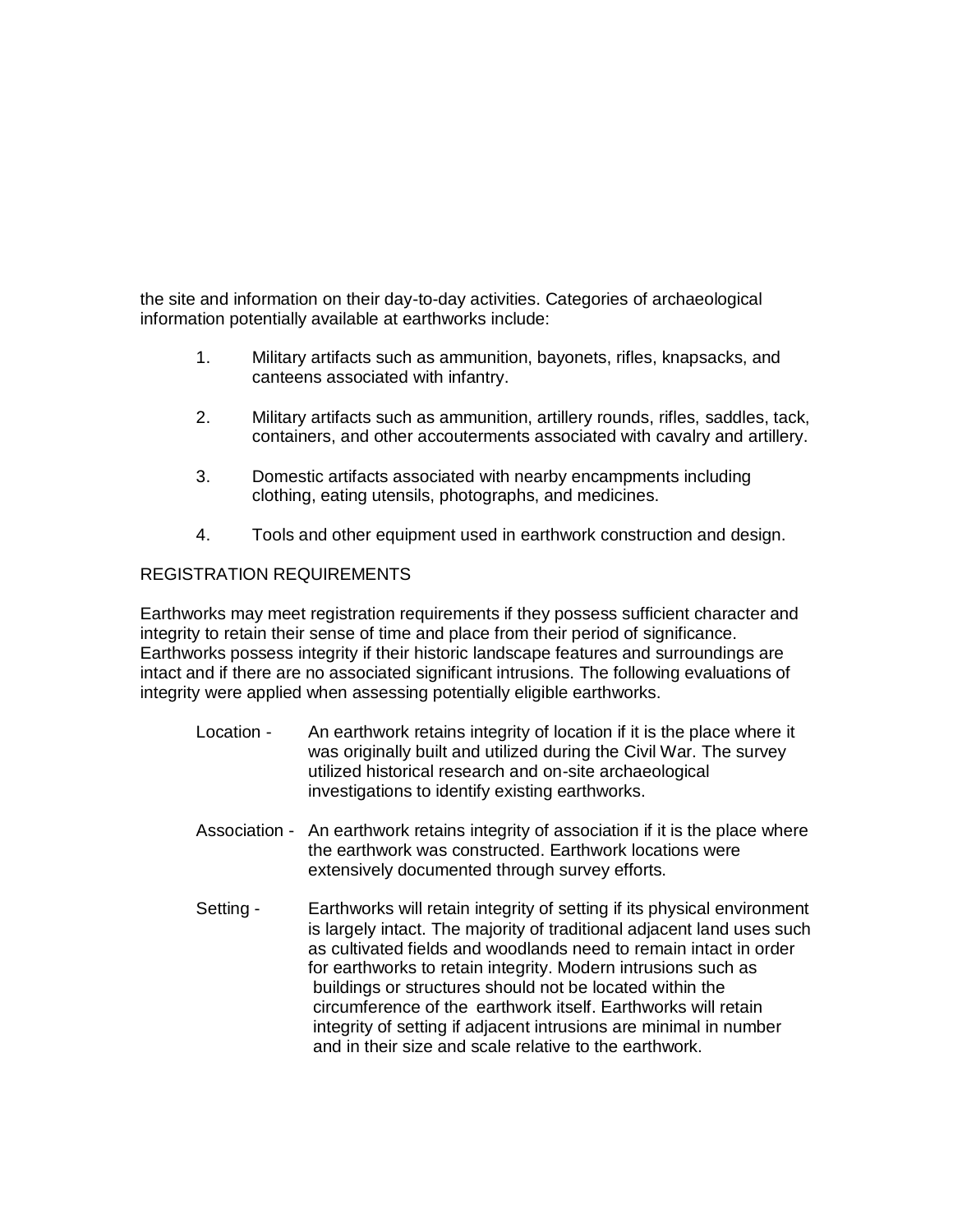- Feeling To retain integrity of feeling, the collective land area of, and around the earthwork, will have the ability to convey its sense of time and place from its period of significance in the Civil War.
- Design The essential outline or design of an earthwork must be present. Due to their construction materials, most earthworks will show evidence of natural erosion. An earthwork will retain integrity as a structure if there are substantial above-ground remains. An earthwork can also retain integrity as a site if its original design is discerned through surface or below-surface archaeology.
- Materials To retain integrity, earthworks will display their original construction materials such as earth, stone or brick. Due to their exposure to the elements, natural erosion of earthen walls will result in varying losses of original material.
- Workmanship -To retain integrity, earthworks will display much of their construction techniques and overall form and plan.

#### Criterion A Requirements

The earthwork(s) must be directly associated with the American Civil War within the Chattanooga area.

The earthwork's period of significance must be within the beginning and end of the American Civil War (1861-1865).

The earthwork(s) must have a strong association with the strategic planning or specific campaigns of the Civil War, or illustrate offensive or defensive planning and tactics which are representative of the evolution and course of the Civil War.

The earthwork(s) must retain integrity of setting, location, feeling, and association of its physical remains and surrounding historic landscape features. The earthwork must possess sufficient integrity of these qualities to provide a sense of time and place from the Civil War era.

#### Criterion B Requirements

The earthwork(s) must be directly associated with the American Civil War within the Chattanooga area.

The earthwork's period of significance must be within the beginning and end of the American Civil War (1861-1865).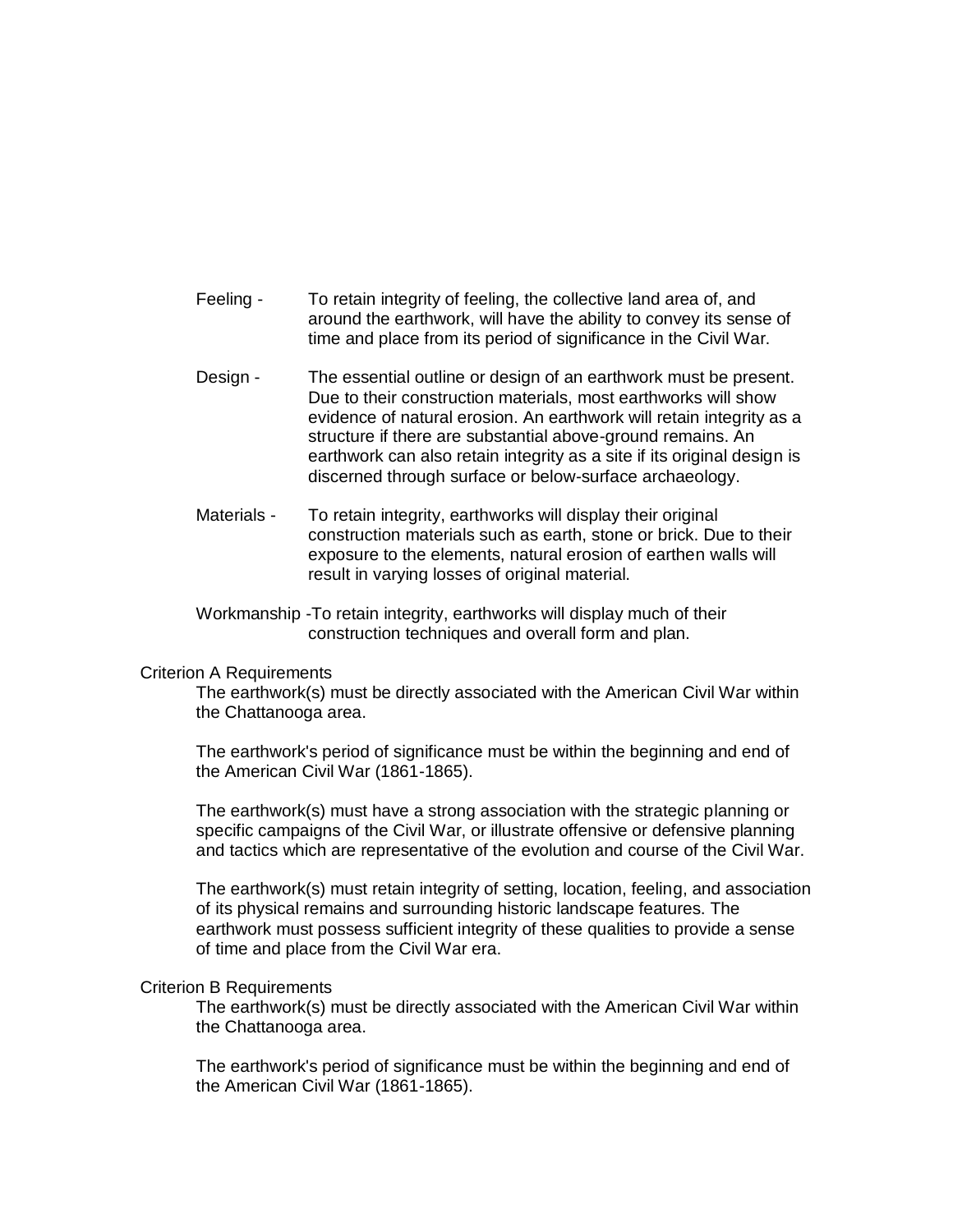The earthwork(s) must have a strong association with the strategic planning or specific campaigns of the Civil War, or illustrate offensive or defensive planning and tactics which are representative of the evolution and course of the Civil War. The earthwork(s) must be associated with notable soldiers and/or civilians whose specific actions at the earthwork were of particular significance in the military history or engineering of the Civil War.

The earthwork(s) must retain integrity of setting, location, feeling, and association of its physical remains and surrounding historic landscape features. The earthwork must possess sufficient integrity of these qualities to provide a sense of time and place from the Civil War era.

#### Criterion C Requirements

The earthwork(s) must be directly associated with the American Civil War within the Chattanooga area.

The earthwork's period of significance must be within the beginning and end of the American Civil War (1861-1865).

The earthwork(s) must have a strong association with the strategic planning or specific campaigns of the Civil War, or illustrate offensive or defensive planning and tactics which are representative of the evolution and course of the Civil War. The earthwork(s) must be a particularly notable example of a specific earthwork type, a notable example of military engineering, or represent a rarely built type.

The earthwork(s) must retain a high degree of integrity of setting, location, feeling, and association of its physical remains and surrounding historic landscape features. The earthwork must possess sufficient integrity of these qualities to provide a sense of time and place from the Civil War era.

### Criterion D Requirements

The earthwork(s) must be directly associated with the American Civil War within the Chattanooga area.

The earthwork's period of significance must be within the beginning and end of the American Civil War (1861-1865).

The earthwork(s) must have surface or potential subsurface cultural or archaeological deposits that, if studied, are likely to yield information important to understanding earthworks constructed during the Civil War. The earthwork(s) must retain integrity of setting, location, feeling, and association of its physical remains and surrounding historic landscape features. The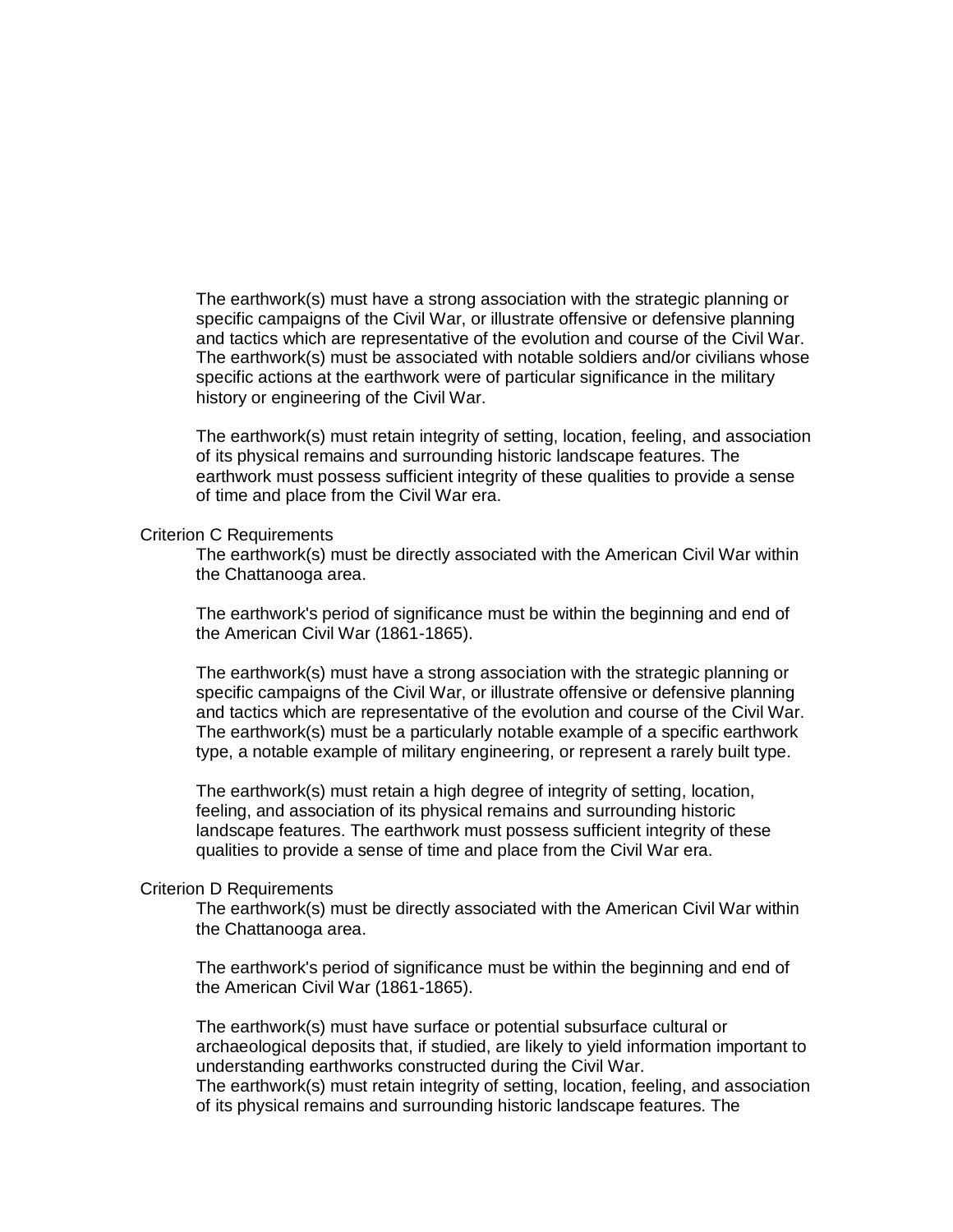earthwork must possess sufficient integrity of these qualities to provide a sense of time and place from the Civil War era.

An earthwork may still retain integrity despite partial excavations and surface collections, if it retains substantial potential in its remaining sections to yield important information on the Civil War. A completely excavated, or leveled and plowed earthwork will no longer retain sufficient integrity to provide such information.

NAME OF PROPERTY TYPE - Other Fortifications

In addition to the earthworks built during the Civil War, other types of fortifications were constructed by both armies in the Chattanooga area. These fortifications were also built to defend strategic points such as transportation routes and cities and towns. Fortifications were built in both urban and rural areas and consisted of walls of earth, stone, and/or logs. They frequently occurred at railroad and road bridge crossings. Those that survive generally have discernible outlines and identifiable site elements. Four subtypes of this property type are:

1. Fort

- 2. Railroad Guard Post
- 3. Stockade
- 4. Blockhouse

Forts are defined as a large enclosed fortification sometimes supported by outer works such as lunettes and redans, or inner works such as blockhouses. A railroad guard post refers to fortifications that protected vulnerable points such as a bridge or trestle, and included stockades, blockhouses, and/or earthworks such as redoubts and entrenchments. Encampment sites, which quartered the soldiers stationed at the post, are often associated with this property type. Stockades are simple square shaped enclosures with bastioned corners. The stockades built during the Civil War were generally of vertical log construction with loopholes for firing. These fortifications were often strengthened by outer ditches and earth added to the exterior walls. Before the introduction of the blockhouse in 1864, stockades were built one of the primary defensive works built adjacent to railroads.

Blockhouses are defensive works associated primarily with railroad guard posts and were introduced in 1864 to provide greater defensive strength than stockades. Blockhouse construction used heavy vertical or horizontal timbers in the walls, and roofs of wood covered with dirt. Single below-grade entrances led to the interior of the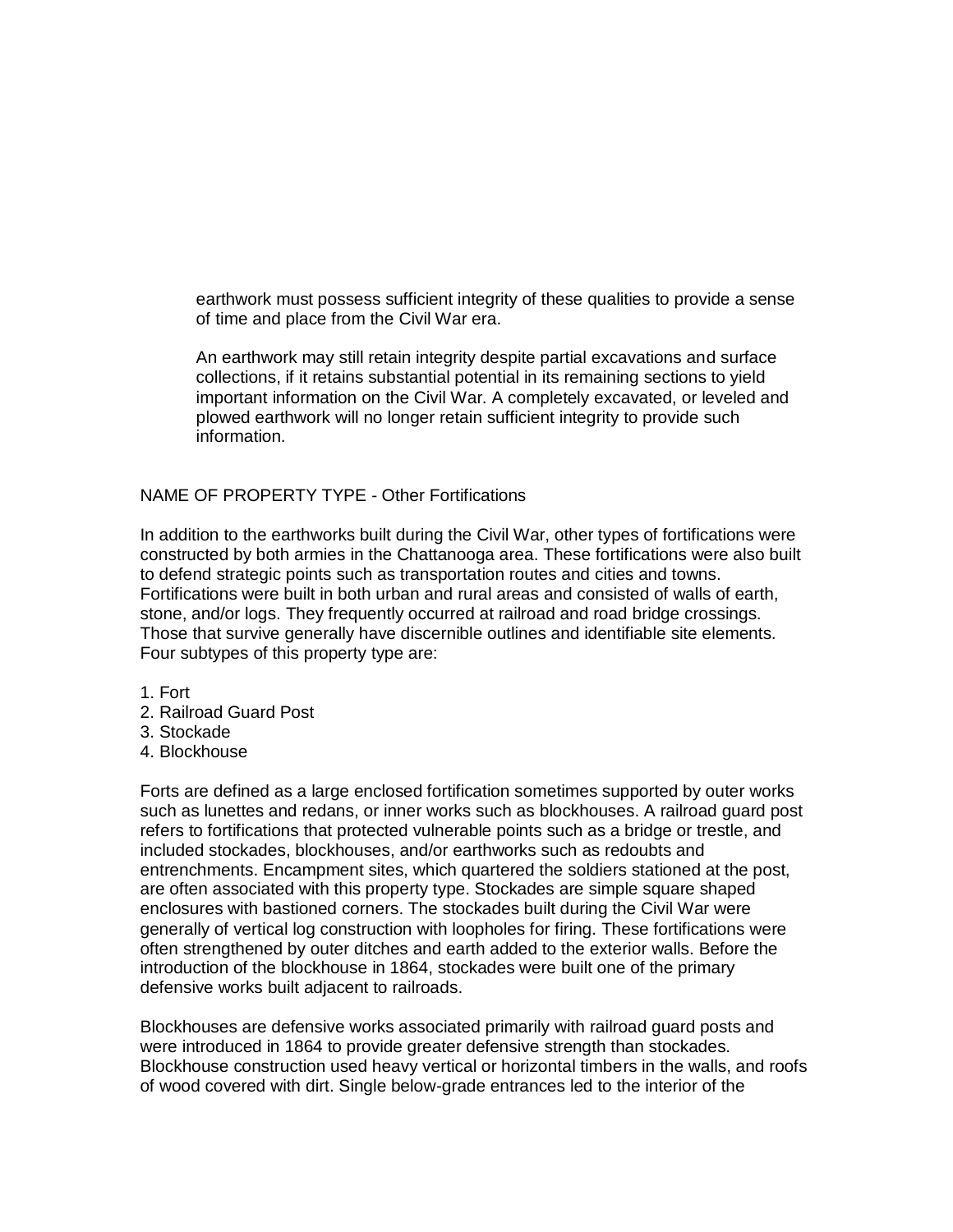blockhouse and the walls were loopholed for firing. Blockhouses were often built at either end of a railroad bridge or trestle. No extant blockhouses are known in the Chattanooga area.

# SIGNIFICANCE

Fortifications may be nominated under criterion A, B, C, and/or D for their significance in the areas of military history, engineering, and historic archaeology. Fortifications such as forts and railroad guard posts were built during the Civil War primarily to defend strategic areas or transportation routes. The defensive strategy adopted by both armies included the guarding of important communities, transportation routes, and supply points. The fortifications built in the Tennessee Valley are illustrative of tactics and planning which influenced the course and outcome of the Civil War. They are also illustrative of the military engineering of the Civil War in terms of their design, form, and construction.

Fortifications may be significant under criterion A for their association with the military history of the Civil War. Fortifications are physical remains which illustrate the offensive and defensive strategic planning of both Union and Confederate forces. They are often the only surface evidence of a short-term or long-term defensive position, and provide important information to understanding specific actions or campaigns of the Civil War. Fortifications may be significant under criterion B for their association with notable soldiers and/or civilians who are directly associated with the site. Such persons would have achieved their significance from their contributions to the military history of a specific site or through their contributions to a significant advance in engineering. Significance under this criteria is considered to be unlikely due to the transient occupation of fortifications by military units. The evaluation of significant individuals of the Civil War is also based more upon their overall careers rather than on actions at specific locations.

Fortifications may be significant under criterion C if they are particularly notable and intact examples of a specific type, or are a rare or unusual example. Fortifications eligible under criterion C must possess a high level of integrity, be a notable example of military engineering, or represent a rarely built type.

Under criterion D, fortifications will be significant for their information potential in understanding the course and outcome of the American Civil War. Historic archaeological remains such as fortifications can provide important information on their construction and defensive and offensive planning and tactics. Artifacts, which may remain at fortifications, can provide data on the soldiers stationed at the site and information on their day-to-day activities. Categories of archaeological information potentially available at fortifications include: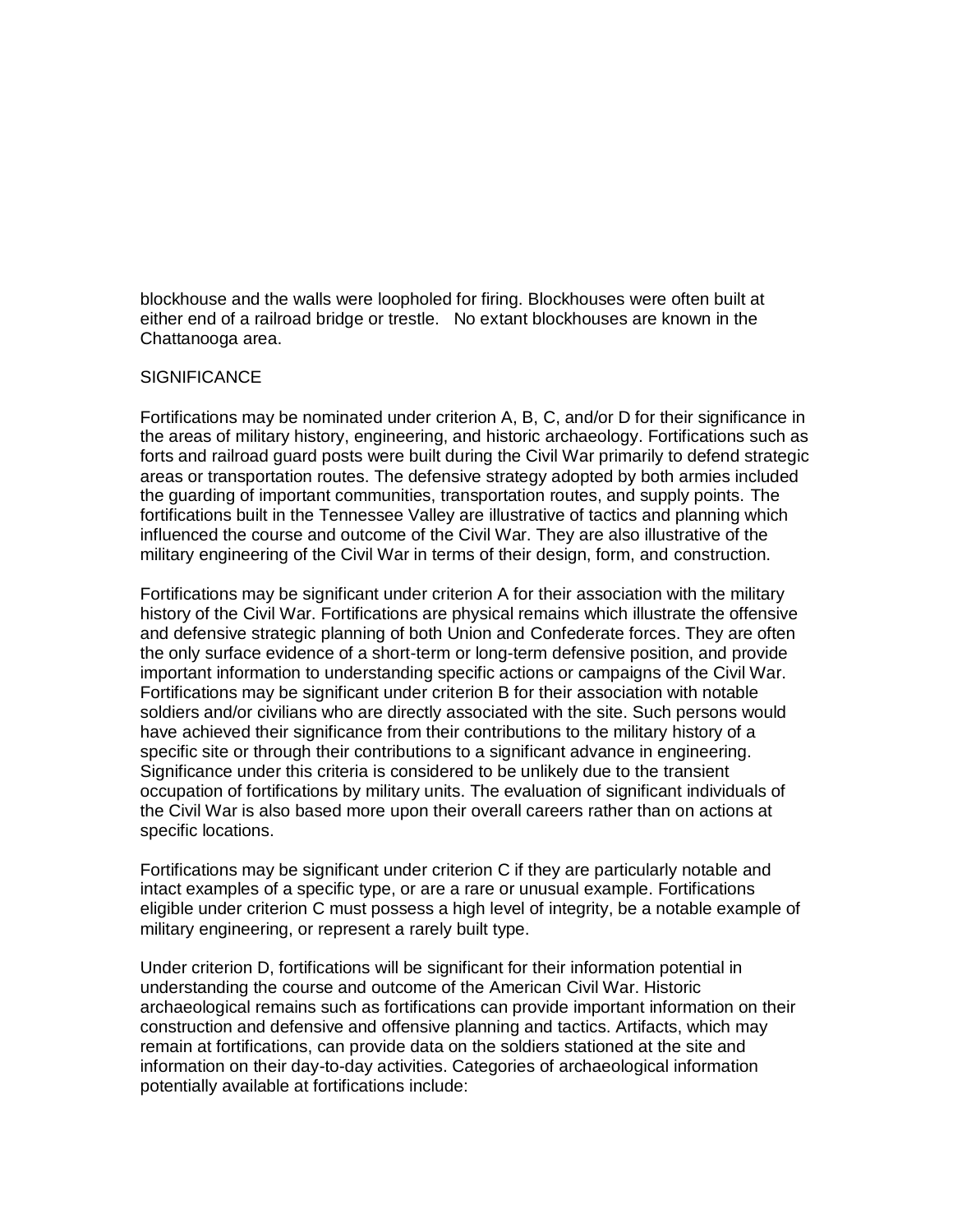- 1. Military artifacts such as ammunition, bayonets, rifles, knapsacks, and canteens associated with infantry.
- 2. Military artifacts such as ammunition, artillery rounds, rifles, saddles, tack, containers, and other accouterments associated with cavalry and artillery.
- 3. Domestic artifacts associated with nearby encampments including clothing, eating utensils, photographs, and medicines.
- 4. Tools and other equipment used in fortification construction and design.

# REGISTRATION REQUIREMENTS

Fortifications may meet registration requirements if they possess sufficient character and integrity to retain their sense of time and place from their period of significance. Fortifications possess integrity if their historic landscape features and surroundings are intact and if there are no associated significant intrusions. The following evaluations of integrity were applied when assessing potentially eligible fortifications.

- Location A fortification retains integrity of location if it is the place where it was originally built and utilized during the Civil War. The survey utilized historical research and on-site archaeological investigations to identify existing fortifications.
- Association A fortification retains integrity of association if it is the place where the earthwork was constructed. Fortification locations were extensively documented through survey efforts.
- Setting Fortifications will retain integrity of setting if its physical environment is largely intact. The majority of traditional adjacent land uses such as cultivated fields and woodlands need to remain intact in order for fortifications to retain integrity. Modern intrusions such as buildings or structures should not be located within the circumference or immediate location of the fortification itself. Fortifications will retain integrity of setting if adjacent intrusions are minimal in number and in their size and scale relative to the fortification.
- Feeling To retain integrity of feeling, the collective land area of, and around the fortification, will have the ability to convey its sense of time and place from its period of significance in the Civil War.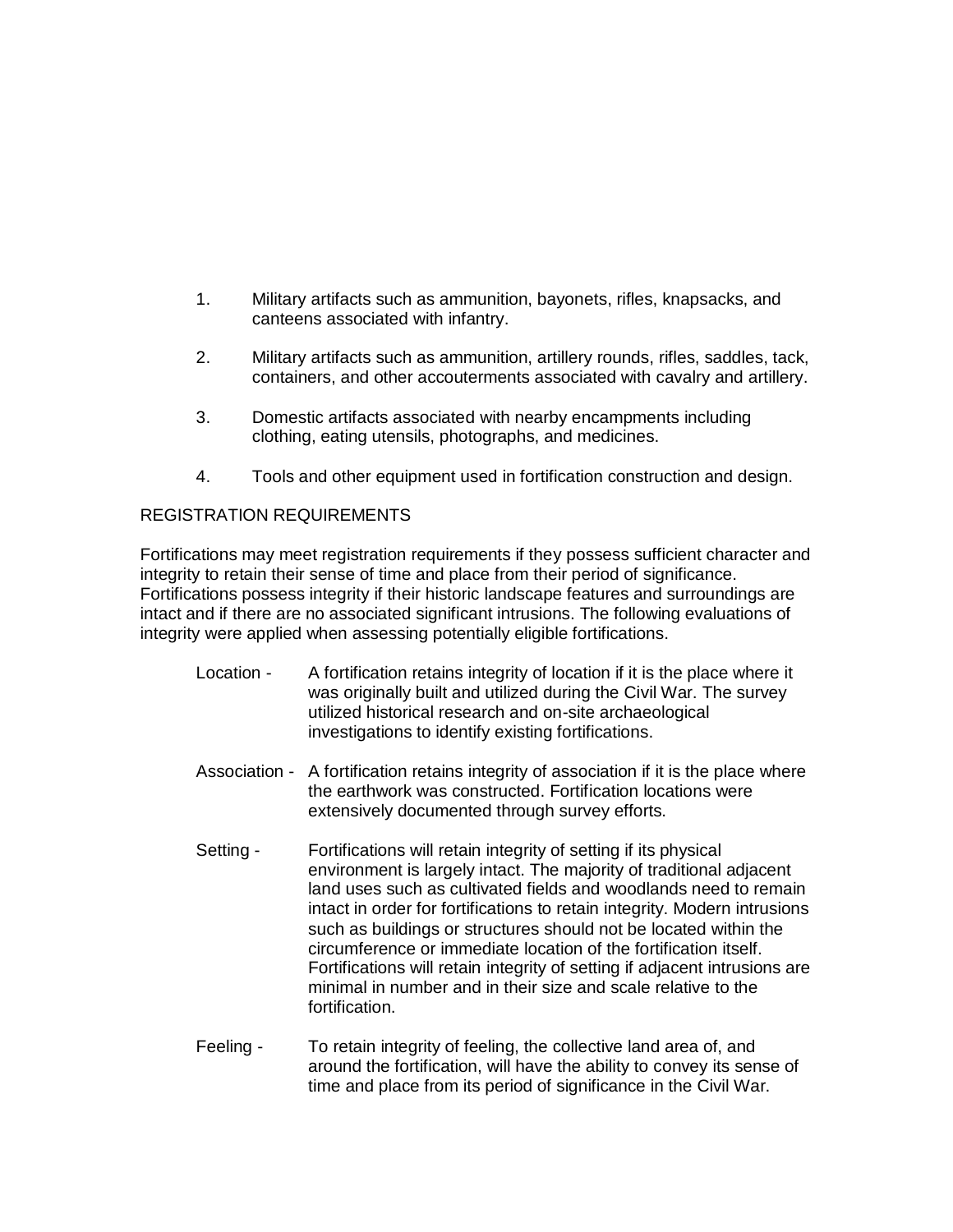- Design The design, outline or site of a fortification must be present. A fortification will retain integrity as a structure if there are substantial above-ground remains such as forts. Other fortifications such as blockhouses or stockades will retain integrity as sites if their original design is discerned through surface or below-surface archaeological investigations.
- Materials To retain integrity, fortifications will display their construction materials either above or below the surface. In the cases of blockhouses or stockades, the original wood walls will no longer be present. However, the site should have minimal disturbance and the potential to reveal construction materials and methodology.
- Workmanship -To retain integrity, above-ground fortifications will display much of their construction techniques and overall form and plan. For surface or subsurface remains, workmanship will not be applicable.

## Criterion A Requirements

The fortification(s) must be directly associated with the American Civil War within the Chattanooga area.

The fortification's period of significance must be within the beginning and end of the American Civil War (1861-1865).

The fortification(s) must be representative of forts and railroad guard posts and illustrate offensive or defensive planning and tactics of the Civil War.

The fortification(s) must retain integrity of setting, location, feeling, and association of its physical remains and surrounding historic landscape features. They must possess sufficient integrity of these qualities to provide a sense of time and place from the Civil War era.

#### Criterion B Requirements

The fortification(s) must be directly associated with the American Civil War within the Chattanooga area.

The fortification's period of significance must be within the beginning and end of the American Civil War (1861-1865).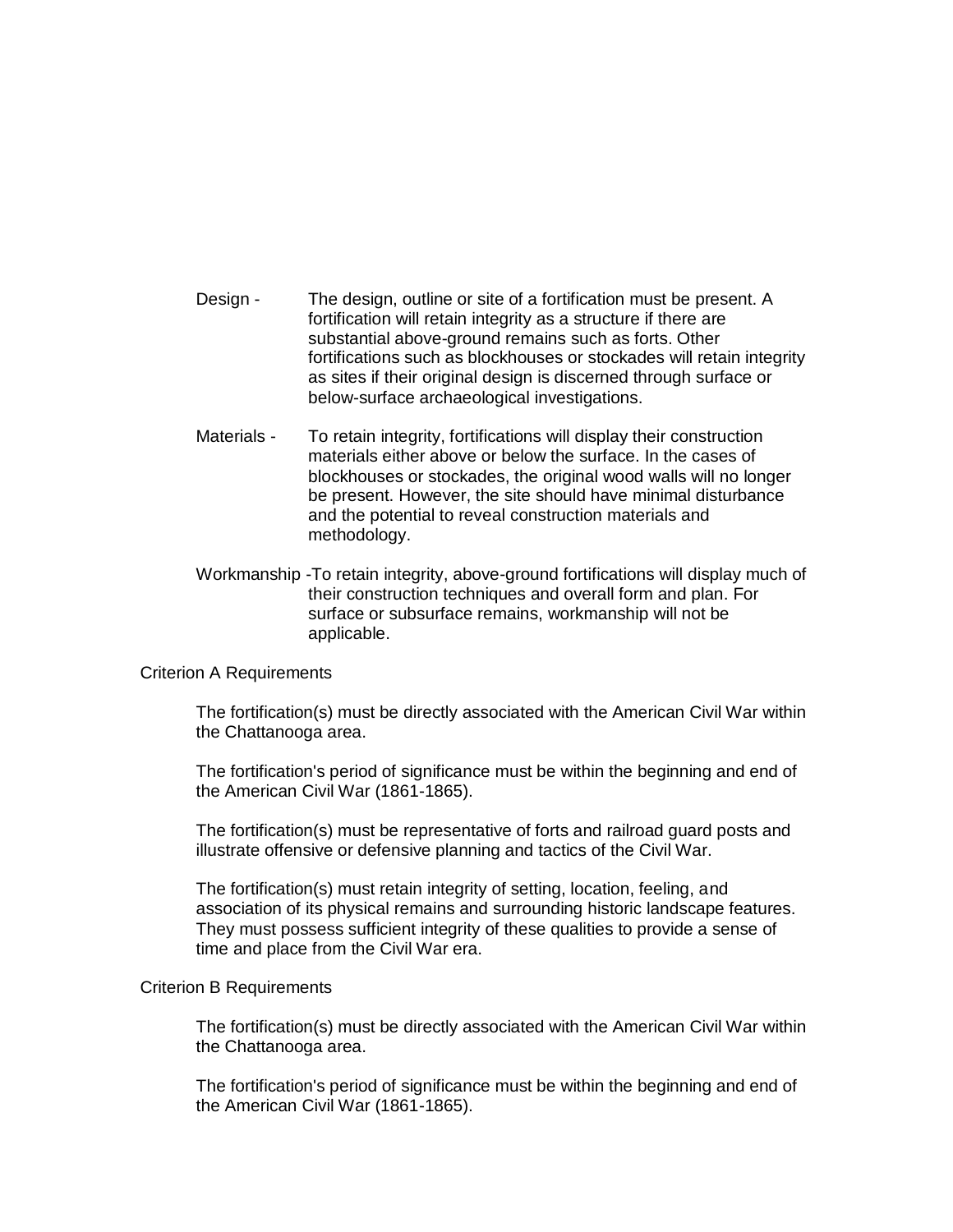The fortification(s) must be representative of forts and railroad guard posts and illustrate offensive or defensive planning and tactics of the Civil War.

The fortification(s) must be associated with notable soldiers and/or civilians whose specific actions at the fortification(s) were of particular significance in the military history or engineering of the Civil War

The fortification(s) must retain integrity of setting, location, feeling, and association of its physical remains and surrounding historic landscape features. They must possess sufficient integrity of these qualities to provide a sense of time and place from the Civil War era.

#### Criterion C Requirements

The fortification(s) must be directly associated with the American Civil War within the Chattanooga area.

The fortification's period of significance must be within the beginning and end of the American Civil War (1861-1865).

The fortification(s) must be representative of forts and railroad guard posts and illustrate offensive or defensive planning and tactics of the Civil War.

The fortification(s) must be a particularly notable example of a specific fortification type, a notable example of military engineering, or represent a rarely built type of fortification.

The fortification(s) must retain integrity of setting, location, feeling, and association of its physical remains and surrounding historic landscape features. They must possess sufficient integrity of these qualities to provide a sense of time and place from the Civil War era.

#### Criterion D Requirements

The fortification(s) must be directly associated with the American Civil War within the Chattanooga area.

The fortification's period of significance must be within the beginning and end of the American Civil War (1861-1865).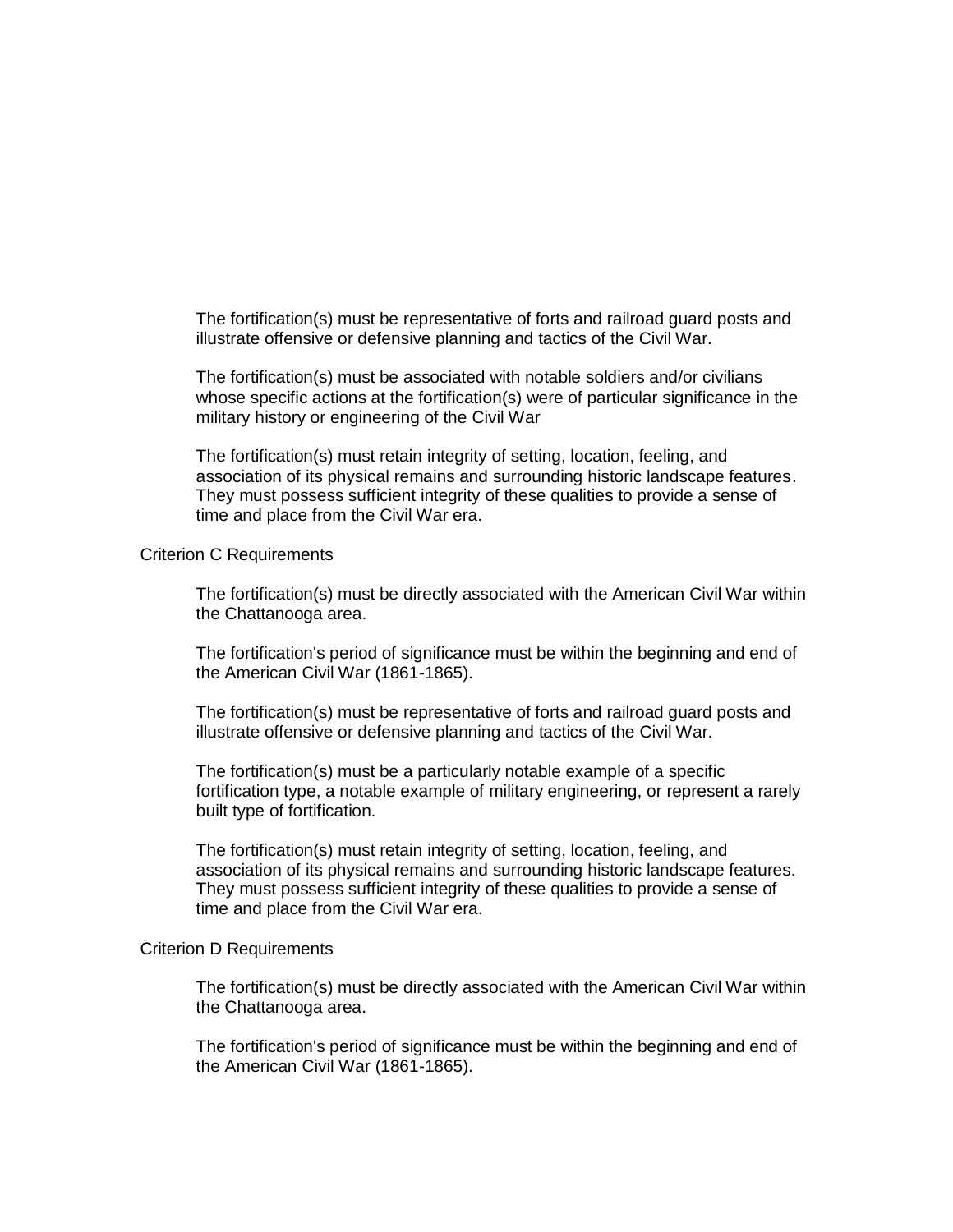The fortification(s) must be representative of forts and railroad guard posts and illustrate offensive or defensive planning and tactics of the Civil War.

The fortification(s) must have surface or potential subsurface cultural or archaeological deposits that, if studied, are likely to yield information important to understanding fortifications constructed during the Civil War.

The fortification(s) must retain integrity of setting, location, feeling, and association of its physical remains and surrounding historic landscape features. They must possess sufficient integrity of these qualities to provide a sense of time and place from the Civil War era.

A fortification may still retain integrity despite partial excavations and surface collections, if it retains substantial potential in its remaining sections to yield important information on the Civil War. A completely excavated, or leveled and plowed fortification will no longer retain sufficient integrity to provide such information.

## NAME OF PROPERTY TYPE: Encampments

Encampments refer to either short-term or long-term camp sites or winter quarters occupied by the Confederate and Union armies. This category also embraces ―contraband‖ camps established by Union officials during the Civil War for liberated or escaped free blacks and enslaved blacks who flocked to Union positions for safety. During the Civil War, training camps and winter quarters were located in rural areas on open farmland or cultivated fields. Cities and towns were associated with vices such as drinking and gambling, and rural encampments offered a more controlled environment for soldiering. Camp sites needed to be large enough for the training and drilling of large numbers of soldiers and to accommodate hundreds or thousands of tents or temporary huts. Long-term camp sites were usually sited to be close to dependable sources of water, and close to supply routes such as a railroad. Short-term encampments are those utilized for a limited period of time, certainly less than a week, as troops moved from one location to another.

## **SIGNIFICANCE**

Encampments may be nominated under criterion A, B, and/or D for their significance in the areas of military history and historic archaeology. Encampments will usually be significant under National Register criterion A for their role in the military history of the Civil War or, in the case of contraband camps, for their role in the ethnic heritage of free African-American communities established during the Civil War. Encampments are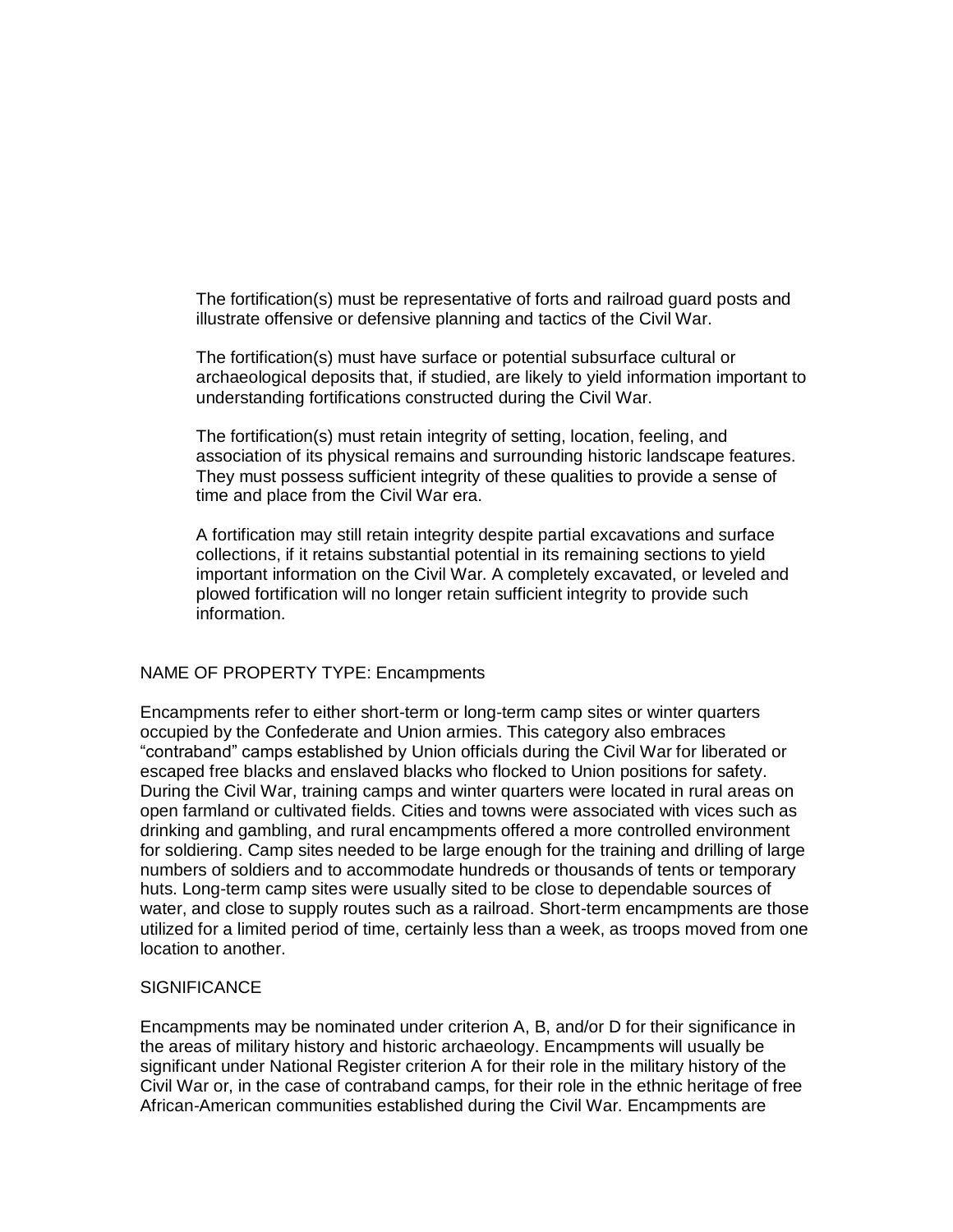primarily sites which were used as training camps, short-term and long-term camps during campaigns, short-term and long-term camps associated with defensive positions, camps used as winter quarters, and contraband camps. Encampments of particular significance will be those which were the site of important, long-term training camps, long-term defensive positions, winter quarters, or long-term contraband camps. At training camps, recruits learned the fundamentals of military life and were trained into cohesive units. Long-term defensive positions may include encampments as part of their overall significance. In winter quarters, soldiers continued their training and units were often reorganized. Contraband camps provided liberated African Americans with an opportunity to contribute their labor to the Union military cause as well as to begin the creation of their own free schools, churches, and other community institutions.

Encampments may be significant under criterion B for their association with notable soldiers and/or civilians who are directly associated with the site. Such persons would have achieved their significance from their contributions to the military history of a specific encampment. Significance under this criteria is considered to be unlikely due to the transient occupation of encampments by military units. The evaluation of significant individuals of the Civil War is also based more upon their overall careers rather than on actions at specific locations.

Under criterion D, encampments will be significant for their information potential in understanding the history of a site and its role in the Civil War. Historic archaeological remains at encampments can provide important information on the soldiers stationed at the site and information on their day-to-day activities as well as similar significant information about the lifeways of liberated African Americans at contraband camps. Categories of archaeological information potentially available at encampments include:

- 1. Military artifacts such as ammunition, bayonets, rifles, knapsacks, and canteens associated with infantry.
- 2. Military artifacts such as ammunition, artillery rounds, rifles, saddles, tack, containers, and other accouterments associated with cavalry and artillery.
- 3. Domestic artifacts including clothing, eating utensils, photographs, and medicines.
- 4. Burials including large gravesites and individual interments.

## REGISTRATION REQUIREMENTS

Encampments may meet registration requirements if they possess sufficient character and integrity to retain their sense of time and place from their period of significance. An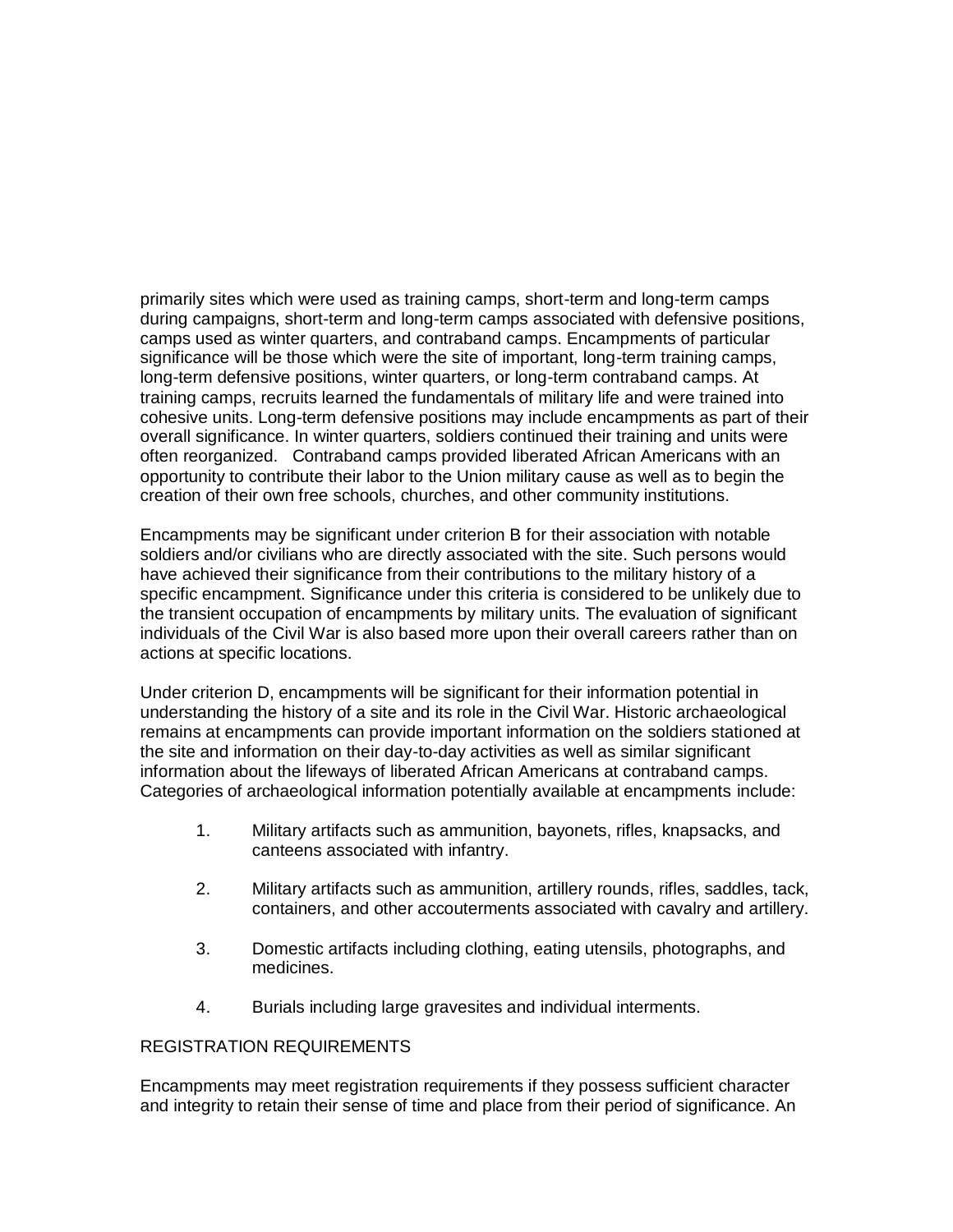actual encampment site and its surroundings must be largely intact. Most Civil War encampments in the Chattanooga area were located in rural areas amidst scattered farmsteads, woodlands, and cultivated fields or pastures. The retention of this historic rural character is a key component in the identification and eligibility of encampments. Contraband camps, however, were invariably located in urban and small town areas along a major transportation corridor, typically a railroad line. An encampment must retain the majority of its historic landscape elements to be eligible for the National Register. The following evaluations of integrity were applied when assessing potentially eligible encampments.

- Location An encampment retains integrity of location if it is the place on which it was sited. The survey utilized historical research and onsite archaeological investigations to identify the locations where encampments took place.
- Association Integrity of association is retained if it is the place where the encampment was located. Encampments were extensively documented through survey efforts.
- Setting Encampments will retain integrity of setting if its physical environment is largely intact. The majority of traditional land uses such as cultivated fields and woodlands need to remain intact in order for encampments to retain integrity. Modern road systems will not result in an overall loss of integrity of setting if the road area encompasses less than 10% of the total encampment area.

Traditional land uses should be retained and may include farmsteads at their Civil War locations even though the dwellings and outbuildings have been replaced with post-bellum properties. A small percentage of an encampment's area should consist of non-contributing landscapes or non-contributing properties.

Memorials such as statuary or markers will not affect the historic setting as long as they are minimal in number and of small size and scale.

Feeling - To retain integrity of feeling, the collective land area of an encampment will have the ability to convey its sense of time and place from its period of significance in the Civil War. Modern intrusions such as buildings and structures, road systems, or extensive alterations in land use may be present as long as they are scattered and are not concentrated within the site of the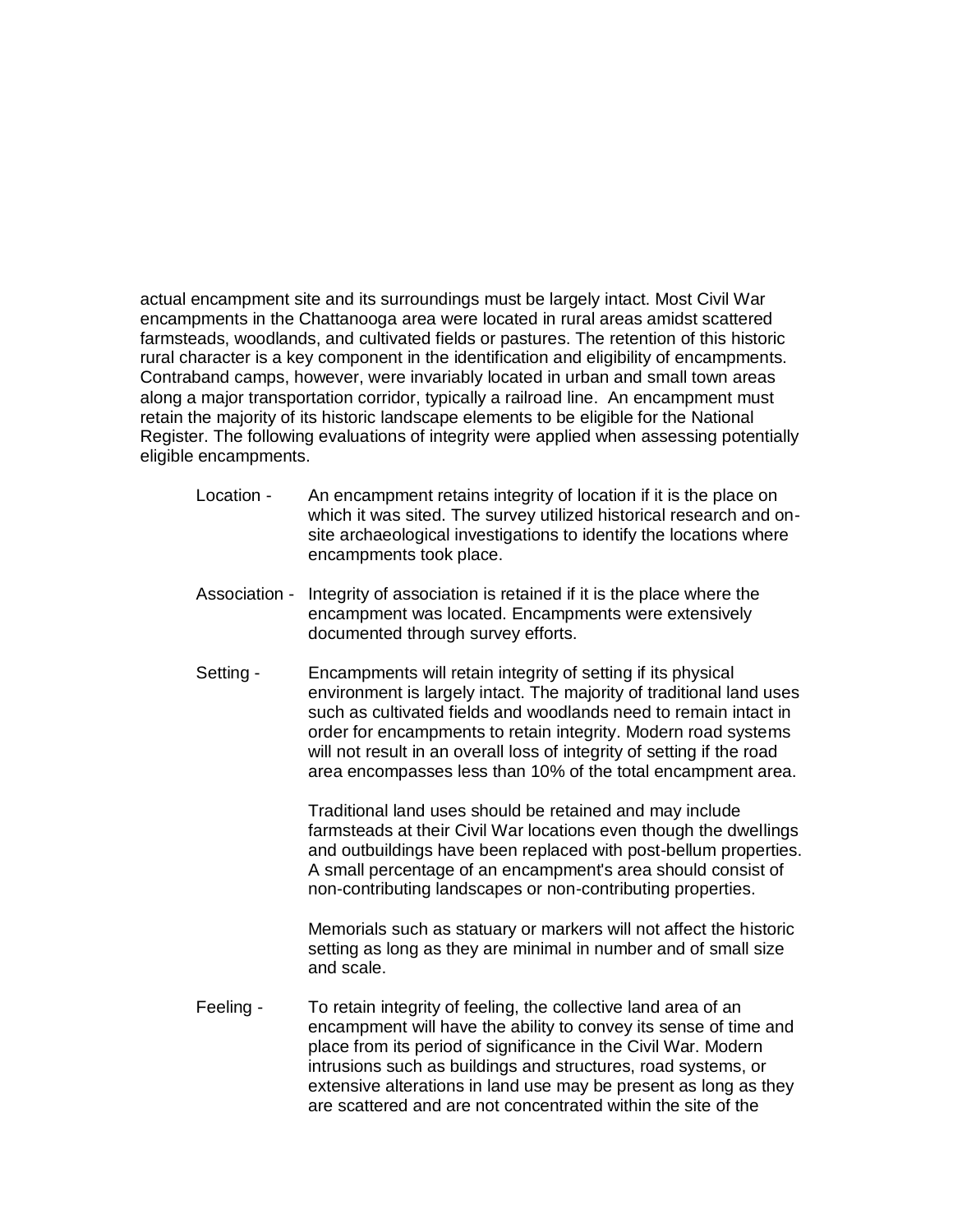encampment. The essential historic land characteristics must be present and major changes in topography such as removal of hillsides or infilling of watercourses would likely result in a loss of integrity.

#### Design,

Materials, and

Workmanship -These evaluations of integrity generally refer to structures or architectural resources, and in most instances, will not apply to encampments.

## Criterion A Requirements

The encampment(s) must be directly associated with the American Civil War within the Chattanooga area.

The encampment's period of significance must be within the beginning and end of the American Civil War (1861-1865).

The encampment(s) must be of particular significance in the Civil War as the site of a long-term training camps, defensive positions, winter quarters, or contraband camps.

The encampment(s) must retain integrity of setting, location, feeling, and association of its immediate site and surrounding historic landscape features. Encampments must retain historic landscape patterns such as cultivated fields, woodlands, and water sources. Intrusions should be minimal and encampments must possess sufficient integrity to provide a sense of time and place from the Civil War era.

## Criterion B Requirements

The encampment(s) must be directly associated with the American Civil War within the Chattanooga area.

The encampment's period of significance must be within the beginning and end of the American Civil War (1861-1865).

The encampment(s) must be of particular significance in the Civil War as the site of a long-term training camps, defensive positions, winter quarters, or contraband camps.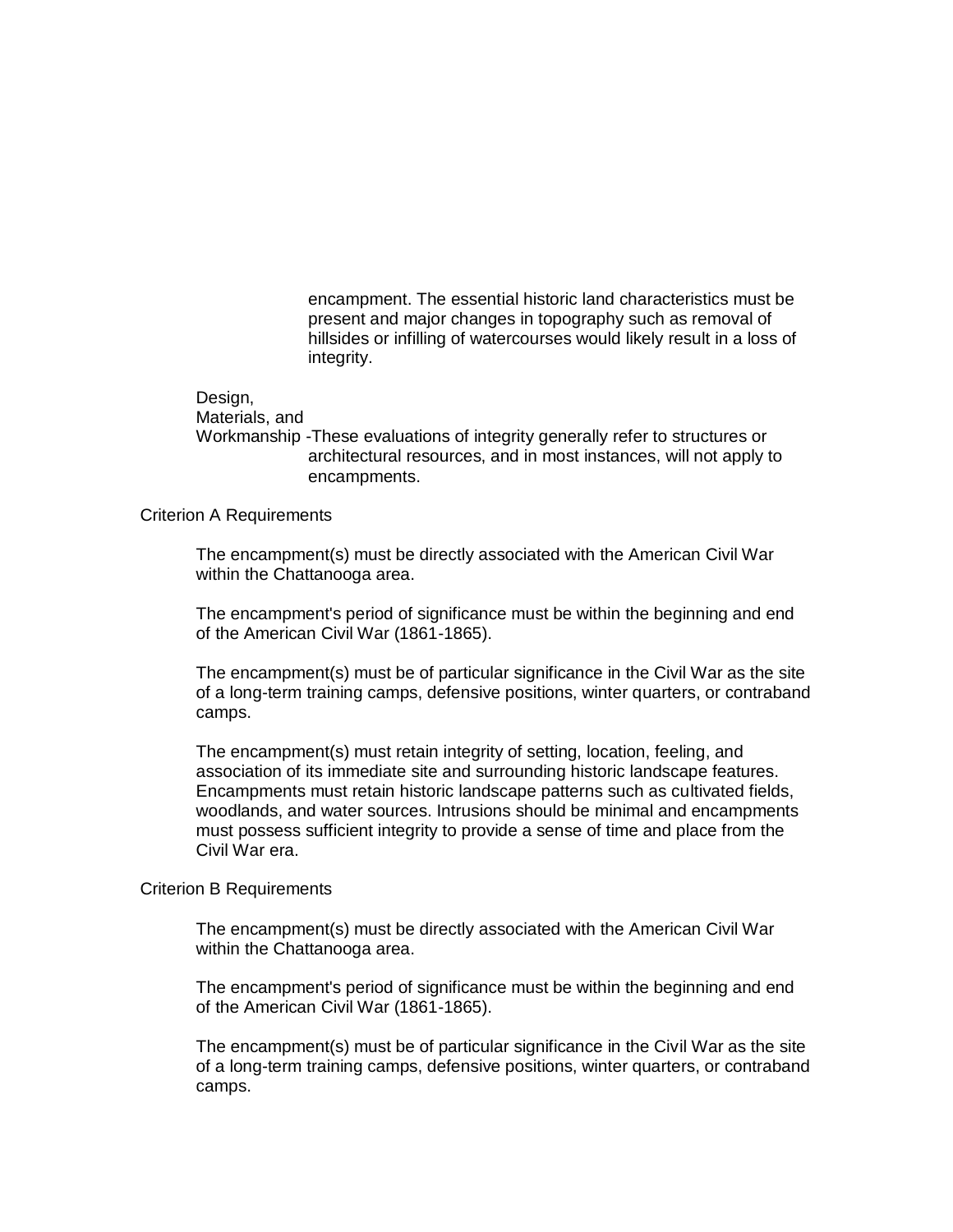The encampment(s) must be associated with notable soldiers and/or civilians whose specific actions at the encampment(s) were of particular significance in the military history of the Civil War.

The encampment(s) must retain integrity of setting, location, feeling, and association of its immediate site and surrounding historic landscape features. Encampments must retain historic landscape patterns such as cultivated fields, woodlands, and water sources. Intrusions should be minimal and encampments must possess sufficient integrity to provide a sense of time and place from the Civil War era.

## Criterion D Requirements

The encampment(s) must be directly associated with the American Civil War within the Chattanooga area.

The encampment's period of significance must be within the beginning and end of the American Civil War (1861-1865).

The encampment(s) must be of particular significance in the Civil War as the site of a long-term training camps, defensive positions, winter quarters, or contraband camps.

The encampment(s) must have surface or potential subsurface cultural or archaeological deposits that, if studied, are likely to yield information important to understanding aspects of military life and encampment sites of the Civil War.

The encampment(s) must retain integrity of setting, location, feeling, and association of its immediate site and surrounding historic landscape features. Encampments must retain historic landscape patterns such as cultivated fields, woodlands, and water sources. Intrusions should be minimal and encampments must possess sufficient integrity to provide a sense of time and place from the Civil War era.

## NAME OF PROPERTY TYPE - Military Hospitals

## **DESCRIPTION**

Military hospitals refer to buildings used on a short-term or long-term basis to house sick and wounded soldiers. Short-term military hospitals are generally associated with a specific engagement and were used due to their proximity to the fighting. Both rural and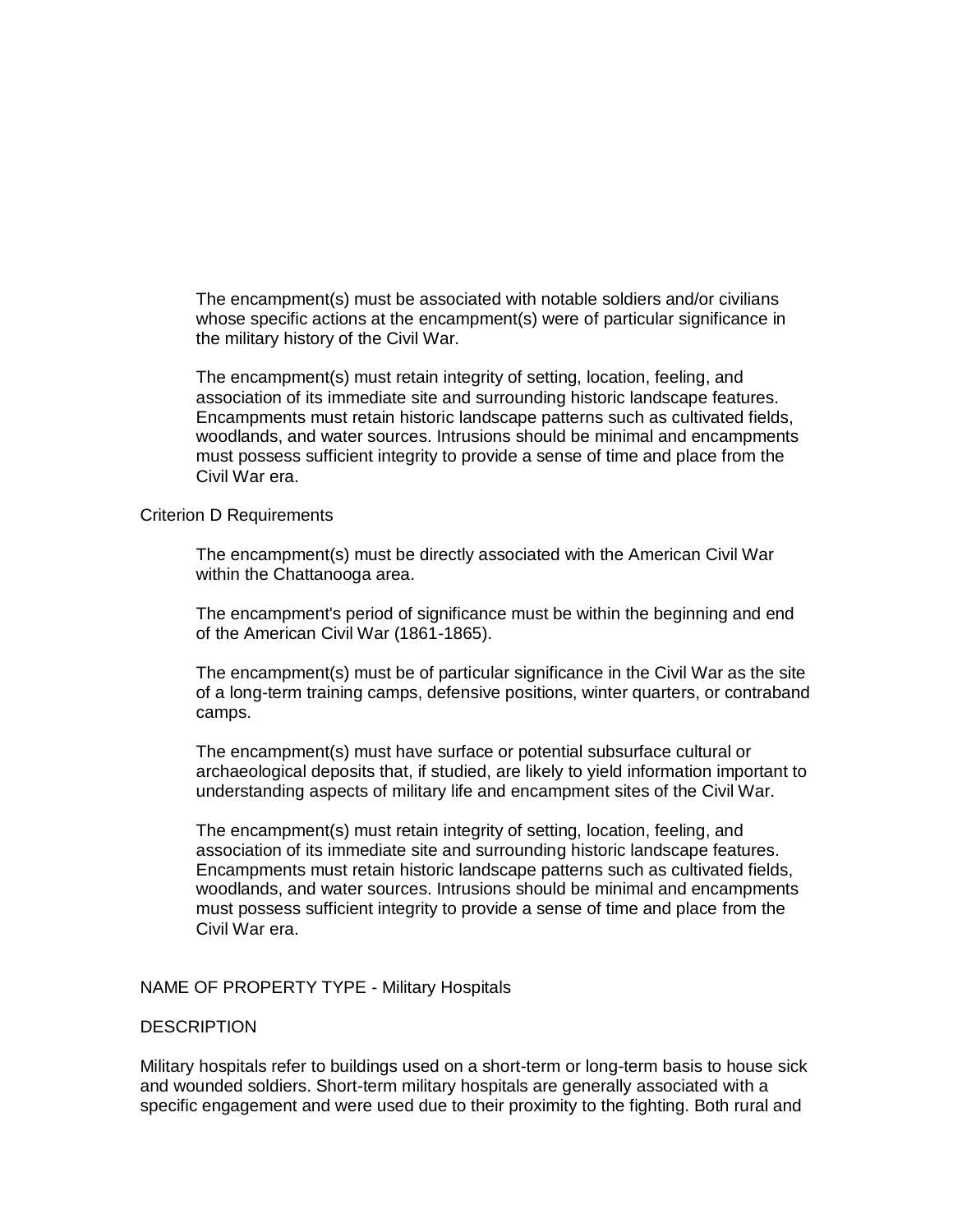urban buildings are associated with this property type but most inventoried short-term hospitals are rural dwellings or sites. Long-term hospitals in the Tennessee Valley were located primarily in cities and towns where consistent convalescent care and ample supplies were readily available.

None of the surveyed buildings in the Chattanooga Area Sites Assessment were originally constructed to serve as a military hospital. Instead, those buildings identified in this property type were dwellings, public buildings, and commercial buildings, which were utilized either as make-shift hospitals following an engagement, or properties acquired to serve as convalescent hospitals for long-term care. Short-term military hospitals include the sites of field hospitals where wounded soldiers were brought for initial treatment. Once soldiers received medical attention at the field hospitals they would be transported to larger divisional hospitals to the rear. These tent hospital locations were transient in nature and consist of sites with no above-ground remains.

Short-term military hospitals were also those buildings that were used to house wounded soldiers due to their proximity on or directly adjacent to battlefields. These were often private residences, which temporarily sheltered sick and wounded soldiers. Those properties associated with this use are generally frame and brick dwellings constructed between 1840 and 1860. Many were built in the Italianate and Greek Revival styles, which were popular for larger homes in Tennessee during these decades. An example of this property type is "Carnton" in Williamson County, Tennessee, which is listed on the National Register as part of the Franklin Battlefield (NR 10/15/66).

Long-term military hospitals were established in larger cities such as Chattanooga to provide convalescent care to those wounded and sick. While a few private residences were used as long-term hospitals, most buildings appropriated as hospitals were churches or large, multi-story commercial buildings.

## **SIGNIFICANCE**

Military hospitals may be nominated under criterion A, B, C, and/or D for their significance in the areas of military history and historic archaeology. Military hospitals will usually be significant under National Register criterion A for their role in the military history of the Civil War. Military hospitals are primarily sites, which were used on a shortterm or long-term basis by one or both armies. Military hospitals are significant for the medical attention wounded and sick soldiers received during the course of the war. They were integral to sustaining the manpower of armies, especially by providing immediate care after an engagement and minimizing deaths from battle.

Military hospitals may be significant under criterion B for their association with notable soldiers and/or civilians who are directly associated with the site. Such persons would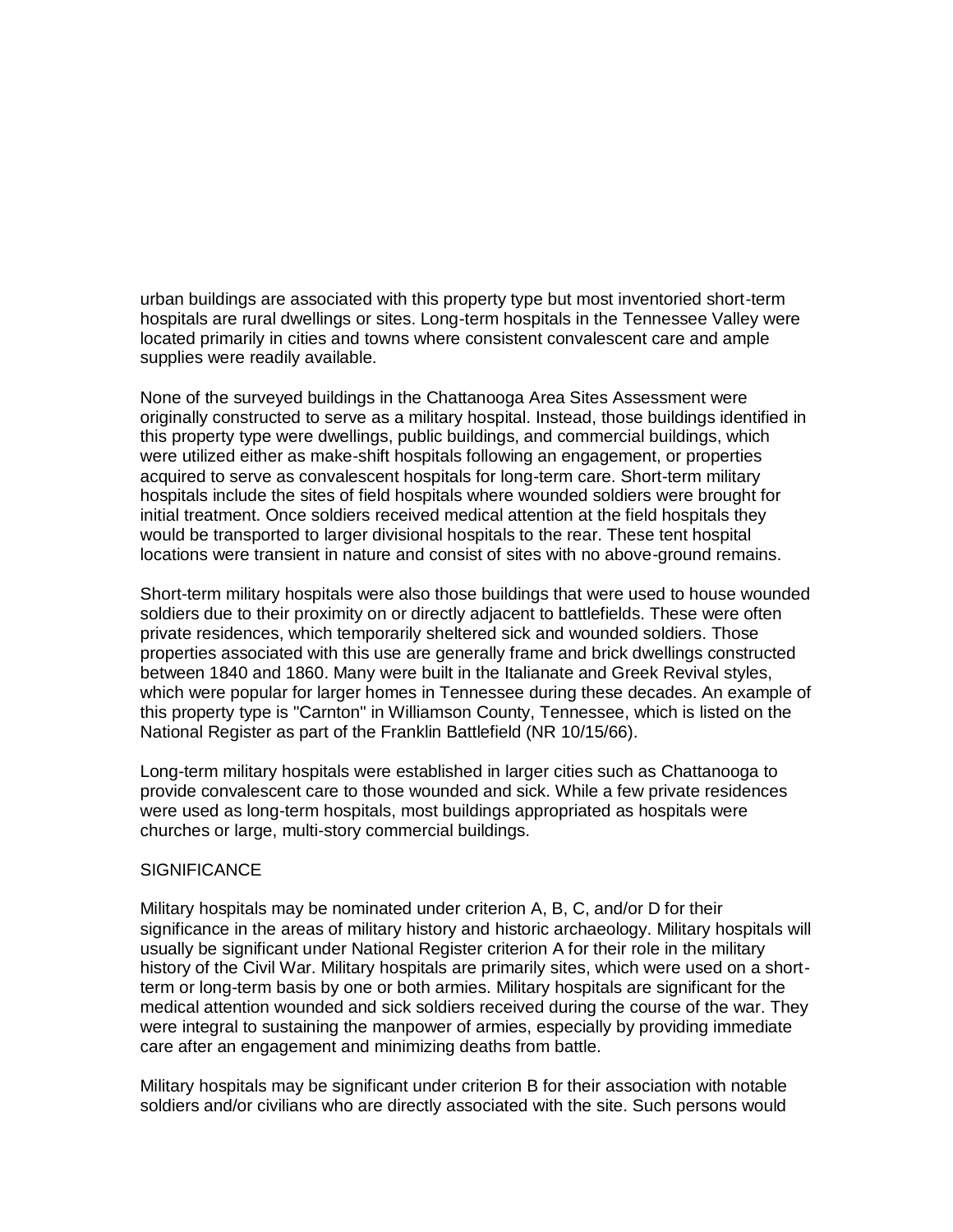have achieved their significance from their contributions to the military history of a hospital. Significance under this criteria is considered to be unlikely due to the transient nature of units and their medical staff at specific locations. The evaluation of significant individuals of the Civil War is also based more upon their overall careers rather than on their actions at specific locations.

None of the military hospitals surveyed in this project were originally built as hospitals, but the building's local status as an architectural landmark may be related to their selection as a hospital by military officials. If this relationship between a property's architecture and its selection is documented through historic records, then these properties may be eligible under criterion C under the Civil War context. Of course, properties may be eligible under criterion C for their architectural style under contexts not associated with the Civil War.

Under criterion D, military hospitals may be significant for their information potential in understanding the history of a site and its role in the Civil War. Historic archaeological remains at military hospitals can provide important information on the soldiers who occupied the site and information on their day-to-day activities. Categories of archaeological information potentially available at military hospitals include:

- 1. Military artifacts such as ammunition, bayonets, rifles, knapsacks, and canteens associated with infantry, cavalry, and artillery.
- 2. Medical artifacts such as medicine bottles and surgical instruments.
- 3. Domestic artifacts including clothing, eating utensils, and photographs.
- 4. Burials including large gravesites and individual interments.

## REGISTRATION REQUIREMENTS

Military hospitals may meet registration requirements if they possess sufficient character and integrity to retain their sense of time and place from their period of significance. The following evaluations of integrity were applied when assessing potentially eligible fortifications.

Location - A military hospital retains integrity of location if it is the place where it was utilized during the Civil War. The survey utilized historical research and on-site archaeological investigations to identify existing military hospitals.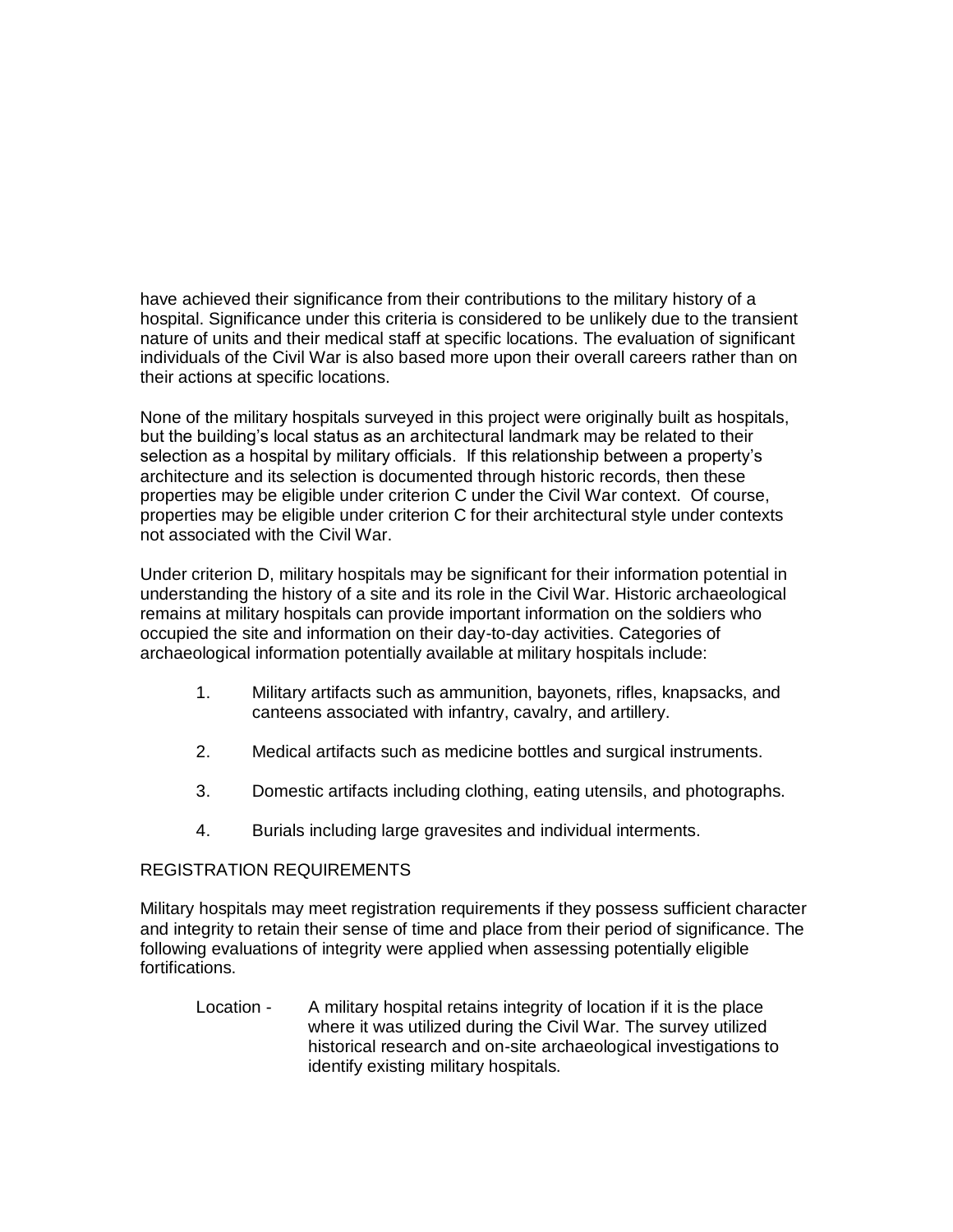- Association A military hospital retains integrity of association if it is the place where its short-term or long-term use took place.
- Setting Military hospitals will retain integrity of setting if its physical environment is largely intact. For temporary sites, traditional land uses such as cultivated fields and woodlands need to remain intact. Modern intrusions such as buildings or structures should not be located within the immediate location of the military hospital site. For dwellings, integrity of setting will remain if the property retains much of its physical environment from the Civil War era. For rural properties, traditional land uses such as woodlands or cultivated fields should be present and nearby intrusions should be minimal. For urban properties, the commercial streetscapes should remain intact.
- Feeling To retain integrity of feeling, the property will have the ability to convey its sense of time and place from its period of significance in the Civil War.
- Design Buildings used as military hospitals will retain the majority of their design characteristics from their period of significance. This will include retention of their Civil War era form and plan and architectural style.
- Materials To retain integrity, buildings used as military hospitals will display the majority of their Civil War era construction materials such as original exterior walls, fenestration, and porches.
- Workmanship -To retain integrity, buildings used as military hospitals will display much of their Civil War era construction techniques and craftsmanship.

## Criterion A Requirements

A military hospital must be directly associated with the American Civil War within the Chattanooga area. Buildings used as short-term military hospitals must be located within the immediate vicinity of an engagement. There should be written accounts or substantial oral tradition of a building's use as a short-term military hospital. Long-term military hospitals should be identified through official records or written accounts of the Civil War.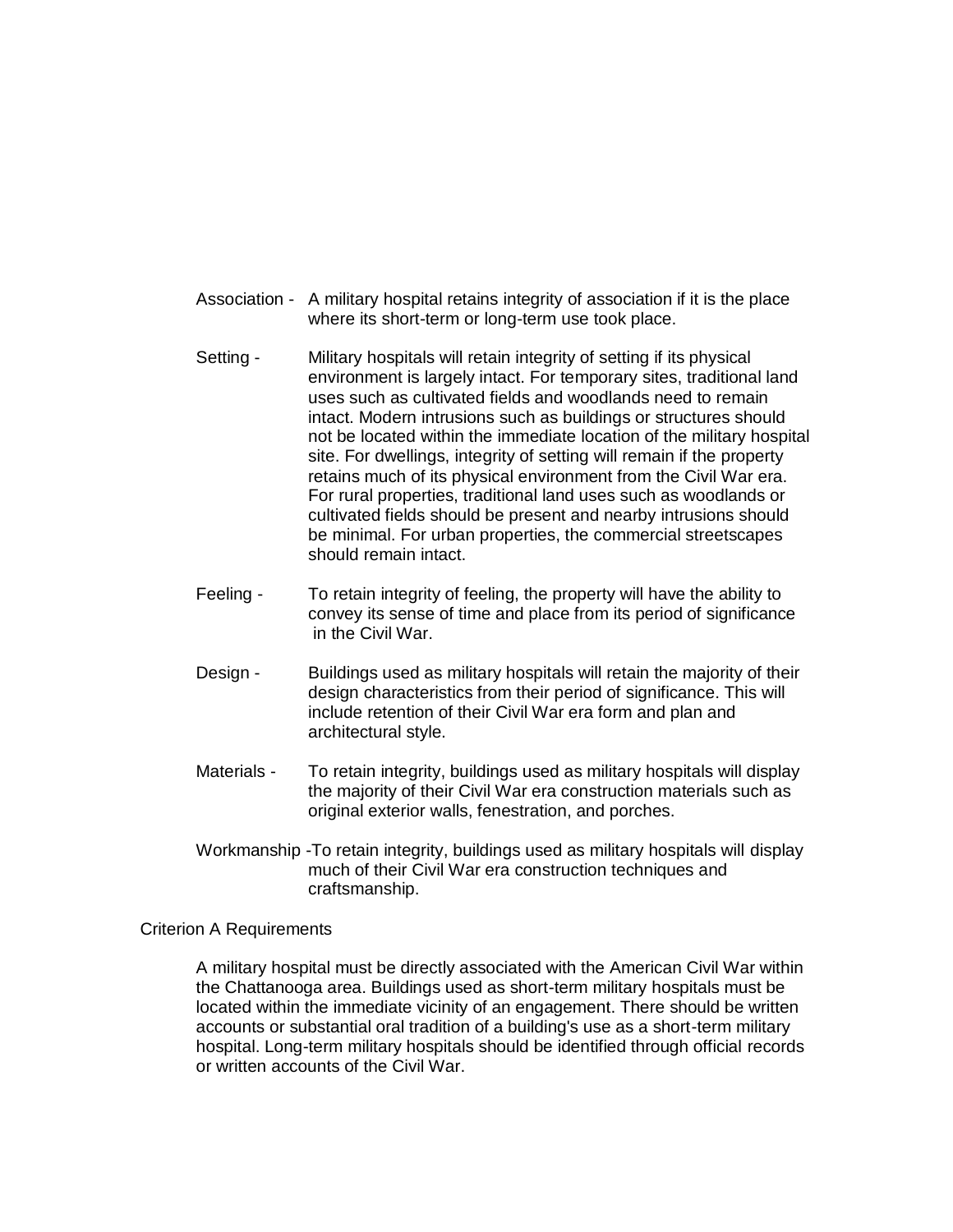A military hospital's period of significance must be within the beginning and end of the American Civil War (1861-1865).

A military hospital must retain integrity of its Civil War era appearance. If a building or structure, it must retain sufficient architectural integrity to identify it from the Civil War era. This includes retention of the majority of its Civil War era materials, design, form, plan, setting, location, feeling, and association. If a site, the military hospital location must retain historic landscape patterns such as cultivated fields, woodlands, and water sources. Intrusions should be minimal and sites must possess sufficient integrity to provide a sense of time and place from the Civil War era.

The appropriation of nearby dwellings for hospitals enabled soldiers to receive immediate medical treatment, which greatly enhanced their chances for survival. These type of hospitals also sheltered the wounded and sick from the elements which also helped to reduce the death rate. The use of short-term hospitals was essential in providing medical attention when it was most needed and this assisted in maintaining the troop strength of both armies.

#### Criterion B Requirements

A military hospital must be directly associated with the American Civil War within the Chattanooga area.

A military hospital's period of significance must be within the beginning and end of the American Civil War (1861-1865).

A military hospital must be associated with notable soldiers and/or civilians whose specific actions at the site were of particular significance in the military history of the Civil War.

A military hospital must retain integrity of its Civil War era appearance. If a building or structure, it must retain sufficient architectural integrity to identify it from the Civil War era. This includes retention of the majority of its Civil War era materials, design, form, plan, setting, location, feeling, and association. If a site, the military hospital location must retain historic landscape patterns such as cultivated fields, woodlands, and water sources. Intrusions should be minimal and sites must possess sufficient integrity to provide a sense of time and place from the Civil War era.

## Criterion C Requirements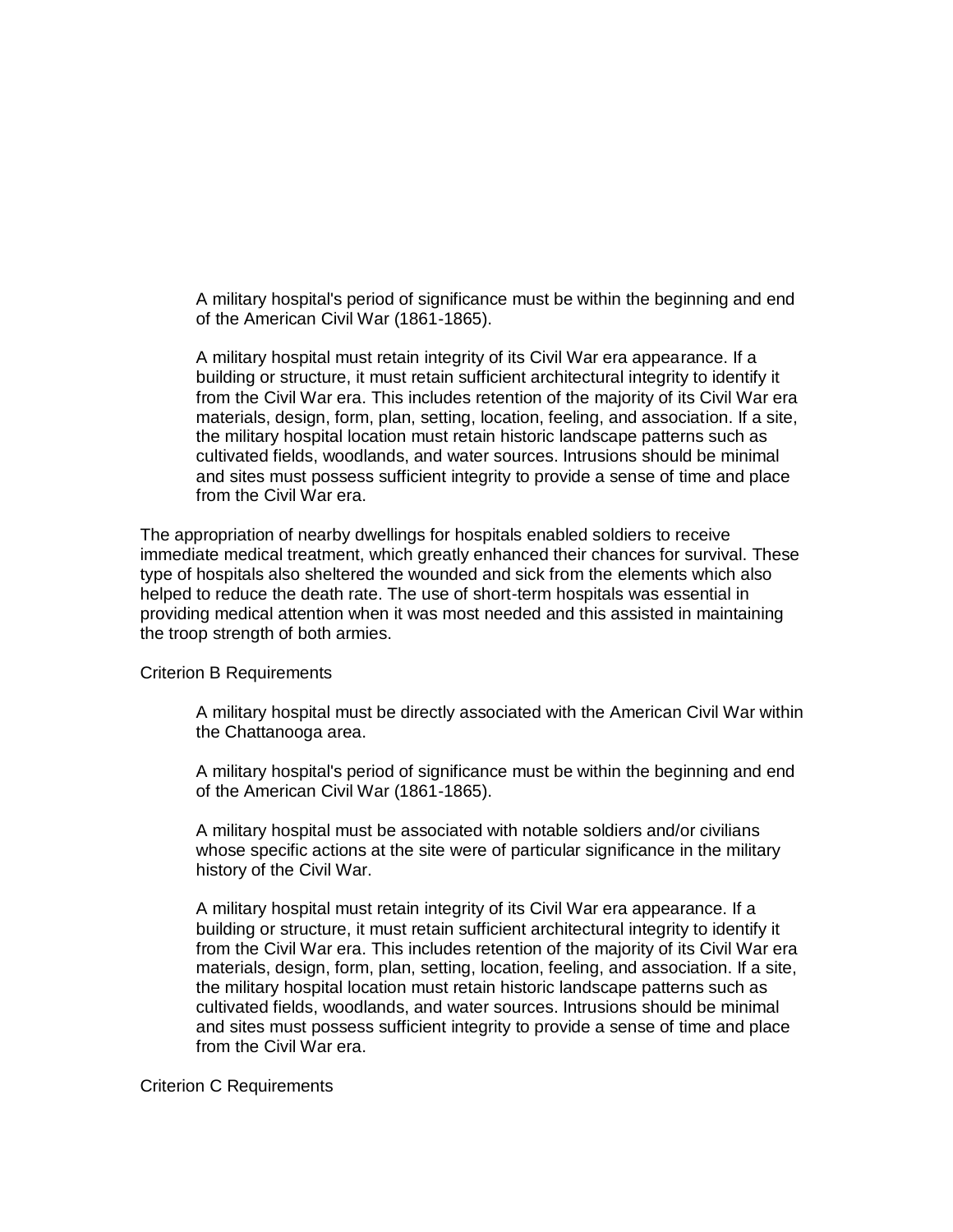A military hospital must be directly associated with the American Civil War within the Chattanooga area.

A military hospital's period of significance must be within the beginning and end of the American Civil War (1861-1865).

A military hospital's architecture must be related in a significant manner to its selection as a military hospital by Union or Confederate officials.

A military hospital must retain integrity of its Civil War era appearance. If it is a building or structure, it must retain sufficient architectural integrity to identify it from the Civil War era. This includes retention of the majority of its Civil War era materials, design, form, plan, setting, location, feeling, and association.

## Criterion D Requirements

A military hospital must be directly associated with the American Civil War within the Chattanooga area.

A military hospital's period of significance must be within the beginning and end of the American Civil War (1861-1865).

A military hospital must have surface or potential subsurface cultural or archaeological deposits that, if studied, are likely to yield information important to understanding aspects of military life and encampment sites of the Civil War.

A military hospital must retain integrity of its Civil War era appearance. If a building or structure, it must retain sufficient architectural integrity to identify it from the Civil War era. This includes retention of the majority of its Civil War era materials, design, form, plan, setting, location, feeling, and association. If a site, the military hospital location must retain historic landscape patterns such as cultivated fields, woodlands, and water sources. Intrusions should be minimal; sites must possess sufficient integrity to provide a sense of time and place from the Civil War era.

#### NAME OF PROPERTY TYPE: Buildings

#### **Description**

Buildings are permanent structures intended to house or shelter human beings or their possessions. This property type does not include fortifications or other structures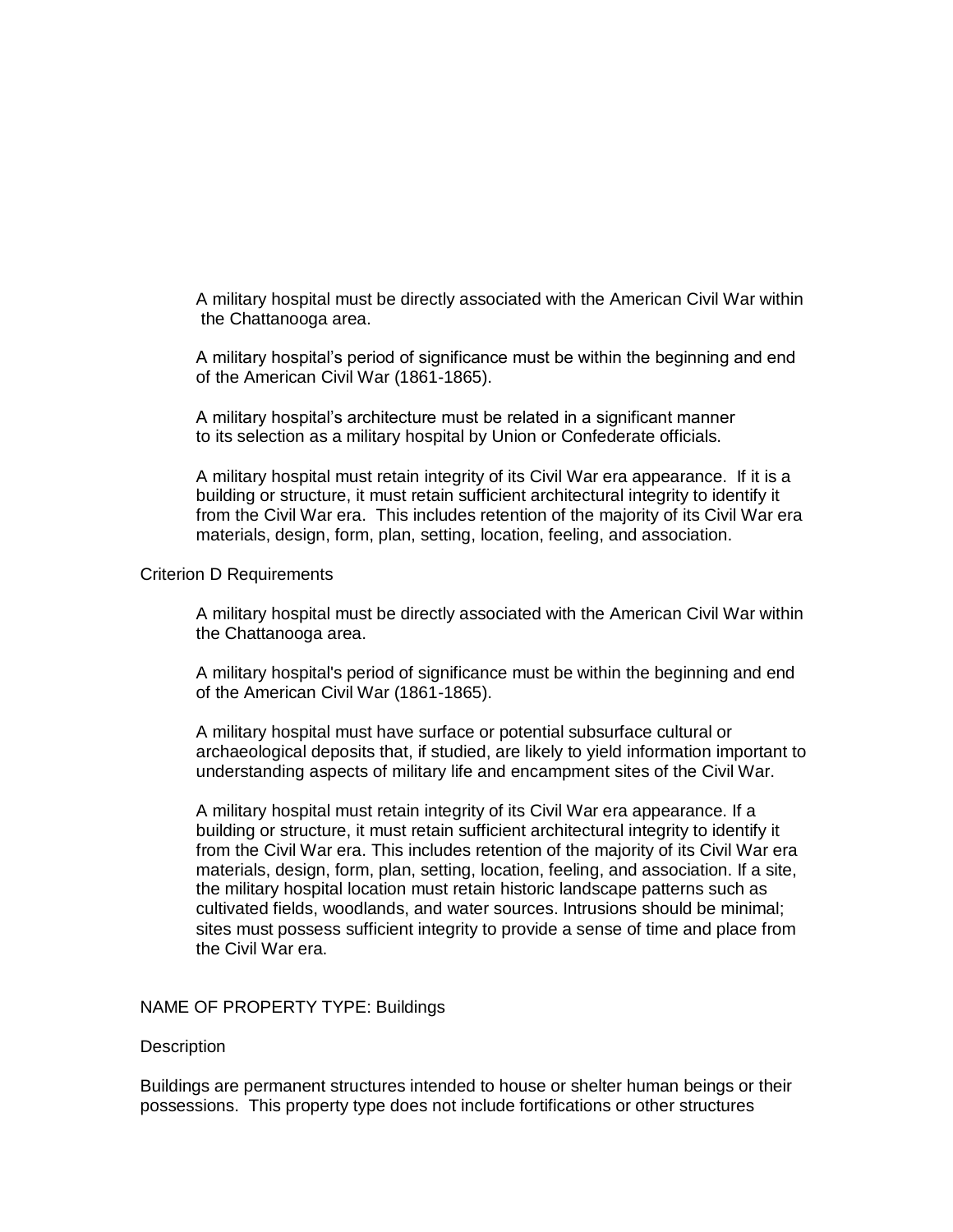built solely for military operations. Buildings involved in the Civil War in the Chattanooga area were frequently farm buildings and outbuildings such as barns and smokehouses caught in the crossfire of the Union and Confederate armies. The predominantly rural character of the area outside the town of Chattanooga meant that most fighting occurred in woodland areas or on farmland, as was true throughout the rest of Tennessee during the Civil War. Some of these buildings were of tactical importance, providing shelter and protection during battle or a target for artillery fire. Farm houses were frequently appropriated as officers' headquarters at encampments and near battlefields. Buildings can also be associated with troop movements as part of the site of short-term and longterm encampments. Railroad depots and military hospitals are other examples of buildings that have significance for Civil War history in the Chattanooga area. Individual buildings can be included as features of a battlefield as well.

#### **Significance**

Buildings may be nominated under criterion A, B, and/or c for their significance in the areas of military history, social history, and historic architecture. Buildings will be associated with the campaigns and actions of the two armies during the Civil War in the Chattanooga area as well as with aspects of civilian life and support services, such as hospitals, affected by the actions of the two armies during 1863 and 1864. They may also be associated with commemorative activities that took place in the late nineteenth and early twentieth centuries that helped shape the local and national understanding of the significance of the battles for Chattanooga. Buildings are especially useful tools for understanding everyday life in the Chattanooga area and how it was affected by the fighting there. Buildings are also significant as centers of support activities for the armies and civilians and are frequently landmarks on battlefields.

Buildings will be significant primarily under criterion A for their association with the history of the Civil War. A number of houses and outbuildings played significant roles in the battles fought around Chattanooga, and some served as headquarters for the commanding generals and other officers. Buildings nominated under criterion A will have a strong association with the actions of the armies during the battles for Chattanooga or with the impact warfare in the area had on civilian life, both during the conflict and later, as the community and participants returned to the site of the fighting to officially commemorate the events that took place around Chattanooga in 1863 and 1864.

Buildings may also be significant under criterion B for their association with notable soldiers and/or civilians whose specific actions during the battles for Chattanooga affected the outcome of engagements or had a major effect on the civilian wartime experience or the commemoration of battles and Civil War history in the late nineteenth and early twentieth centuries. This criterion will be difficult to establish for military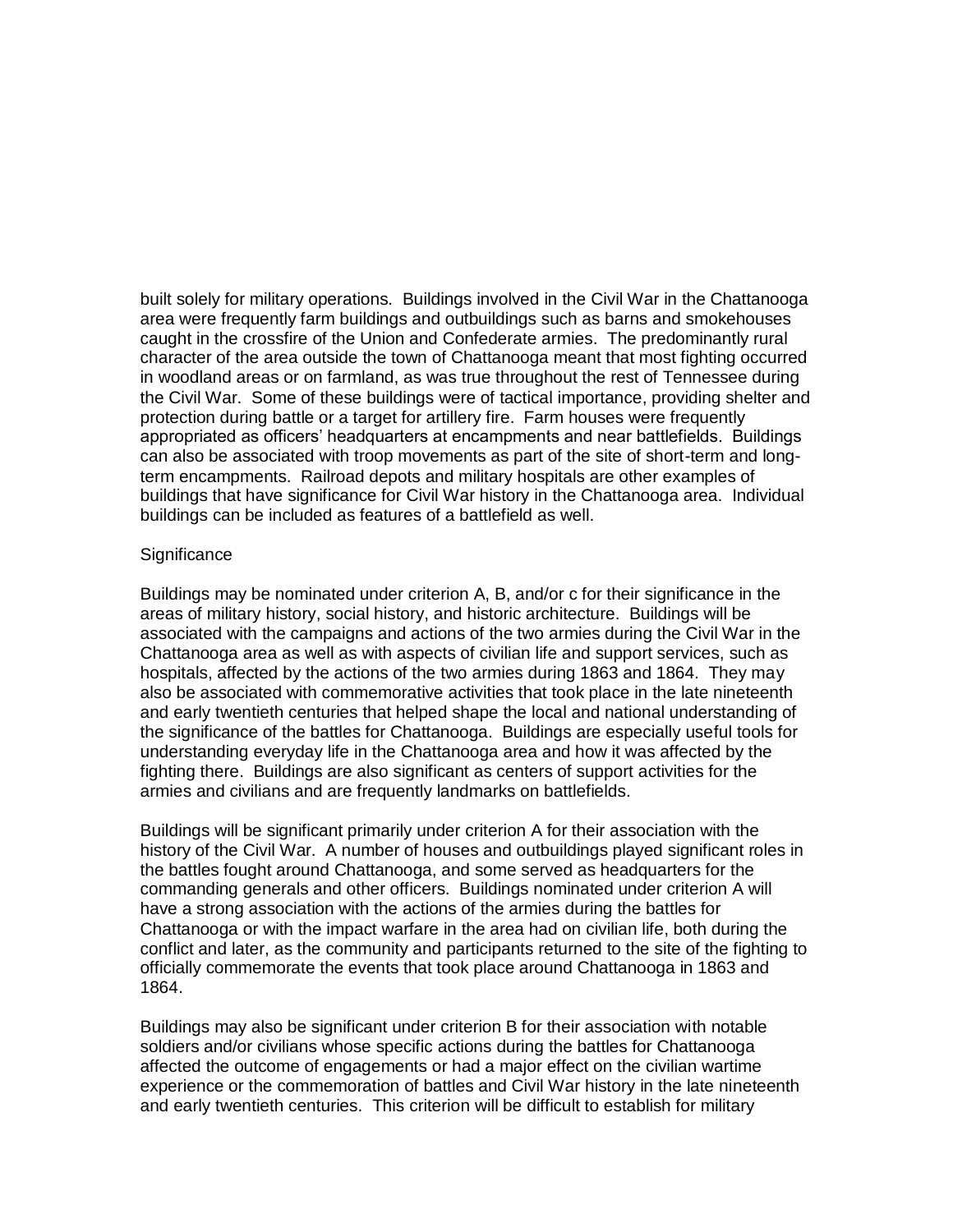leaders who played a significant role outside the campaigns at Chattanooga. Officers who established headquarters in local farm houses during the battles of Lookout Mountain and Missionary Ridge, for example, also fought in other engagements and are associated with more than a single location. However, criterion B may apply to notable civilians whose wartime activities were focused on the Chattanooga area.

Criterion C may be applied in a limited manner, when a building's architectural style is significantly related to its selection and/or use by military officials during the battles for Chattanooga.

## REGISTRATION REQUIREMENTS

Buildings may meet registration requirements if they possess sufficient character and integrity to retain their sense of time and place from their period of significance. The following evaluations of integrity were applied when assessing potentially eligible buildings.

- Location A building retains integrity of location if it is the place where it was utilized during the Civil War. The survey utilized historical research and on-site archaeological investigations to identify existing buildings.
- Association A building retains integrity of association if it is the place where its short-term or long-term use took place.
- Setting Buildings will retain integrity of setting if its physical environment is largely intact. For temporary sites, traditional land uses such as cultivated fields and woodlands need to remain intact. Modern intrusions such as buildings or structures should not be located within the immediate location of the building. For dwellings, integrity of setting will remain if the property retains much of its physical environment from the Civil War era. For rural properties, traditional land uses such as woodlands or cultivated fields should be present and nearby intrusions should be minimal. For urban properties, the commercial streetscapes should remain intact.
- Feeling To retain integrity of feeling, the property will have the ability to convey its sense of time and place from its period of significance in the Civil War.
- Design Buildings used in the Civil War will retain the majority of their design characteristics from their period of significance. This will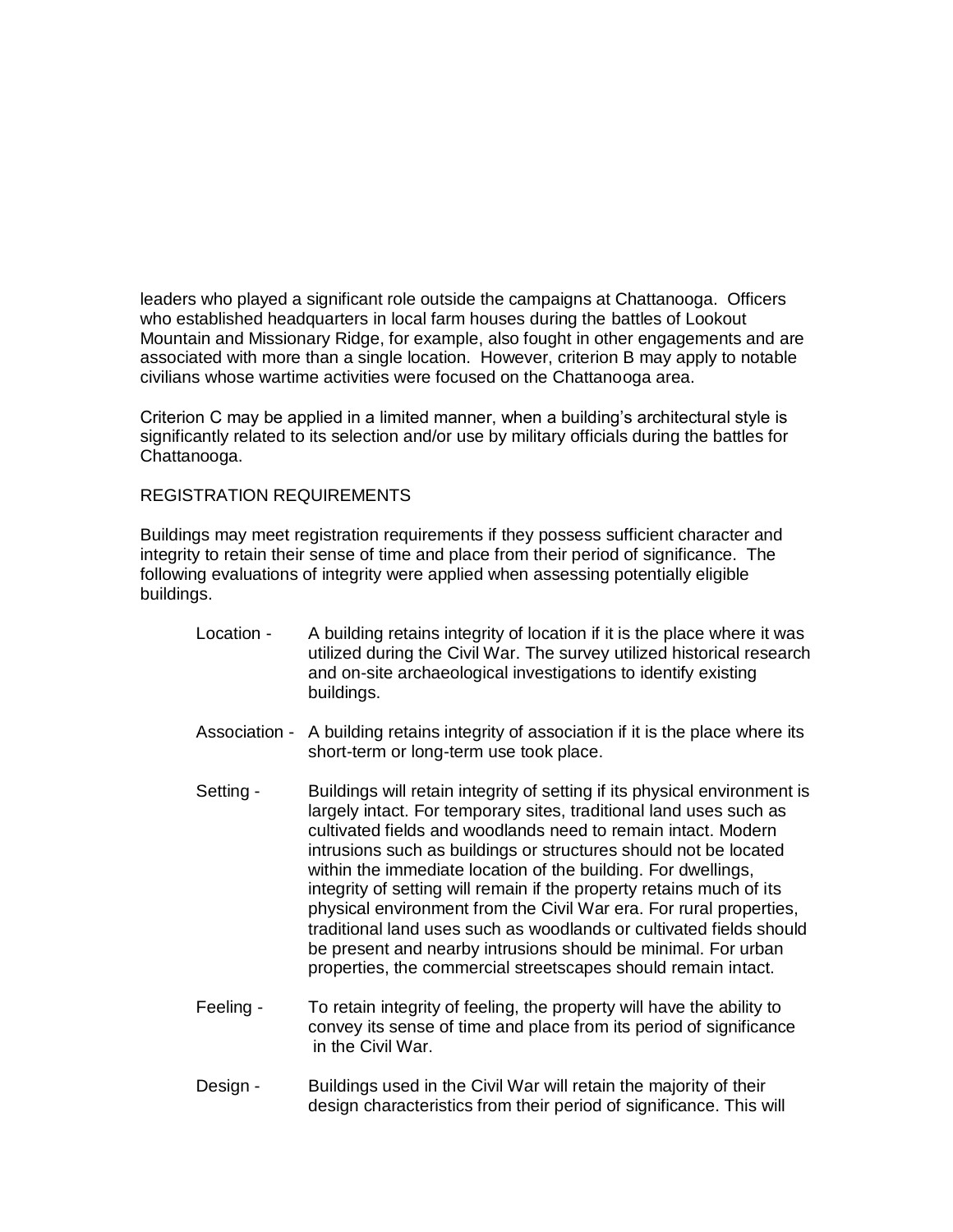include retention of their Civil War era form and plan and architectural style.

- Materials To retain integrity, buildings will display the majority of their Civil War era construction materials such as original exterior walls, fenestration, and porches.
- Workmanship -To retain integrity, buildings will display much of their Civil War era construction techniques and craftsmanship.

## Criterion A Requirements

A building must be directly associated with the American Civil War within the Chattanooga area. There should be written accounts or substantial oral tradition of a building's use in the Civil War.

A building's period of significance must be within the beginning and end of the American Civil War (1861-1865).

A building must retain integrity of its Civil War era appearance. It must retain sufficient architectural integrity to identify it from the Civil War era. This includes retention of the majority of its Civil War era materials, design, form, plan, setting, location, feeling, and association.

## Criterion B Requirements

The building must be directly associated with the American Civil War within the Chattanooga area.

The building's period of significance must be within the beginning and end of the American Civil War (1861-1865).

The building must be associated with notable soldiers and/or civilians whose specific actions at the site were of particular significance in the military history of the Civil War or its commemoration.

The building must retain integrity of its Civil War era appearance. It must retain sufficient architectural integrity to identify it from the Civil War era. This includes retention of the majority of its Civil War era materials, design, form, plan, setting, location, feeling, and association.

#### Criterion C Requirements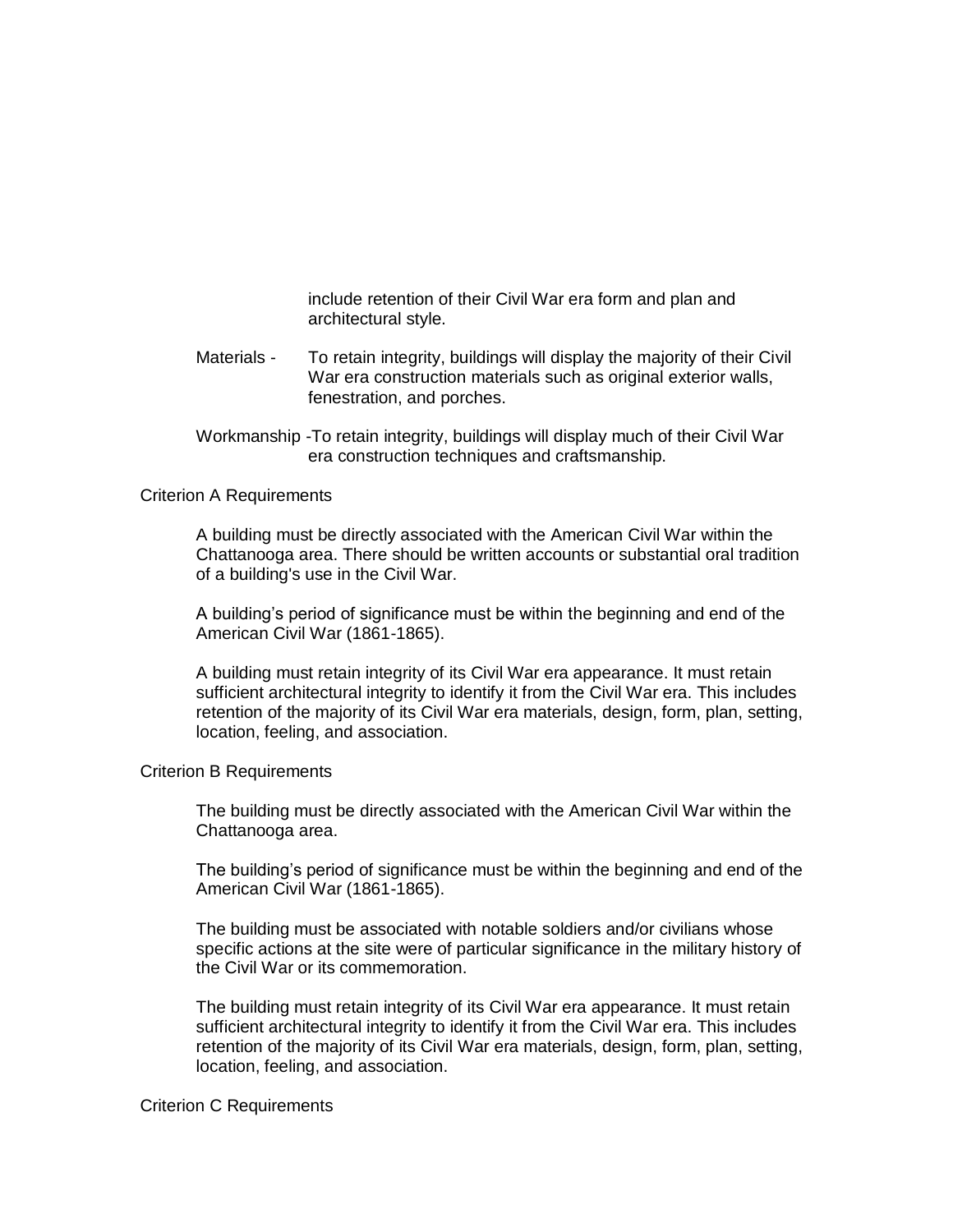The building must be directly associated with the American Civil War within the Chattanooga area.

The building's period of significance must be within the beginning and end of the American Civil War (1861-1865).

The building's architecture must be related in a significant manner to its selection as a military hospital by Union or Confederate officials.

The building must retain integrity of its Civil War era appearance. It must retain sufficient architectural integrity to identify it from the Civil War era. This includes retention of the majority of its Civil War era materials, design, form, plan, setting, location, feeling, and association.

PROPERTY TYPE: Transportation-Related Resources

#### **Description**

Transportation-related resources encompass a broad range of structures and sites associated with the transportation network in and around the town of Chattanooga during the Civil War. These structures and sites were of pivotal importance during the battles for and siege of Chattanooga in 1863, which was a key railroad hub and supply center. Federal forces, confined to the town of Chattanooga after Chickamauga, considered opening transportation routes out of Chattanooga essential for the invasion of the Deep South. Both armies defended transportation routes with great care. They depended on them as supply lines and avenues of advance and retreat. Control of transportation routes was tactically important during battles because maintaining control of them could thwart an attack or make it more difficult. Open transportation routes also assured that the various companies and brigades could reinforce one another. A part of the army cut off from the support of the full force was essentially lost. Armies used existing transportation routes and also constructed new and temporary ones as need arose. There are three principal subcategories of transportation resources: railroad, surface, and water.

Railroad resources include remnants of the railroad network in and around Chattanooga, which played a critical role in military history in 1862 and 1863. The railroad lines, bridges, depots, water towers, and tunnels of the Nashville and Chattanooga, Western and Atlantic, East Tennessee and Georgia, and Memphis and Charleston Railroads helped define the shape of fighting in the area. Their importance motivated both Confederate and Union actions in the region, as Confederate forces tried to maintain control of the Western and Atlantic line to Atlanta, the most important distribution center of the rebel cause. Union forces relied on the Nashville and Chattanooga Railroad,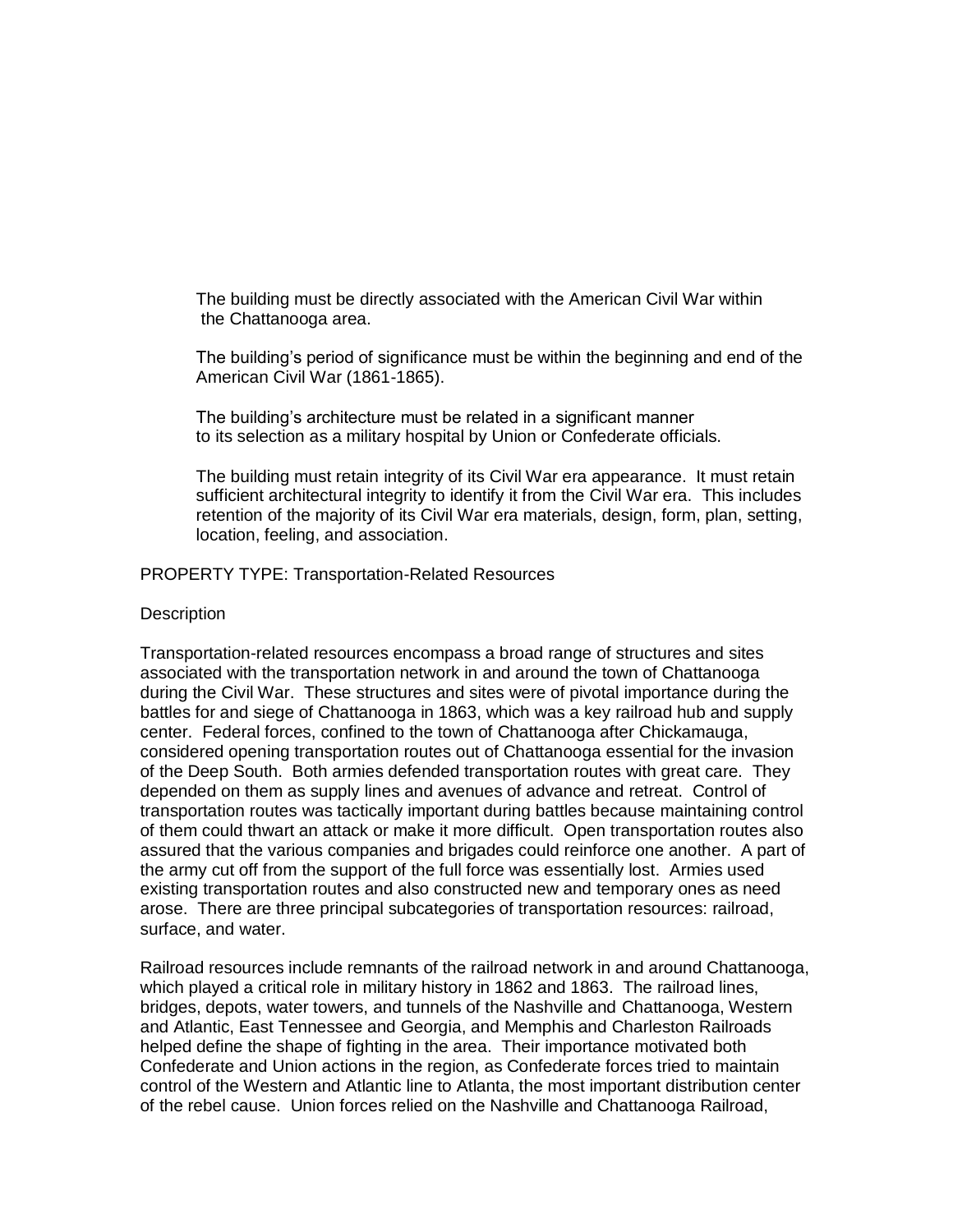which was the primary Union supply line from Nashville. Grant and the Union leadership also understood that control of Chattanooga's railroad system would cripple Confederate supply lines and open an avenue for the invasion of Atlanta and the heart of Confederate territory. In 1864, after the Union victory at Chattanooga, Sherman's march to the sea fulfilled the potential for destruction that control of the area's railroad lines promised. Thus, Chattanooga's railroad transportation resources are vitally important for an understanding of the Union strategy that ultimately brought the Confederate cause to its knees. They also aid the interpretation of individual battles that took place around Chattanooga.

Civil War-era railroad lines frequently evolved as transportation corridors that played an enduring role in the development of Chattanooga and northern Georgia. Railroad bridges, though often destroyed in the course of fighting, were rapidly rebuilt in the aftermath of the war and often define crossings used continuously through the twentieth century. An example of these layers of use built on Civil War-era transportation routes are the Chickamauga Creek bridges of the East Tennessee and Georgia Railroad and the nearby 1858 tunnels, built by slave labor. The Western and Atlantic Railroad used the same bridge crossing, the piers of which still stand. Nearby a modern highway bridge serves traffic traveling the same route that Civil War troops and supplies followed.

Surface resources encompass the historic sites of roads and trails involved in the battles for Chattanooga, including the Walden's Ridge supply line, the Old Wauhatchie Pike, Kelly's Ferry and Road, and others. The site of turnpike and road bridges are other examples of resources. Surface transportation means, such as wagon trains, were used by both armies. Roadbeds can be found in association with other surface and water transportation-related resources, such as fords, ferries, and bridge sites. Like railroads, roads and trails often defined transportation corridors that are still used. The Old Wauhatchie Pike began as a turnpike and was an important means of access for Confederate troops encamped above Moccasin Bend. The turnpike lies downhill from an older federal road. Today it circles Lookout Mountain above the 1920s Cummings Highway and Interstate 24. Another historic roadbed is found near the site of Kelly's Ferry in Marion County, Tennessee.

Water transportation resources include the winding route of the Tennessee River around Chattanooga and the site of various ferry crossings that played a major role in reestablishing supply lines to the besieged Union army in Chattanooga and other engagements during fall 1863. Remains of boats used to navigate the river are another type of water transportation resource. Flatboats, pontoons, and steam-powered riverboats were all used as troops and supplies were moved into and around the area. The river's location and configuration around Chattanooga and the surrounding mountains posed a unique and difficult tactical challenge to the Union and Confederate armies in this area.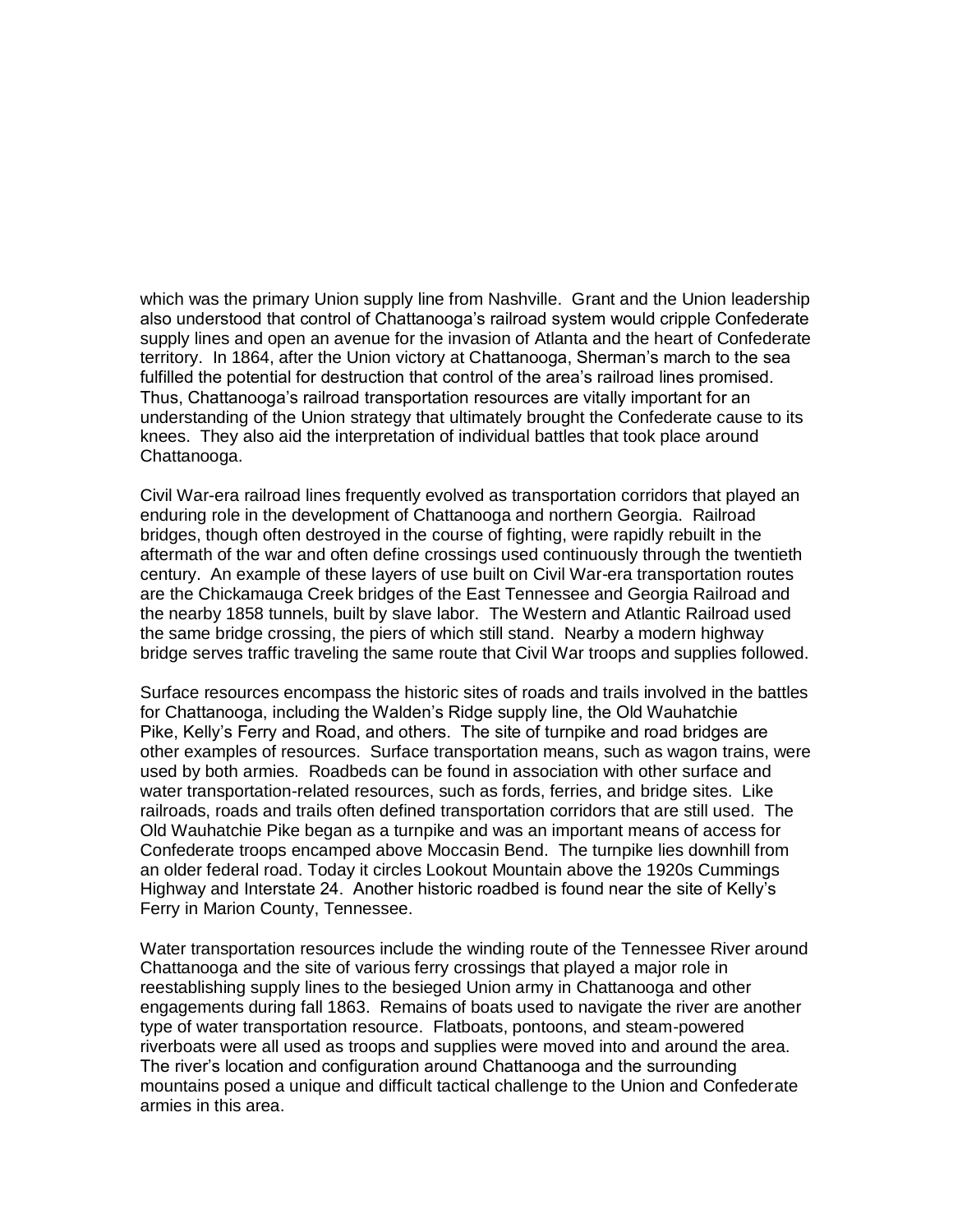Many transportation-related resources are linked to other property types including the fortifications and earthworks built to defend them as strategic positions. Underwater resources will also be linked to this category, as the only remains of boats used during the Civil War may be found in the waters of the Tennessee River. Parts of Civil-War era bridges may also be found underwater. Because modern transportation routes were laid along the lines of old roads and railroad beds, these resources have undergone a great deal of change and are therefore less likely to exhibit a high degree of integrity as other property types. However, their continued use indicates the high degree of importance transportation corridors had during the battles for Chattanooga and in the subsequent development of the area.

## **SIGNIFICANCE**

Transportation-related resources may be nominated under criterion A, B, C, and/or D for their significance in the areas of military history, social history, engineering, and historic archaeology. Railroad, surface, and water transportation resources were critical reasons for the battles at Chickamauga and Chattanooga and played major roles in the outcome of those engagements. These sites were strategically guarded by both armies because of their importance as supply lines and as a means of moving troops. Transportationrelated resources are also illustrative of the ingenuity of Union and Confederate engineers in conquering the difficult terrain of the Tennessee River and surrounding creeks and mountains at Chattanooga. These resources are critical to a complete understanding of the military tactics that affected the outcome of battles in this area and during the remainder of the Civil War. Given that modern development of the Chattanooga area has eliminated many other physical reminders of the locations of battles and troop movements, transportation corridors that remain in use can be a valuable resource for the interpretation of military history in the area.

Transportation-related resources may be significant under criterion A for their association with the military and social history of the Civil War. Transportation corridors played a vital role in the actions of both Union and Confederate armies and in the lives of civilians in wartime. The importance of Chickamauga and Chattanooga in the larger context of Civil War history depends largely on how these engagements determined the control of railroad transportation routes to supply centers at Nashville and Atlanta. Structures and sites of particular strategic importance often made the difference between comfort and starvation for soldiers and had an equally direct impact on the lives of civilians. Routes of transportation resources are a useful tool for interpreting the movement of the armies during the battles for Chattanooga. Transportation-related resources defined the shape of fighting in the Chattanooga area and have subsequently helped determine local development patterns.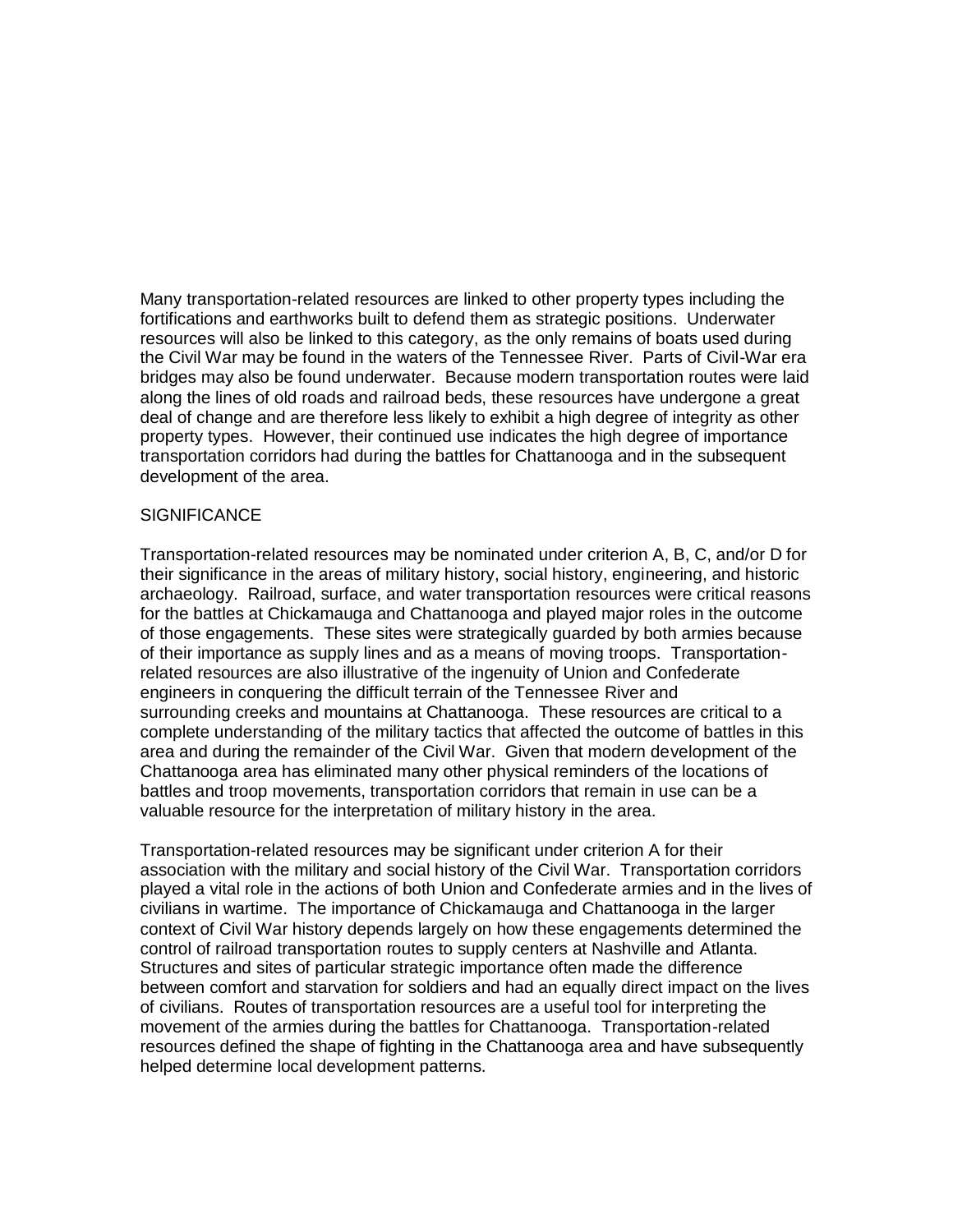Transportation-related resources may be significant under criterion B for their association with notable soldiers and/or civilians who are directly associated with the site or structure. Such persons would have achieved their significance from their contributions to the military or wartime social history of a specific site or structure or through their contribution to a significant advance in engineering.

Transportation-related resources may be significant under criterion C if they are particularly intact and notable examples of a specific type of transportation structure erected during the Civil War as a result of the movement of the two armies during the battles for Chattanooga. Resources nominated under criterion C must possess a high level of integrity, be a notable example of military engineering, or represent a rarely built type of structure.

Under criterion D, transportation-related resources will be significant for their potential to yield information leading to a greater understanding of the course and outcome of the battles for Chattanooga. Historic archaeological remains of transportation-related structures no longer standing may provide information about troop movements, strategy, and military engineering. Archaeological remains along the route of historic roads and turnpikes may yield information about soldiers' equipment and daily lives and could provide information about troop movements. Since these transportation routes were often used equally by civilians, archaeological investigation could potentially yield information about wartime civilian life as well.

## Registration Requirements

Transportation-related resources may meet registration requirements if they possess sufficient character and integrity to retain their sense of time and place from their period of significance. Transportation-related resources possess integrity if their historic landscape features are intact and if there are no associated significant intrusions. The following evaluations of integrity were applied when assessing potentially eligible resources.

- Location A transportation-related resource retains integrity of location if it is in the place where it was originally utilized during the Civil War. Historical research aided in documenting the location of extant resources.
- Setting A transportation-related resource will retain integrity of setting if its physical environment is largely intact. The majority of adjacent land uses such as woodlands and cultivated fields need to remain intact in order for these resources to retain integrity. However, the continued use of transportation corridors as evidenced by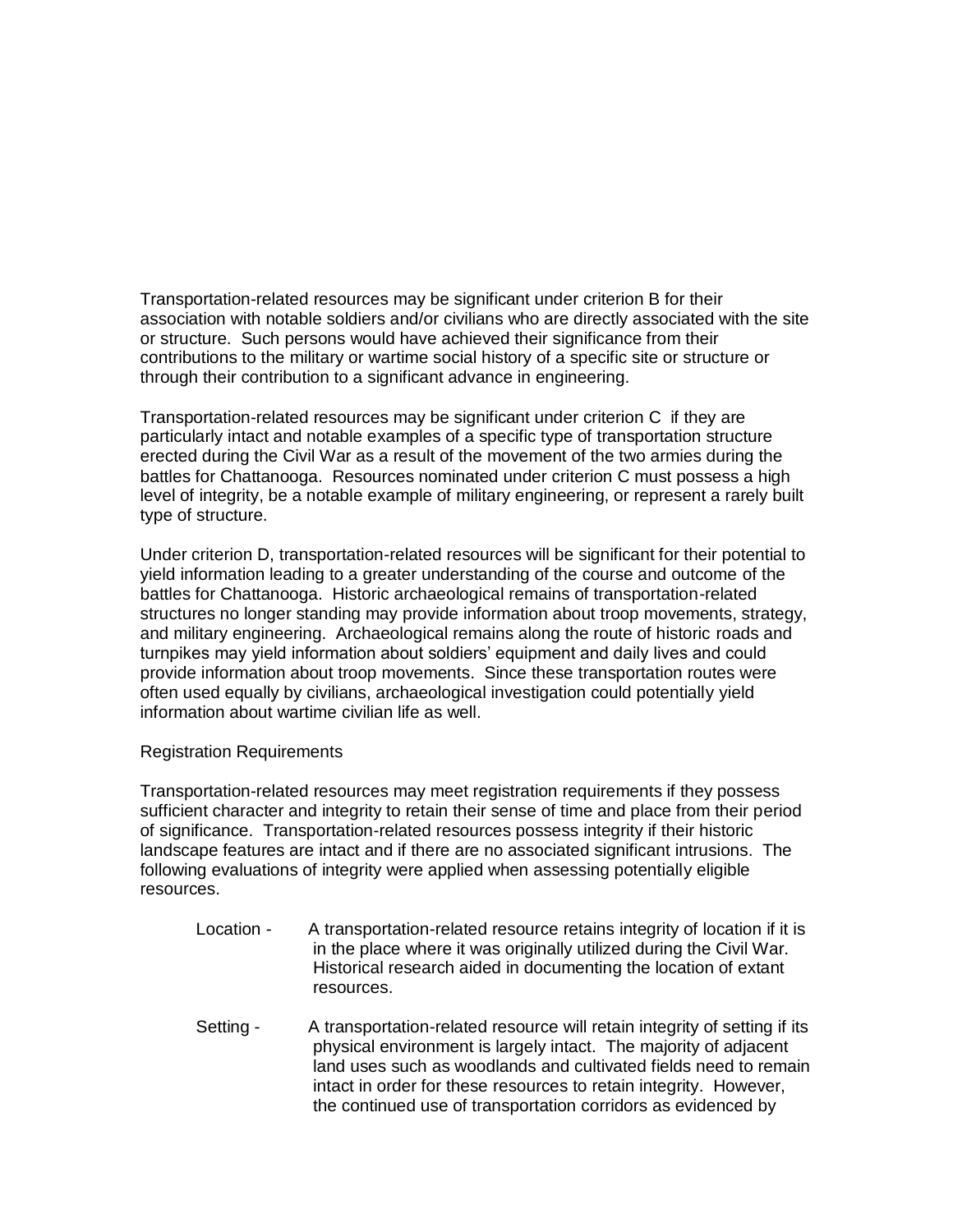adjacent bridge reconstruction or similar improvements that do not disturb the landscape features or physical remains of the original crossing site should not be considered a loss of integrity. Modern intrusions like buildings should not have altered the route of the transportation resource. These resources will retain integrity of setting if adjacent intrusions are minimal in number and in their size and scale relative to the resource.

- Feeling The collective land area of and around the transportation resource should convey its sense of time and place from its period of significance during the Civil War.
- Design The essential alignment or structure of a transportation-related resource must be present. Due to the construction methods for early roads, turnpikes, and railroad embankments, erosion is to be expected.
- Materials To retain integrity, transportation-related resources will display their original construction materials such as earth, stone, wood, or iron. Due to their exposure to the elements, natural erosion of dirt tracks marking historic road alignments and ferry crossing sites will result in varying losses of original material. Heavy use of certain transportation resources such as bridges will mean that some original materials may be missing, such as at a site where the bridge abutments or piers stand but the truss has been removed to redirect traffic across a new bridge.
- Workmanship -Transportation-related resources will display much of their construction techniques and overall form and plan. In the case of resources like historic roads that were formed gradually through use rather than constructed of new materials all at once, the imprint of use should remain visible on the landscape.

## Criterion A Requirements

The transportation-related resource must be directly associated with the American Civil War within the Chattanooga area. There should be written accounts or substantial oral tradition of its use in the Civil War.

A transportation-related resource's period of significance must be within the beginning and end of the American Civil War (1861-1865).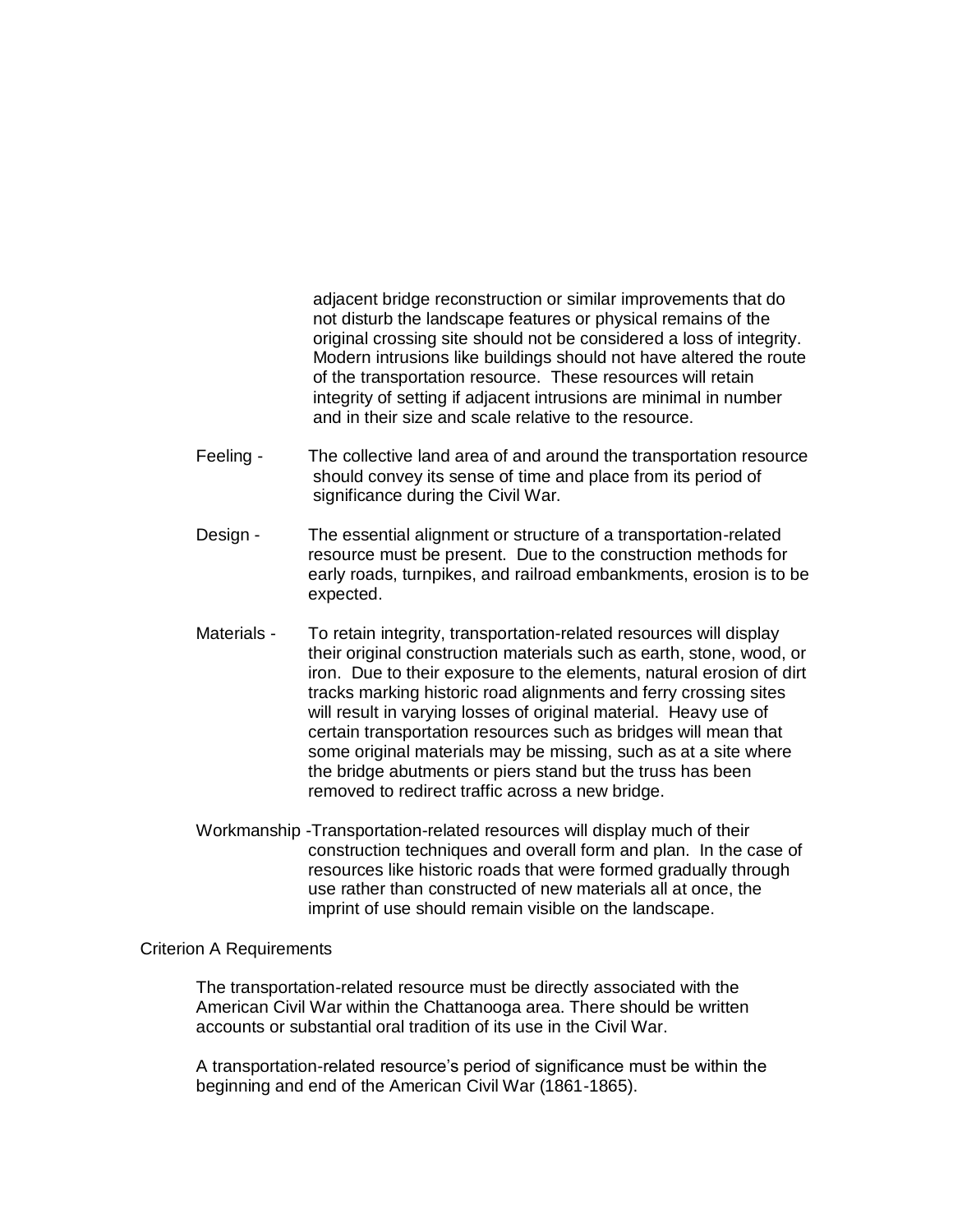The transportation-related resource must retain integrity of its Civil War era appearance. It must retain sufficient architectural integrity to identify it from the Civil War era. This includes retention of the majority of its Civil War era materials, design, form, plan, setting, location, feeling, and association.

#### Criterion B Requirements

The transportation-related resource must be directly associated with the American Civil War within the Chattanooga area.

The transportation-related resource's period of significance must be within the beginning and end of the American Civil War (1861-1865).

The transportation-related resource must be associated with notable soldiers and/or civilians whose specific actions at the site were of particular significance in the military history of the Civil War.

The transportation-related resource must retain integrity of its Civil War era appearance. It must retain sufficient architectural integrity to identify it from the Civil War era. This includes retention of the majority of its Civil War era materials, design, form, plan, setting, location, feeling, and association.

#### Criterion C Requirements

The transportation-related resource must be directly associated with the American Civil War within the Chattanooga area.

The transportation-related resource's period of significance must be within the beginning and end of the American Civil War (1861-1865).

The transportation-related resource's design must be related in a significant manner to its use by Union or Confederate officials.

The transportation-related resource must retain integrity of its Civil War era appearance. It must retain sufficient architectural integrity to identify it from the Civil War era. This includes retention of the majority of its Civil War era materials, design, form, plan, setting, location, feeling, and association.

#### Criterion D Requirements

A transportation-related resource must be directly associated with the American Civil War within the Chattanooga area.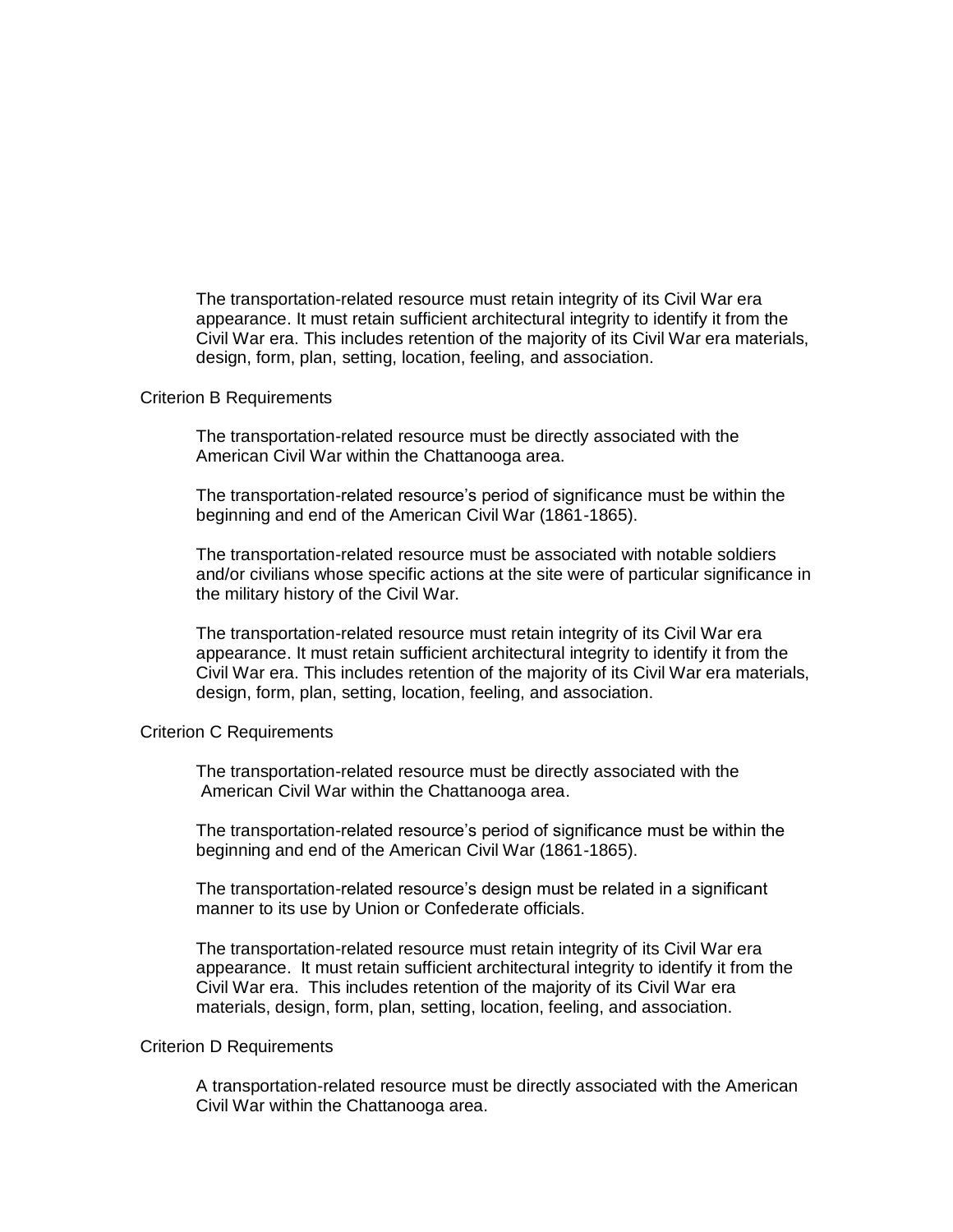A transportation-related resource's period of significance must be within the beginning and end of the American Civil War (1861-1865).

A transportation-related resource must have surface or potential subsurface cultural or archaeological deposits that, if studied, are likely to yield information important to understanding aspects of military life, strategy, and transportation in the Civil War.

A transportation-related resource must retain integrity of its Civil War era appearance. If a structure, it must retain sufficient architectural integrity to identify it from the Civil War era. This includes retention of the majority of its Civil War era materials, design, form, plan, setting, location, feeling, and association. If a site, its location must retain historic landscape patterns such as cultivated fields, woodlands, and water sources. Intrusions should be minimal; sites must possess sufficient integrity to provide a sense of time and place from the Civil War era.

## NAME OF PROPERTY TYPE: Fords

## **Description**

Fords are a distinct group of resources related to surface and water transportation resources. Fords are shallow creek crossing sites where troops and supplies crossed the waters of streams, like Chickamauga Creek and Lookout Creek, during the battles for Chattanooga. The Chattanooga area had a concentration of ford crossing sites of strategic importance to troop movements during the Civil War, and a few of the most representative examples have been chosen for study in this nomination project.

## **Significance**

Fords may be nominated under criterion A and/or D for their significance in the areas of military history and historic archaeology. Fords played an important role in defining troop movements during the battles of Chickamauga and Chattanooga, especially as Confederate forces engaged Union troops during the morning of September 18, 1863.

Fords may be nominated under criterion A for their association with the military history of the Civil War. Ford crossings were strategically important based on their location in relation to the enemy, the ease of crossing, and the protection provided by topography.

Fords may also be nominated under criterion D for their potential to yield information about troop movements and equipment during the battles for Chattanooga. Pieces of soldiers' equipment that were lost during the crossing may still be found in creek beds.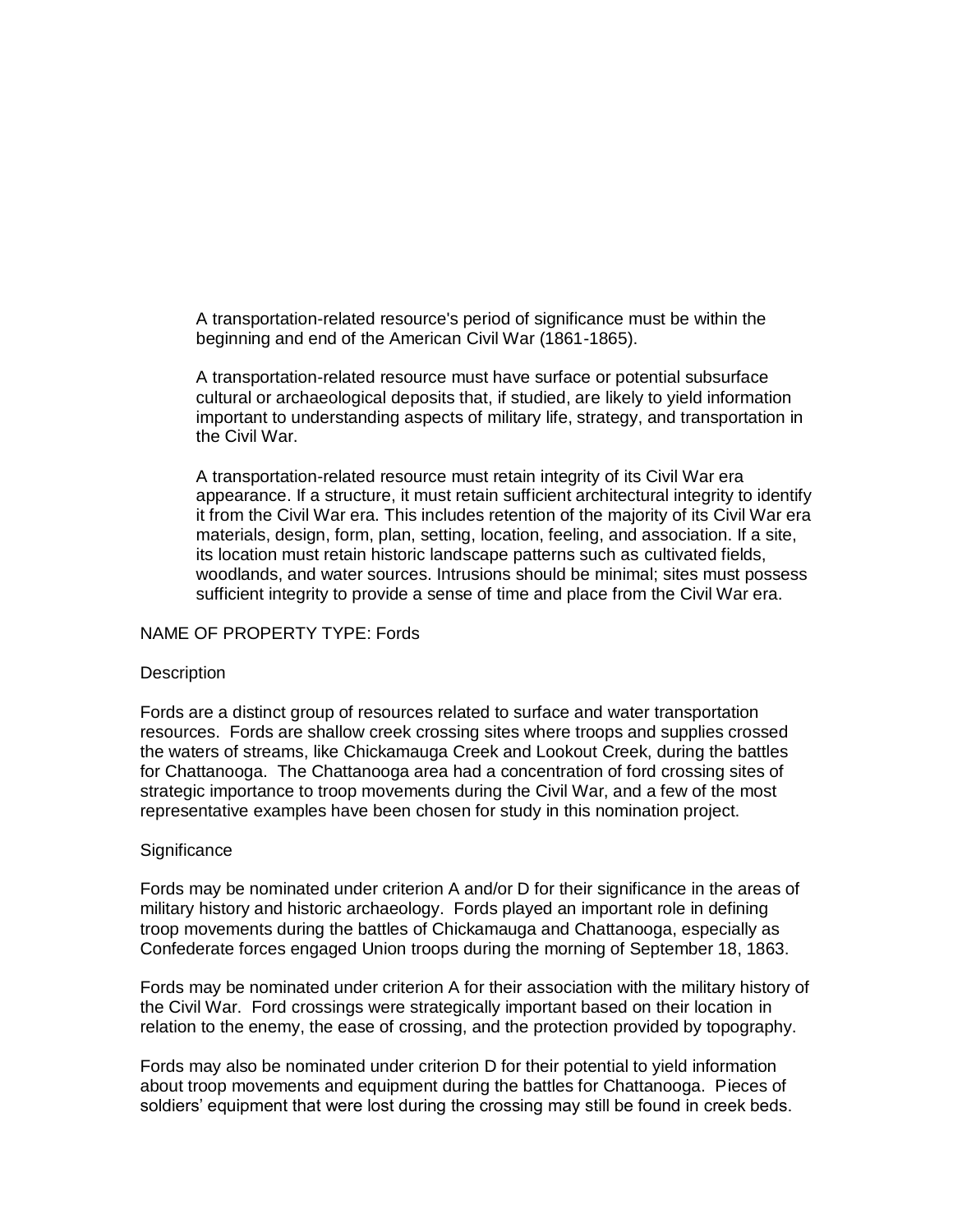Bridge remnants are also sometimes found in the waters near a ford where a bridge had been destroyed.

## Registration Requirements

Ford resources may meet registration requirements if they possess sufficient character and integrity to retain their sense of time and place from their period of significance. Ford resources possess integrity if their historic landscape features are intact and if there are no associated significant intrusions. The following evaluations of integrity were applied when assessing potentially eligible ford resources.

- Location A ford resource retains integrity of location if it is in the place where it was originally utilized during the Civil War. Historical research aided in documenting the location of extant resources.
- Setting A ford resource will retain integrity of setting if its physical environment is largely intact. The majority of adjacent land uses such as woodlands and cultivated fields need to remain intact in order for these resources to retain integrity. These resources will retain integrity of setting if adjacent intrusions are minimal in number and in their size and scale relative to the resource.
- Feeling The collective land area of and around the ford resource should convey its sense of time and place from its period of significance during the Civil War.
- Design The essential alignment of the ford resource must be present. Due to the construction methods for early roads, turnpikes, and railroad embankments, erosion is to be expected.

## Criterion A Requirements

The ford resource must be directly associated with the American Civil War within the Chattanooga area. There should be written accounts or substantial oral tradition of its use in the Civil War.

A ford resource's period of significance must be within the beginning and end of the American Civil War (1861-1865).

The ford resource must retain integrity of its Civil War era appearance. It must retain sufficient architectural integrity to identify it from the Civil War era. This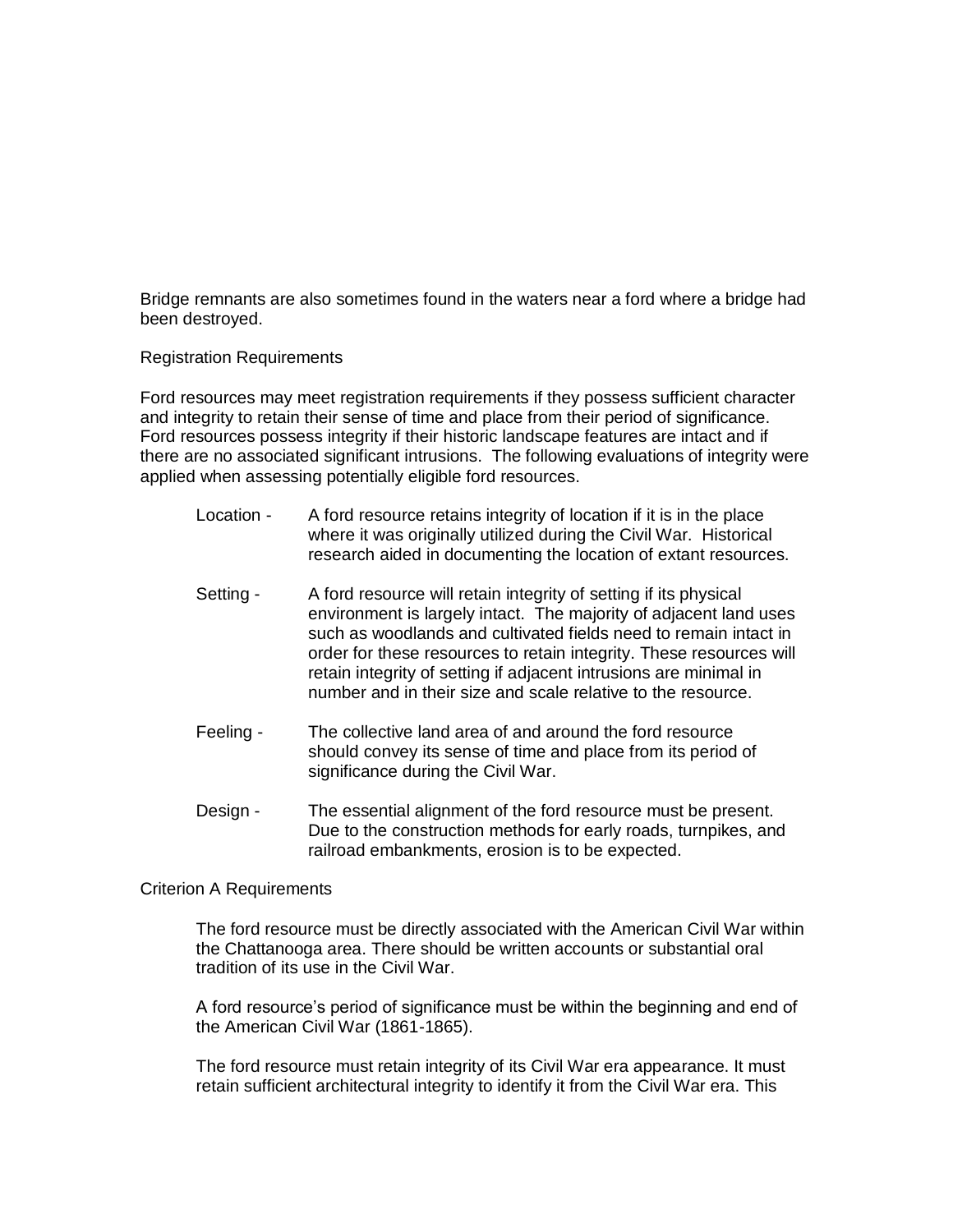includes retention of the majority of its Civil War era materials, design, form, plan, setting, location, feeling, and association.

## Criterion D Requirements

A ford resource must be directly associated with the American Civil War within the Chattanooga area.

A ford resource's period of significance must be within the beginning and end of the American Civil War (1861-1865).

A ford resource must have surface or potential subsurface cultural or archaeological deposits that, if studied, are likely to yield information important to understanding aspects of military life, strategy, and transportation in the Civil War.

A ford resource must retain integrity of its Civil War era appearance. Its location must retain historic landscape patterns such as cultivated fields, woodlands, and water sources. Intrusions should be minimal; sites must possess sufficient integrity to provide a sense of time and place from the Civil War era.

## NAME OF PROPERTY TYPE: Underwater Resources

## **Description**

Underwater resources comprise a variety of structures or objects that are presently submerged under the water of a creek or river. These resources are commonly remnants of bridges or are materials that were sunk accidentally or purposefully at a site where troops crossed during battle. Underwater resources are useful in determining the location and use of water crossing sites during the battles for Chattanooga. These resources are usually identified by their appearance on the creek bed. In the Chickamauga-Chattanooga area, visible underwater resources include truss pieces and decking planks from bridges. Other items may be located beneath the surface of the creek bed.

## **Significance**

Underwater resources may be nominated under D for their potential to yield information about troop movements and military technology in the Civil War. These objects and structures reveal where troops crossed creeks or rivers and may help pinpoint the location of ford sites. They may also provide significant information about military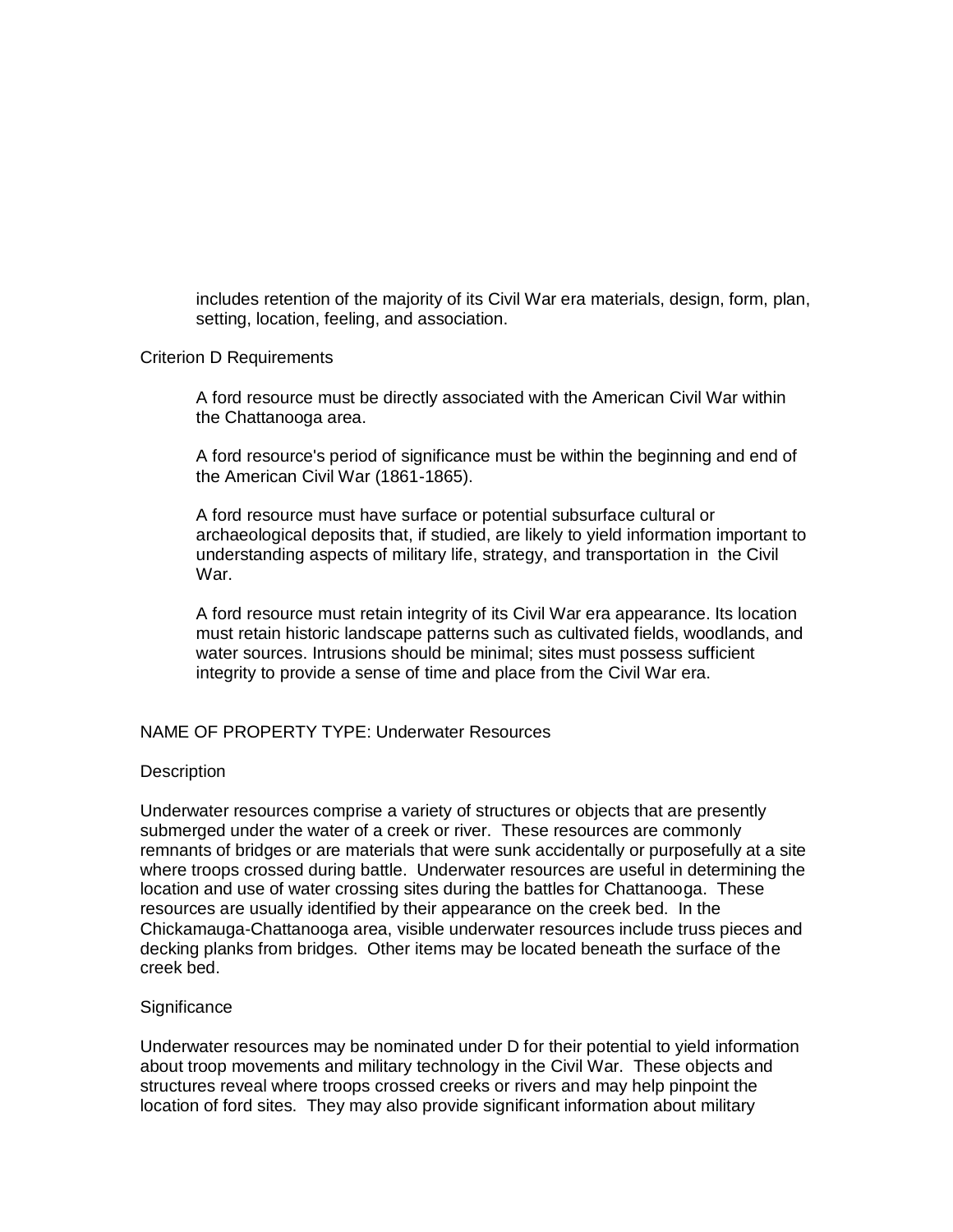technology by illustrating what types of materials were used for permanent and temporary bridges. Finally, underwater resources may yield artifacts that can be used to interpret the everyday lives of soldiers.

Registration Requirements

## Criterion D

Underwater resources must be directly associated with the American Civil War within the Chattanooga area.

The underwater resources' period of significance must be within the beginning and end of the American Civil War (1861-1865).

The underwater resources must have surface or potential subsurface cultural or archaeological deposits that, if studied, are likely to yield information important to understanding aspects of military life and fighting of the Civil War.

The underwater resource must retain integrity to identify it to the Civil War era.

NAME OF PROPERTY TYPE: Commemorative Properties

## **Description**

Commemorative buildings, sites, structures, and objects are related to the remembrance of Civil War events and veterans. These properties are often located on or near sites where fighting took place. Monuments are the most common form of commemorative property and are located throughout the Chattanooga-Chickamauga area. Veterans' groups and other associations erected most commemorative resources after the Civil War, primarily during the period from 1890 to 1930.

After the turn of the century, women's organizations such as the United Daughters' of the Confederacy (UDC) played a primary role in raising the funds, selecting the topic, and choosing the designer for the construction of Civil War monuments throughout the South. In East Tennessee, five UDC chapters existed by 1900 and the number increased to thirty-one by the 1920s. But as an organization the UDC did comparatively little to mark the Civil War landscape in the Chattanooga area or the general East Tennessee region. Only three Confederate monuments were built in the region by 1920. On the Union side, the Women's Relief Corps funded and built one Civil War monument in the region at Knoxville, but lightning destroyed the structure in 1904.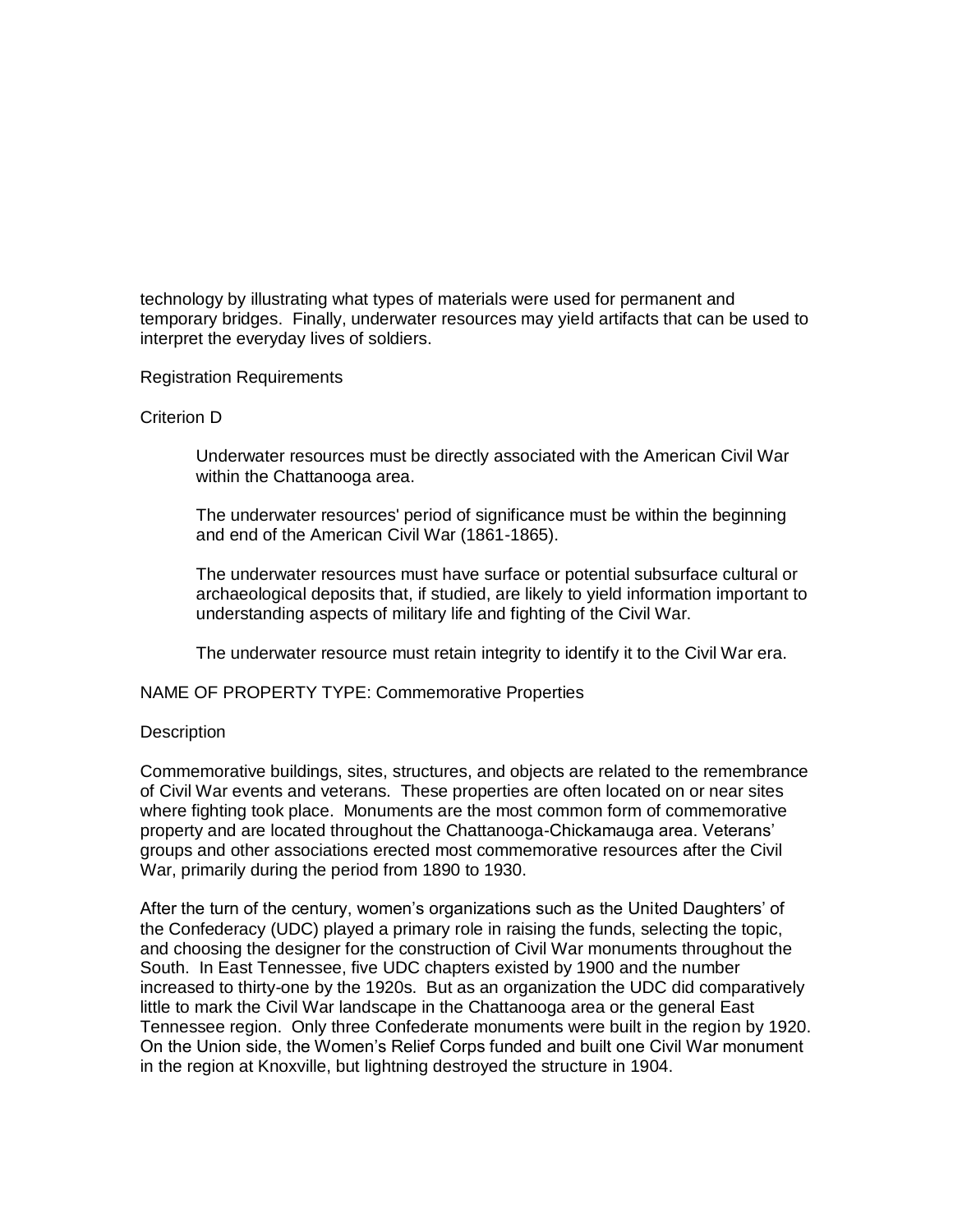Thus, efforts by veterans groups and governmental officials account for the great majority of commemorative properties in the Chickamauga-Chattanooga project area. The U. S. Army Corps of Engineers, for example, built the famous stone gateway at Point Park, Lookout Mountain. Throughout the South during the Depression era, New Deal agencies often worked together with the National Park Service to improve Civil War battlefields and construct additional commemorative properties. The Civilian Conservation Corps (CCC) operated an induction center and training camp at Fort Oglethorpe, Georgia, and used the grounds of Chickamauga-Chattanooga battlefield for their camps and training exercises. The CCC also built and improved park facilities. The Works Progress Administration (WPA) undertook various Civil War-related efforts in East Tennessee and north Georgia, including restoring the Federal Fort Dickerson in Knoxville in 1936 and building a series of waysides interpreting the Atlanta campaign in north Georgia from 1939 until the end of the agency in 1942. These properties usually include information about the battle, troop action, person, or group they commemorate. The date of the event, the date of the property's construction or dedication, and sometimes a reference to why the monument or other commemorative structure was placed are also frequently found on commemorative properties.

Overall, the monuments present a variety of images of the Civil War in sculpture and words. These images are a record of the Lost Cause movement in the South as well as similar vernacular cultural expressions of patriotism and reverence in the North. Similar to the change in attitudes about the meaning of the war recorded in literature, music, and political expressions, the symbolic meaning of the monuments changed during the period of 1870 to 1930, from themes of sacrifice and devotion to themes of reconciliation and unity.

Before the National Park Service and other organizations began interpreting the history of the Civil War, commemorative activities by local veterans' groups helped mark the landscape of battlefields for the remembrance and education of future generations. Although commemorative properties were usually built with the intention of exalting bravery and patriotism as much as documenting the facts of battle, they began the process of defining the national historic significance of the Civil War. They also help modern historians locate the sites of significant actions or the position of specific companies during battle, as veterans often placed monuments near locations where they remembered fighting. These properties are therefore important for interpreting events during the Civil War as well as understanding how the conflict's place in national memory has changed over time.

Commemorative properties attest to Chattanooga's strategic importance during the war as well as its significance as a site of remembrance in the late nineteenth century. The city solicited tourism by veterans beginning in the 1880s, and it hosted its first reunion of the Army of the Cumberland in 1881. The newly-formed United Confederate Veterans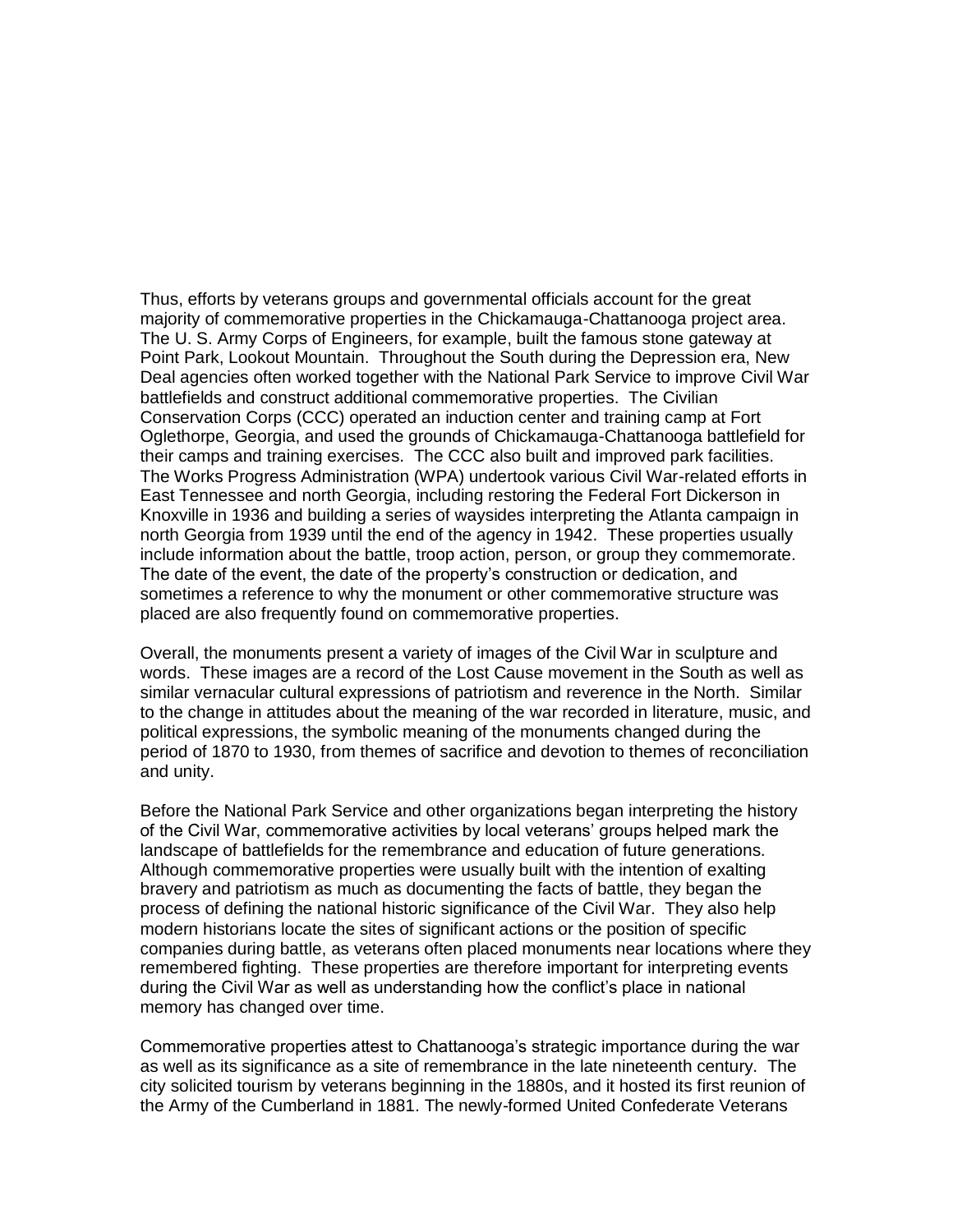met there in July 1890. The Chickamauga Memorial Association, a veterans group dedicated to promoting the establishment of a national military park in the area, was created in 1889. Congress authorized its creation in August 1890, and each state that had sent soldiers to the battles of Chickamauga and Chattanooga was invited to erect monuments. The park was dedicated in September 1895. Efforts to further the park project (and therefore tourism) complemented Chattanooga's own economic growth as a southern industrial center in the 1880s and 1890s. $^{20}$ 

## **Significance**

 $\overline{\phantom{a}}$ 

Commemorative properties may be nominated under criterion A, B, and/or C for their significance in the areas of social history and architecture or design. Commemorative properties like monuments and statues were very influential in shaping collective local and national memory of the events that took place during the battles for Chattanooga. Many of these properties conveyed their meaning through design motifs that reflect the sensibilities of Victorian America. Some include statuary that is important in the history of art from the period. All commemorative properties will be directly related to the remembrance of events and persons associated with the battles for Chattanooga in 1862 and 1863.

Commemorative properties significant under criterion A will have assumed importance in their own right that equals or surpasses their importance as a marker memorializing an event or person. Although it is part of the National Military Park and not a part of this study, Point Park is an excellent example of a commemorative property that has acquired this type of significance. The structures at Point Park have become a symbol for Chattanooga and are recognized by visitors for their association with touring Civil War battlefields. Properties nominated under this criterion should be emblematic of Civil War remembrance for the communities in which they are located.

Commemorative properties may also be nominated under criterion B for their association with a prominent architect, artist, designer, or sculptor. These properties will be considered important examples of the person's work that embody techniques characterizing his or her unique contribution to the history of American art and design. Properties nominated under this criterion will have a high degree of integrity of design, materials, and workmanship and will have a documented association with the significant architect, artist, designer, or sculptor.

<sup>&</sup>lt;sup>20</sup> See Anthonette L. McDaniel, "'Just Watch Us Make Things Hum:' Chattanooga, Adolph S. Ochs, and the Memorialization of the Civil War," East Tennessee Historical Society"s *Publications* 61 (1989), 3-15.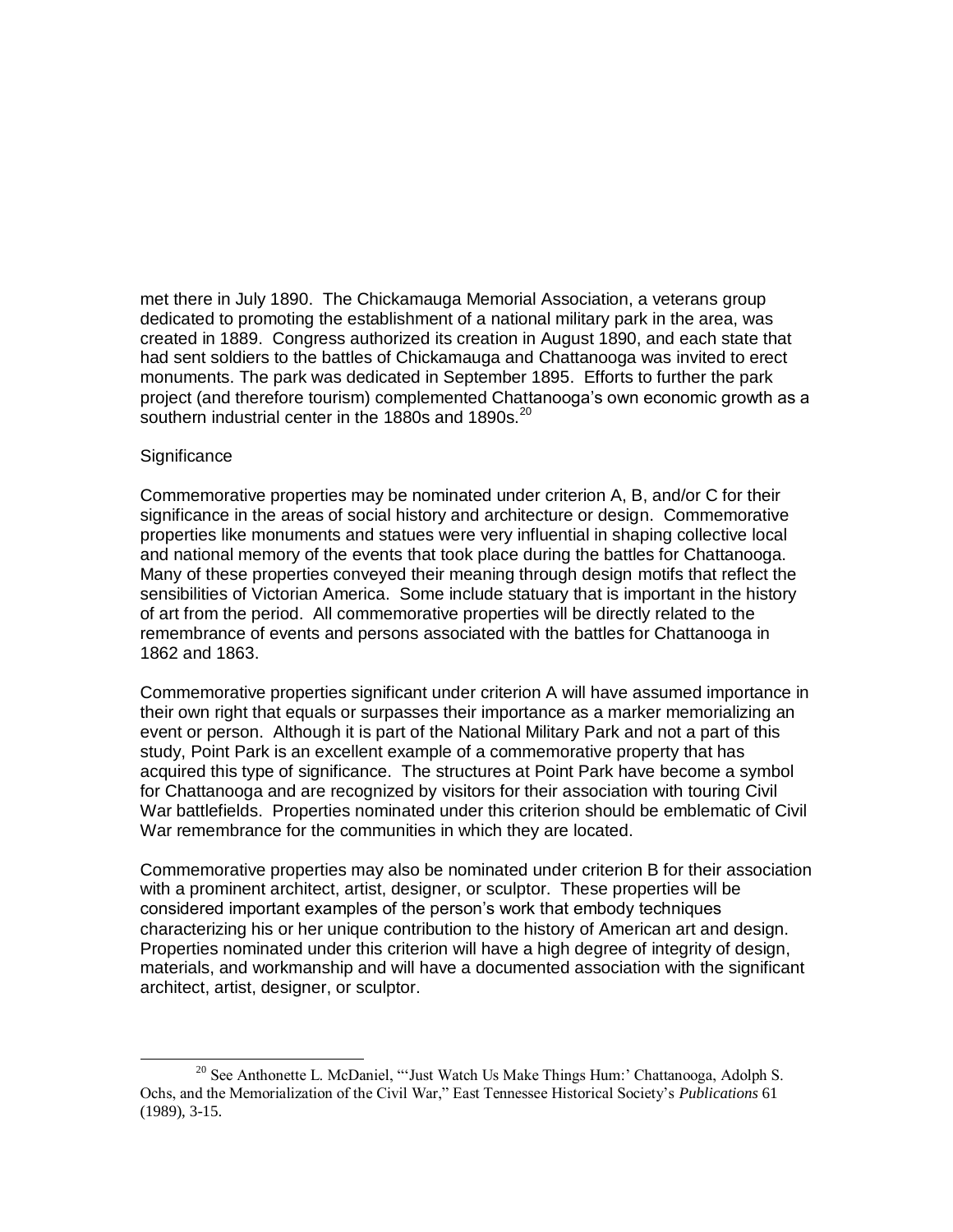The architecture or design of some commemorative properties may be significant under criterion C as a significant example of late nineteenth-century American architectural or artistic styles. The attention to stylistic detail invested in commemorative properties meant for public display sometimes resulted in structures that were exemplary for the community in which they were located. Properties nominated under this criterion will also have a high degree of integrity of design, materials, and workmanship.

## Registration Requirements

- Location A commemorative property retains integrity of location if it is sited at the place where it was originally constructed.
- Association A commemorative property will retain integrity of association if it is found at the location of the event during the battles for Chattanooga that it was intended to commemorate. Because commemorative properties were often placed based on memory rather than written documentation, some properties may be located away from the actual site of events they commemorate. However, these properties will retain integrity of association if they are located on their original sites.
- Setting A commemorative property will retain integrity of setting if its location has not been compromised by modern development of buildings, roads, and other structures to the extent that the original setting of the property has been compromised.
- Feeling A commemorative property will retain integrity of feeling if its original materials and design have not been altered to a significant degree and if modern development does not compromise significantly the overall setting and location of the property.
- Design The essential components of a commemorative property's original design must be present. No significant alterations should have obscured any part of the property that conveys information about the Civil War event or person(s) it memorializes. In the case of properties nominated under criterion B and C, the building, structure, or object should retain those design qualities that make it an important example of art, architecture, or design from its period of significance.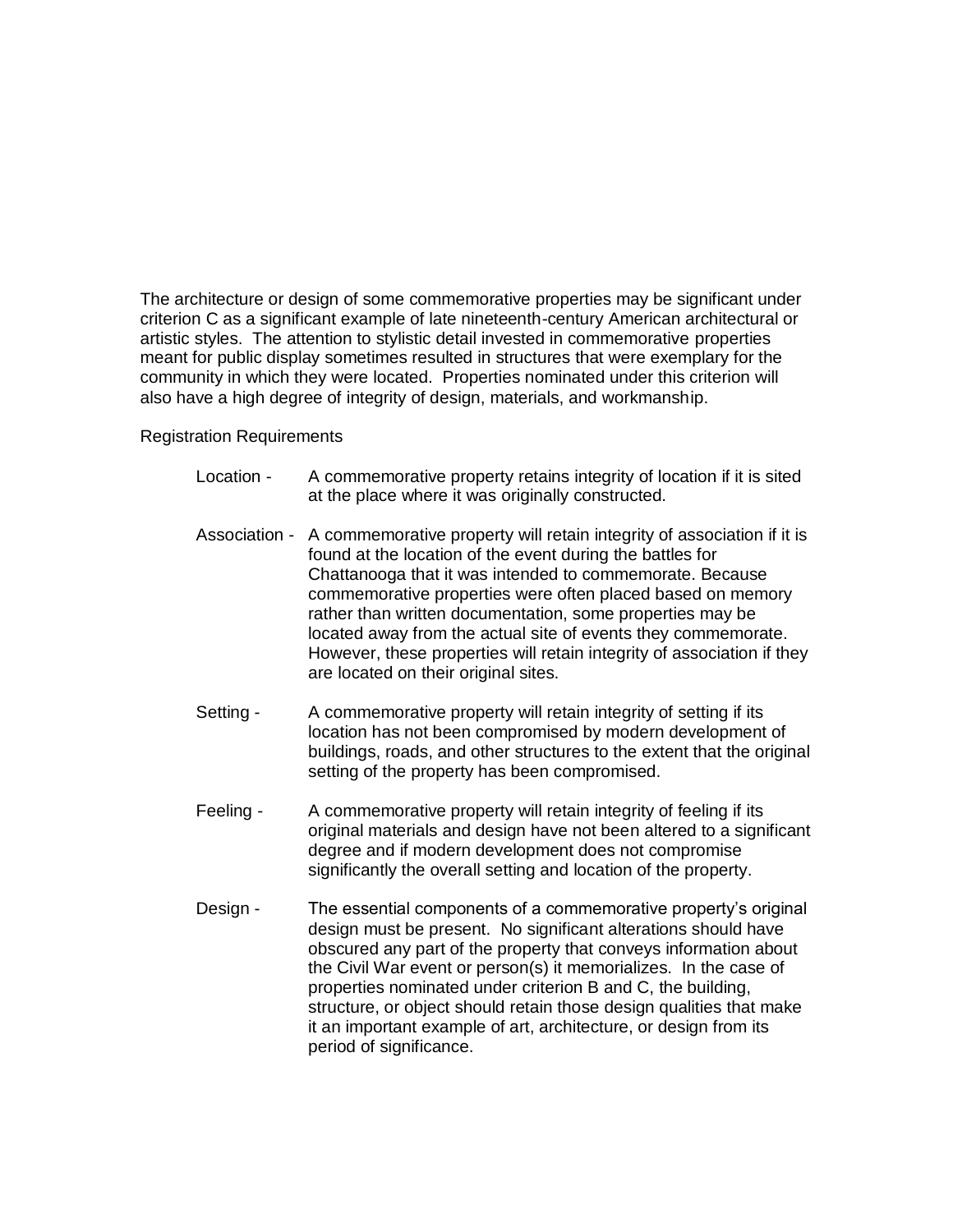- Materials A commemorative property retains integrity of materials if it displays the original materials used in its construction, such as marble, bronze, or granite.
- Workmanship -To retain integrity, commemorative properties will exhibit detail that makes construction techniques easily discernible.

#### Criterion A Requirements

The commemorative property must be directly associated with the commemoration of the American Civil War within the Chattanooga area.

The commemorative property's period of significance must be between the beginning of the creation of the national park in 1890 to 1947, which was the end of the National Park Service's effort to build the Atlanta Campaign waysides.

The commemorative property must be significantly associated with the important developments and processes of the commemoration of the battles of Chattanooga.

The commemorative property must retain integrity of its appearance at its period of significance. If a building or structure, it must retain sufficient architectural integrity to identify it from its period of significance. This includes the intention of the majority of its historic materials, design, form, plan, setting, location, feeling, and association. If it is a site, it must retain historic landscape patterns. Intrusions should be minimal and sites must possess significant integrity to provide a sense of time and place from the Civil War era.

#### Criterion B Requirements

The commemorative property must be directly associated with the commemoration of the American Civil War within the Chattanooga area.

The commemorative property's period of significance must be between the beginning of the creation of the national park in 1890 to 1947, which was the end of the National Park Service's effort to build the Atlanta Campaign waysides.

The commemorative property must be associated with notable civilians and/or government officials whose specific actions at or with the property were of particular significance in the history of the commemoration of the battles for Chattanooga.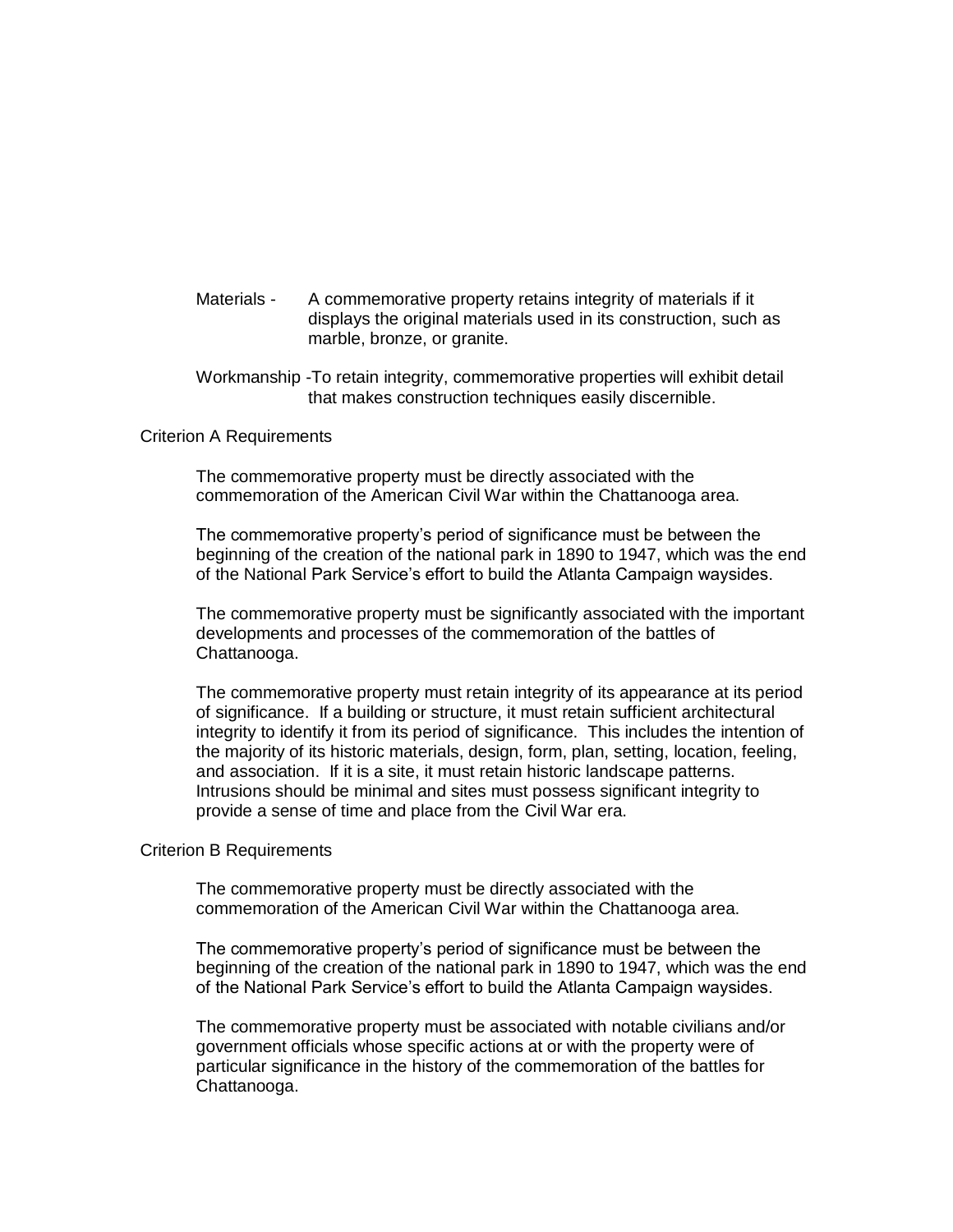The commemorative property must retain integrity of its appearance at its period of significance. If a building or structure, it must retain sufficient architectural integrity to identify it from its period of significance. This includes the intention of the majority of its historic materials, design, form, plan, setting, location, feeling, and association. If it is a site, it must retain historic landscape patterns. Intrusions should be minimal and sites must possess significant integrity to provide a sense of time and place from the Civil War era.

## Criterion C Requirements

The commemorative property must be directly associated with the commemoration of the American Civil War within the Chattanooga area.

The commemorative property's period of significance must be between the beginning of the creation of the national park in 1890 to 1947, which was the end of the National Park Service's effort to build the Atlanta Campaign waysides.

The commemorative property must be architecturally significant and/or the architecturally significant work of a master architect or craftsperson.

The commemorative property must retain integrity of its appearance at its period of significance. If a building or structure, it must retain sufficient architectural integrity to identify it from its period of significance. This includes the intention of the majority of its historic materials, design, form, plan, setting, location, feeling, and association. If it is a site, it must retain historic landscape patterns. Intrusions should be minimal and sites must possess significant integrity to provide a sense of time and place from the Civil War era.

## NAME OF PROPERTY TYPE: Cemeteries

## **Description**

Cemeteries are burial sites for soldiers, prisoners, slaves, and civilians that include the graves of participants in the war or others who died during the Civil War. Civil Warrelated cemeteries may also contain the graves of people who died in the ante-bellum period, marking them as features of the landscape encountered by the two armies during battle, such as the Kelly Cemetery in Marion County, Tennessee. Cemeteries vary in their size and arrangement of stones, but they are frequently found near the site of churches or houses. The Smith's Hill area, occupied by Union artillery during November 1863, has a good example of a Civil War-era cemetery that was identified as eligible for listing in the National Register during the sites assessment for the Chattanooga-Chickamauga area. The Fryar Farm, which is located within the area of fighting at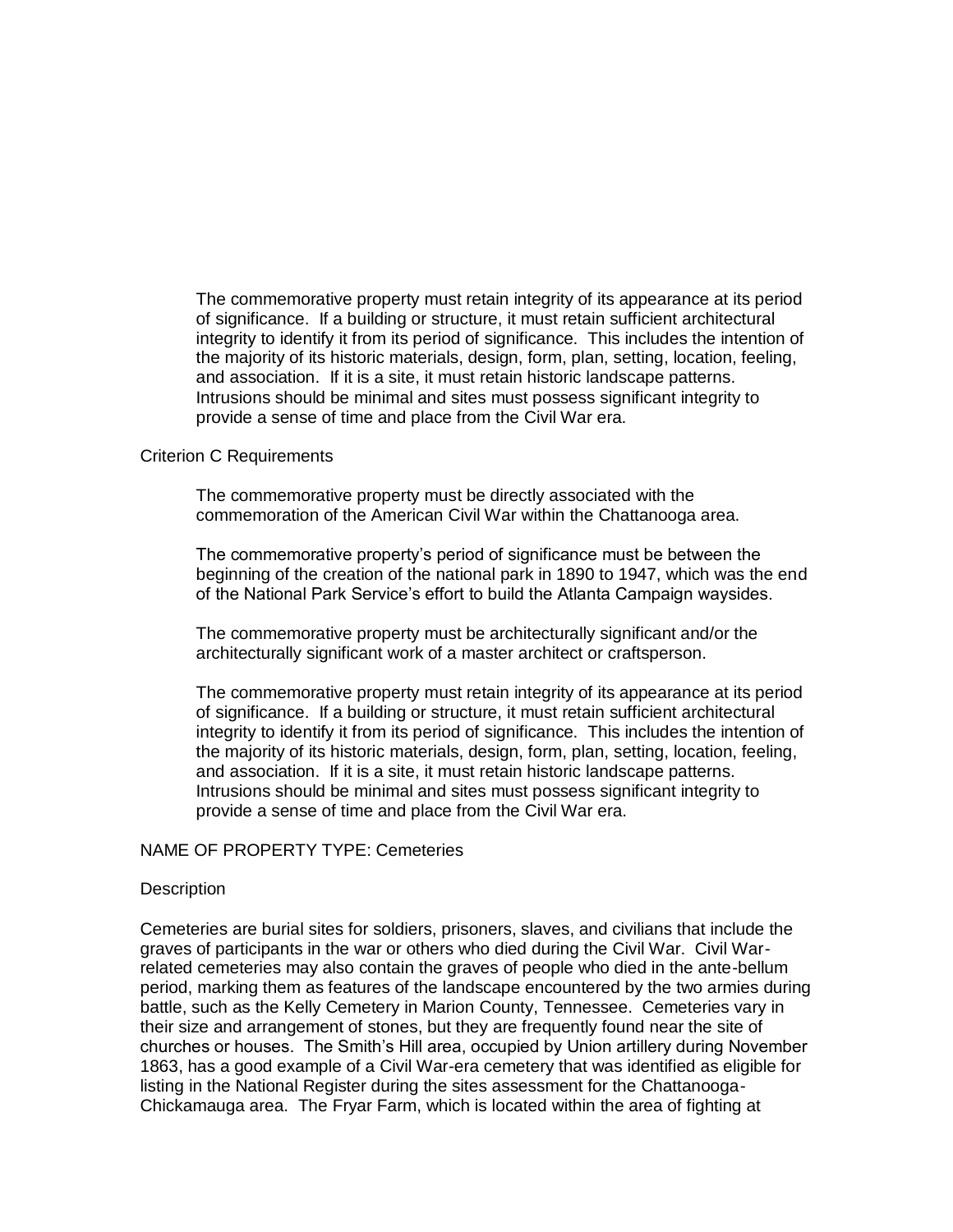Smith's Hill, has a family cemetery that contains ante-bellum graves. The Kelly Cemetery at Kelly's Ferry in Marion County is another good representative site of a historic cemetery with a significant association with the battles for Chattanooga.

## **Significance**

Cemeteries may be nominated under criterion A, C, and/or D for their significance in the areas of military history, social history, funerary art, and historic archaeology. Cemeteries will be associated with the campaigns and actions of the two armies during the Civil War in the Chattanooga area as well as with aspects of civilian life from the period that were directly affected by the actions of the armies. Cemeteries may also be associated with commemorative activities of the late nineteenth and early twentieth centuries that helped shape the local and national understanding of the significance of the battles for Chattanooga, as monuments and other commemorative structures were frequently erected at the site of Civil War cemeteries.

Cemeteries will be significant under criterion A for their importance in the social and military history of the Civil War period. This significance will often involve a cemetery's status as an extant landmark identified in accounts of troop movements. Cemeteries and grave markers also provide significant information about people who lived in the area during the Civil War, their life spans, and their participation in the conflict. Gravestones can also indicate the rank, age, and hometown of soldiers who died at Chickamauga and Chattanooga. They are one of the few types of material artifacts that can provide this type of demographic information. The wealth of historical information about everyday life that is available in Civil War-era cemeteries is important in recreating the story of both the civilian and soldier experiences.

Some cemeteries may be significant under criterion C if they contain exemplary funerary art, including carved headstones or other artistic means of marking graves. Cemeteries nominated under this criterion should exhibit a high degree of integrity of materials, design, and workmanship. The grave markers in cemeteries nominated under criterion C will be excellent examples of the type of decorative motifs that were popular during the Civil War era or held special meaning for residents in association with the Civil War.

Cemeteries may also be nominated under criterion D for their potential to yield information about the lives and deaths of civilians, soldiers, and slaves of the Civil War period. Cemeteries may contain artifacts that could be used in interpreting the military and social history of the Civil War.

#### Registration Requirements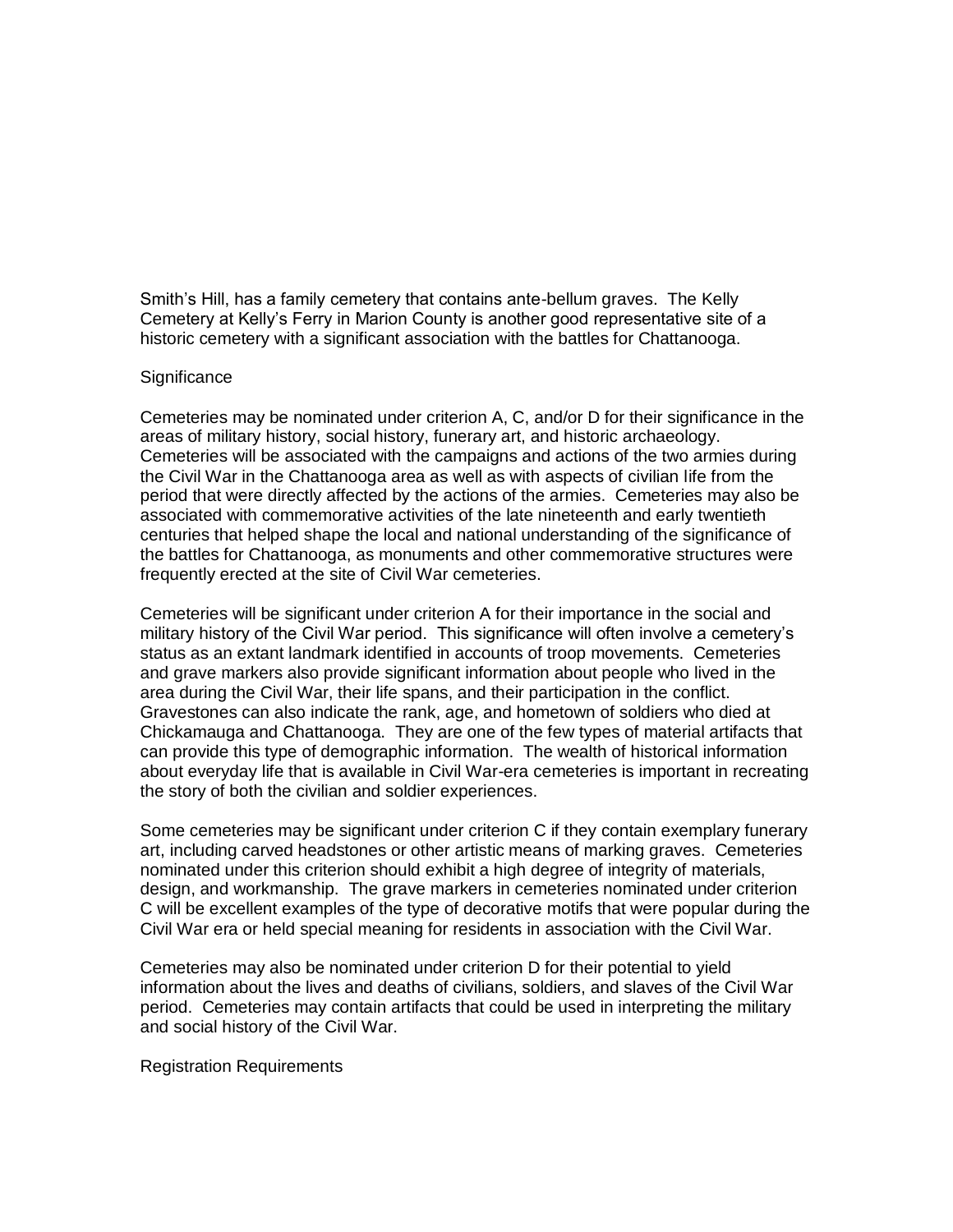- Location and Association A cemetery retains integrity of location and association if it is the place on which it was originally sited. The use of grave markers makes this quality self-evident for many cemeteries.
- Setting Cemeteries will retain integrity of setting if their physical environment is largely intact. The addition of new graves will not be considered a loss of integrity unless the placement of these graves has disrupted historic ones. Integrity of setting also means that the arrangement and placement of grave markers should not have been significantly altered. The addition of commemorative structures will not affect the historic setting as long as they have not disrupted Civil War-era grave sites.
- Feeling To retain integrity of feeling, the collective land area of a cemetery will have the ability to convey its sense of time and place from its period of significance in the Civil War. Modern intrusions such as buildings and structures or alterations in land use may be present as long as they are minimal and are not concentrated within the Civil War-era section of the cemetery. The essential historic land characteristics must be present.
- Design A cemetery retains design integrity if the arrangement of graves and grave markers from the period of significance remains intact. For cemeteries nominated under criterion C, the grave markers must retain their distinguishing features.
- Materials This quality pertains primarily to cemeteries nominated under criterion C, which should contain grave markers that have not experienced alterations to their original historic materials.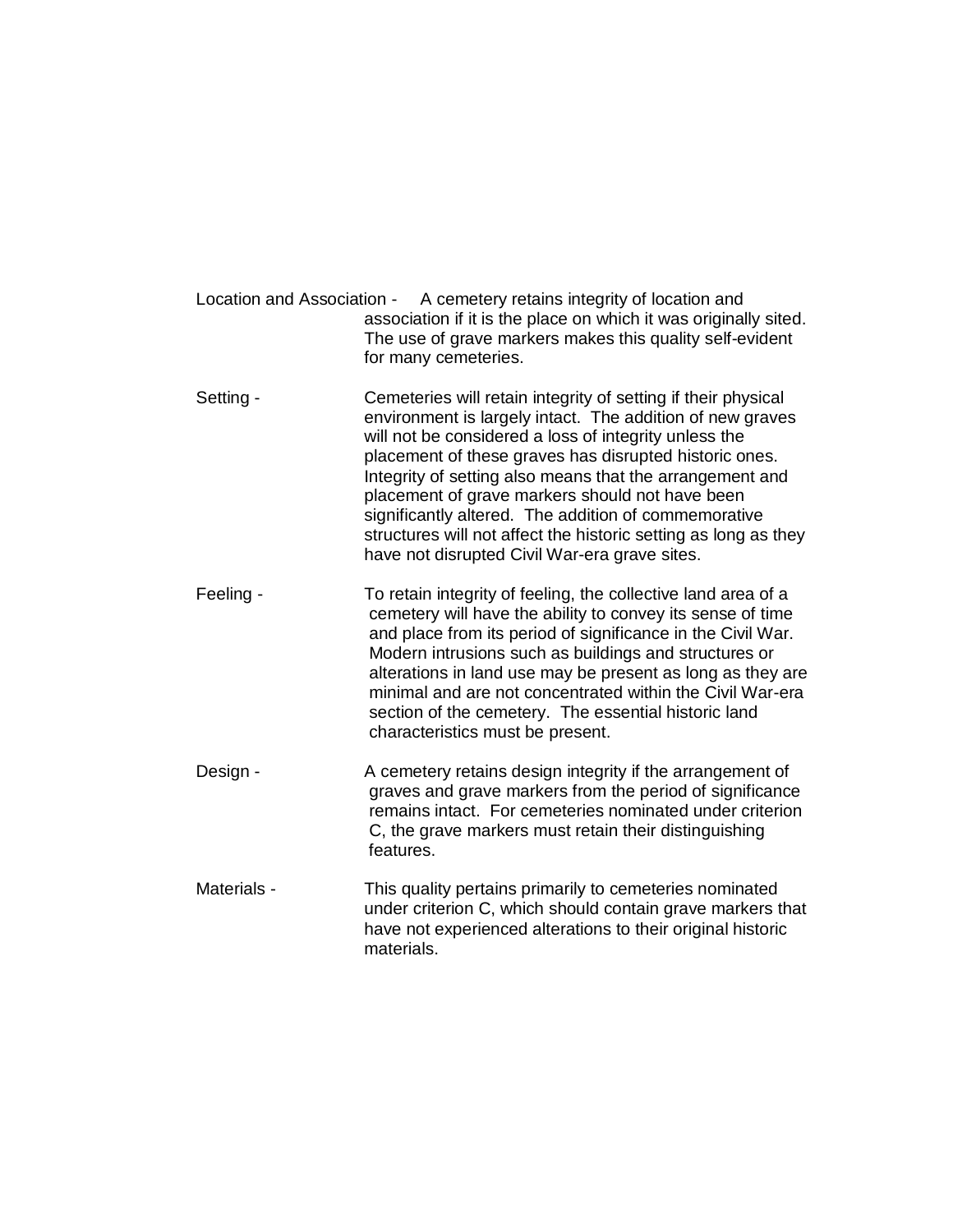Workmanship - Cemeteries nominated under criterion C will retain integrity of workmanship if the grave markers in the area exhibit the techniques that are associated with the cemetery's period of significance during the Civil War.

## Criterion A Requirements

A cemetery must be directly associated with the American Civil War or the process of commemoration of that war within the Chattanooga area.

A cemetery's period of significance must include the years of the American Civil War (1861-1865) and/or the period of significant commemorative activity, 1890- 1947.

A cemetery must have played either a significant role in the fighting and campaigns of the battles of Chattanooga and/or possess a significant association with the activities and process of commemoration of the battles of Chattanooga.

A cemetery must retain integrity of its Civil War era and/or commemorative appearance. The addition of new graves will not be considered a loss of integrity unless the placement of these graves has disrupted historic ones. Integrity of setting also means that the arrangement and placement of grave markers should not have been significantly altered. The addition of commemorative structures will not affect the historic setting as long as they have not disrupted Civil War-era grave sites.

#### Criterion B Requirements

A cemetery must be directly associated with the American Civil War or the process of commemoration of that war within the Chattanooga area.

A cemetery's period of significance must include the years of the American Civil War (1861-1865) and/or the period of significant commemorative activity, 1890- 1947.

A cemetery must have a significant association with a notable person who was a significant participant in the fighting and campaigns of the battles of Chattanooga and/or the activities and process of commemoration of the battles of Chattanooga.

A cemetery must retain integrity of its Civil War era and/or commemorative appearance. The addition of new graves will not be considered a loss of integrity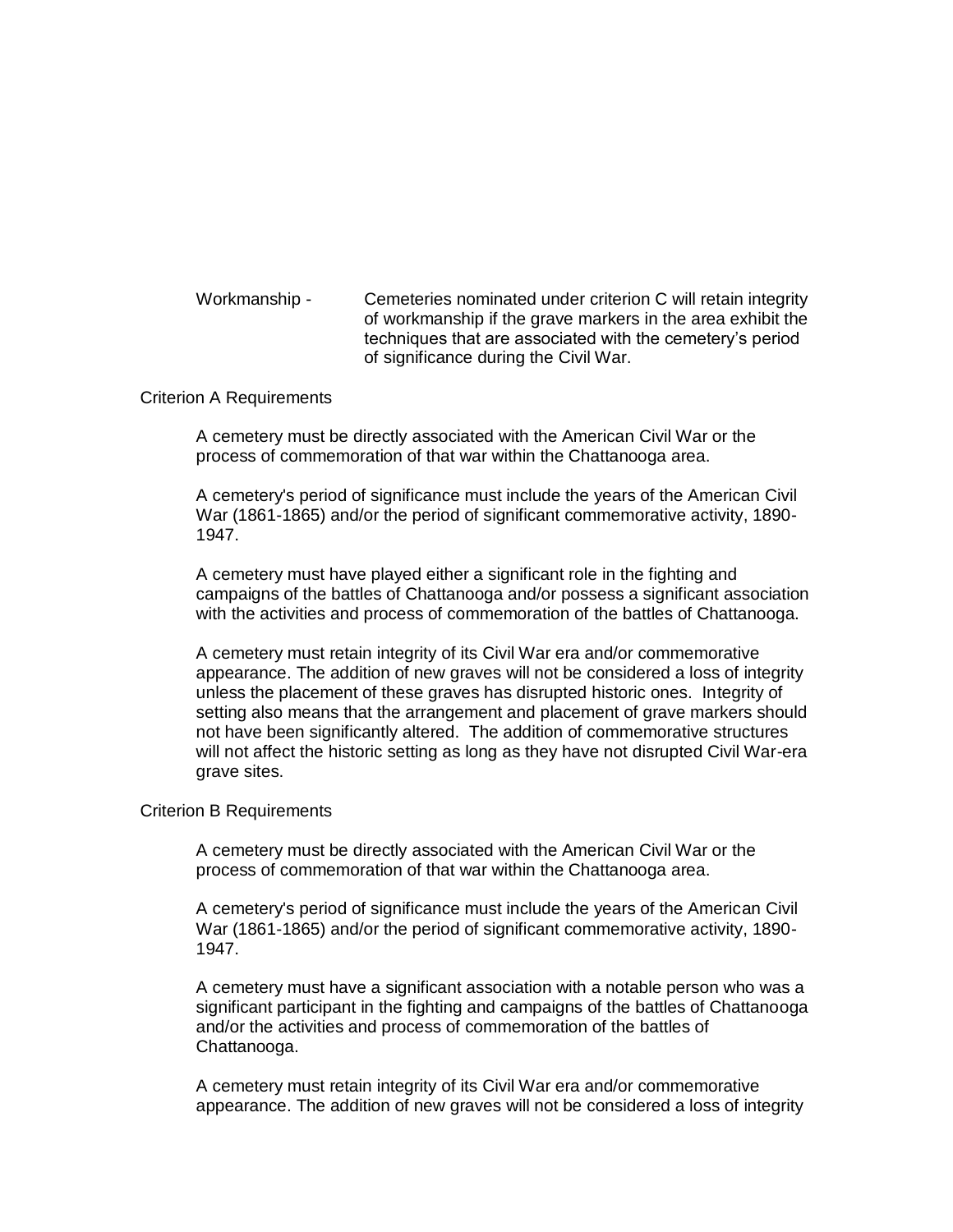unless the placement of these graves has disrupted historic ones. Integrity of setting also means that the arrangement and placement of grave markers should not have been significantly altered. The addition of commemorative structures will not affect the historic setting as long as they have not disrupted Civil War-era grave sites.

#### Criterion C Requirements

A cemetery must be directly associated with the American Civil War or the process of commemoration of that war within the Chattanooga area.

A cemetery's period of significance must include the years of the American Civil War (1861-1865) and/or the period of significant commemorative activity, 1890- 1947.

A cemetery must possess significant architectural merit and craftsmanship and/or be a significant example of the work of a master architect or craftsperson..

A cemetery must retain integrity of its Civil War era and/or commemorative appearance. The addition of new graves will not be considered a loss of integrity unless the placement of these graves has disrupted historic ones. Integrity of setting also means that the arrangement and placement of grave markers should not have been significantly altered. The addition of commemorative structures will not affect the historic setting as long as they have not disrupted Civil War-era grave sites. Individual grave markers will also possess a high degree of architectural integrity in their design, materials, setting, location, and association.

## Criterion D Requirements

A cemetery must be directly associated with the American Civil War or the process of commemoration of that war within the Chattanooga area.

A cemetery's period of significance must include the years of the American Civil War (1861-1865) and/or the period of significant commemorative activity, 1890- 1947.

A cemetery must have surface or potential subsurface cultural or archaeological deposits that, if studied, are likely to yield information important to understanding aspects of military life of the Civil War and of the process of commemoration of that war.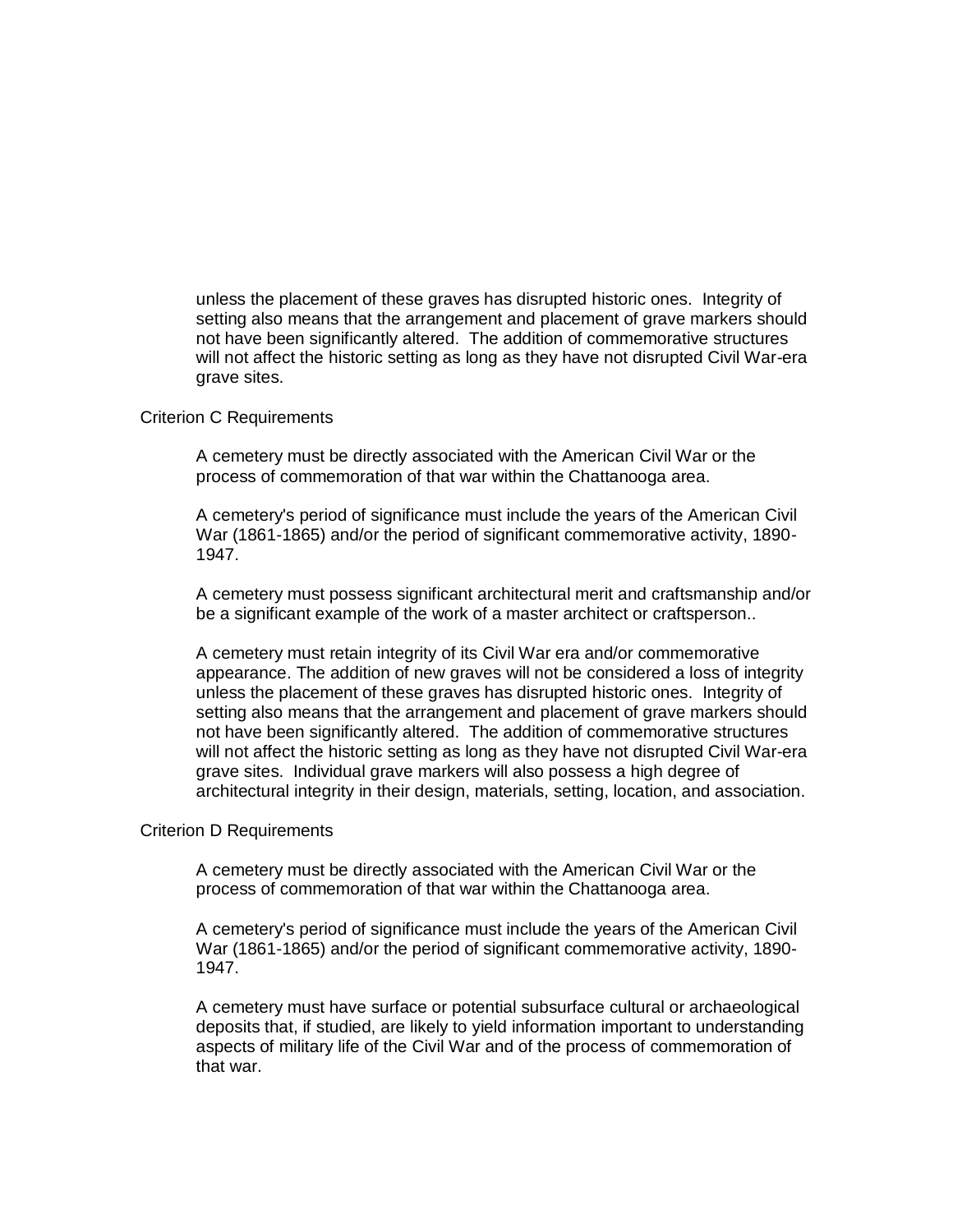As a site, the cemetery location must retain historic landscape patterns; intrusions should be minimal; sites must possess sufficient integrity to provide a sense of time and place from the eras of the Civil War and the commemoration of the Civil War in the Chattanooga area.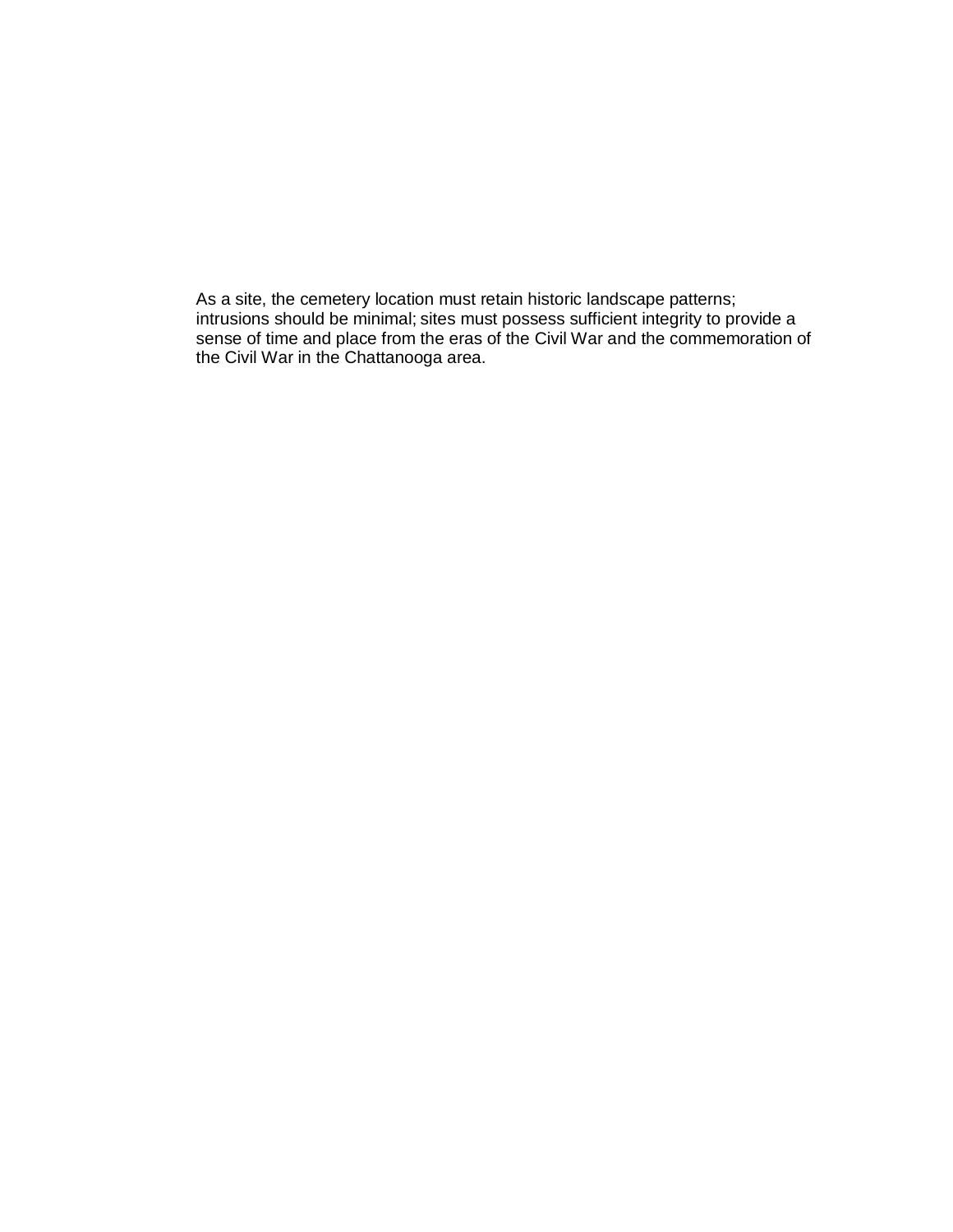# **G. Geographical Data**

The origins of the project's study area were with the Chattanooga Area Civil War Sites Assessment. The selected counties were Hamilton and Marion counties in Tennessee and Catoosa and Walker counties in Georgia.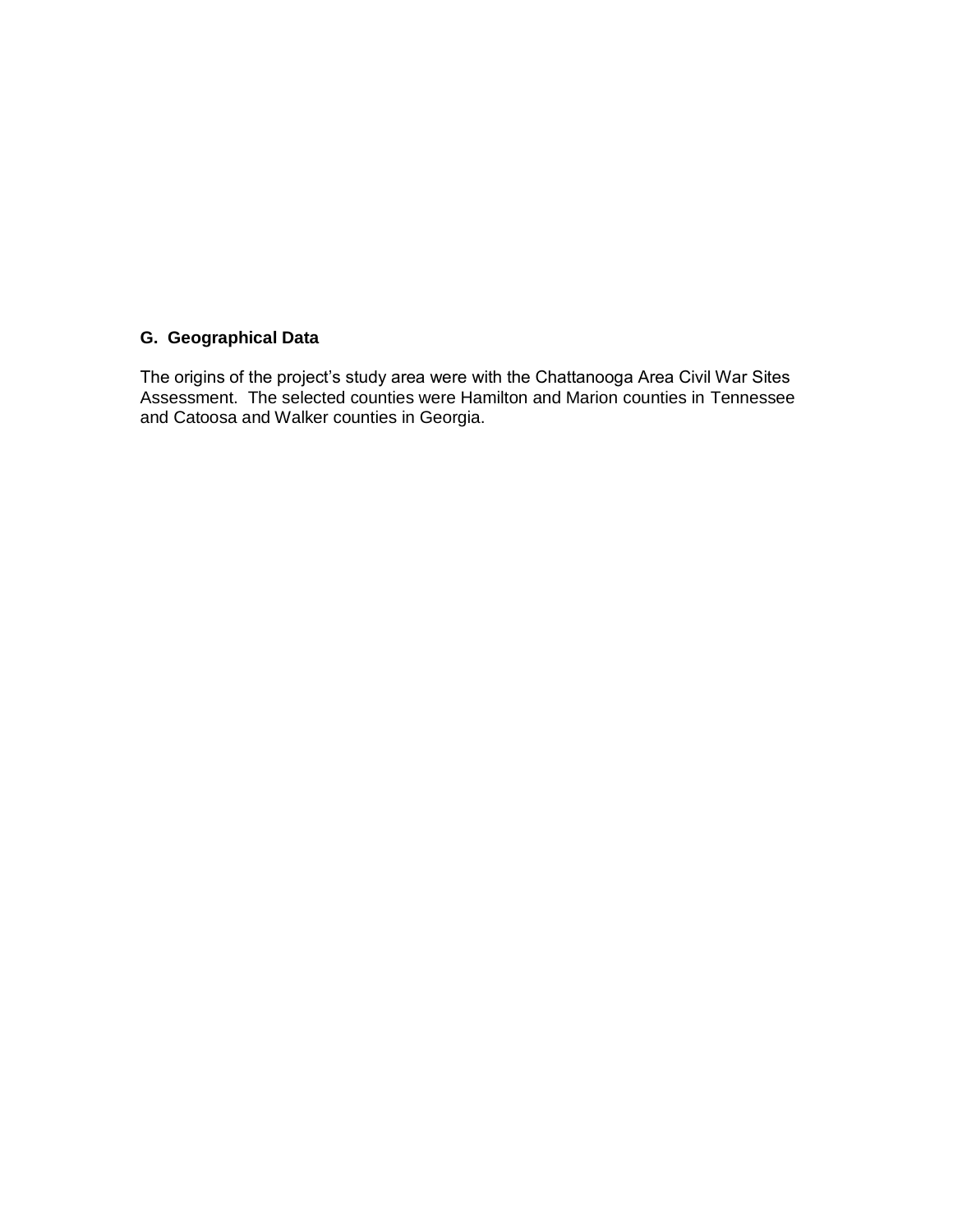## **H. Summary of Identification and Evaluation Methods**

This MPN project is a stage in the Chattanooga Area Civil War Sites Assessment project, a partnership of public and private organizations that was established in 1994. To date, the primary partners have been the Chattanooga-Hamilton County Regional Planning Agency, the Southeast Tennessee Development District, the Coosa Valley Regional Development Center, the Historic Preservation Division of the Georgia Department of Natural Resources, the Association for the Preservation of Civil War Sites, the Tennessee Historical Commission, the Tennessee Wars Commission, the Center for Historic Preservation at Middle Tennessee State University, and from the National Park Service, the American Battlefield Protection Program, the Chickamauga National Military Park, and the River, Trails and Conservation Assistance Program.

According to the 1998 report, *Chattanooga Area Civil War Sites Assessment*, the project partners first funded and conducted a wide survey of possible Civil War era resources in the project area. As the report states:

A preliminary list of study sites was prepared by Park historians based on their research of area Civil War resources. This list was later modified to reflect public and planning team input and further research; the final list encompassed 38 study sites. Study sites not only included those where significant battle actions occurred, but also encampment sites, hospital sites, and troop movement corridors. . . . During Fall 1994 and throughout 1995, project historians gathered pertinent information on each of the study sites. They began this research by ascertaining which Union and Confederate unites moved through, camped or fought at each site. Research sources included military correspondence and reports, magazines, Civil War era maps, regimental histories and published narrative, diaries, and letters. This research was not exhaustive, but it provided a suitable foundation for determining the historical significance of study sites. (p. 8)

Next, the partners assessed each of the potential sites "basded on a series of evaluation criteria, or 'values,' developed by the Fredericksburg-Spotsylvania National Military Park during its Related Lands Study." (p. 12). The report then states:

The entire project planning team then visited each site. During these visits, team members discussed the draft evaluations and refined the interpretive and protective strategies for each site. To gather input and build public support, all interested citizens were invited to attend these site visits and were encouraged to provide input into the recommendations for each site. Participation by citizens on these visits varied from a few to a few dozen. Site visits continued through Winter 1996.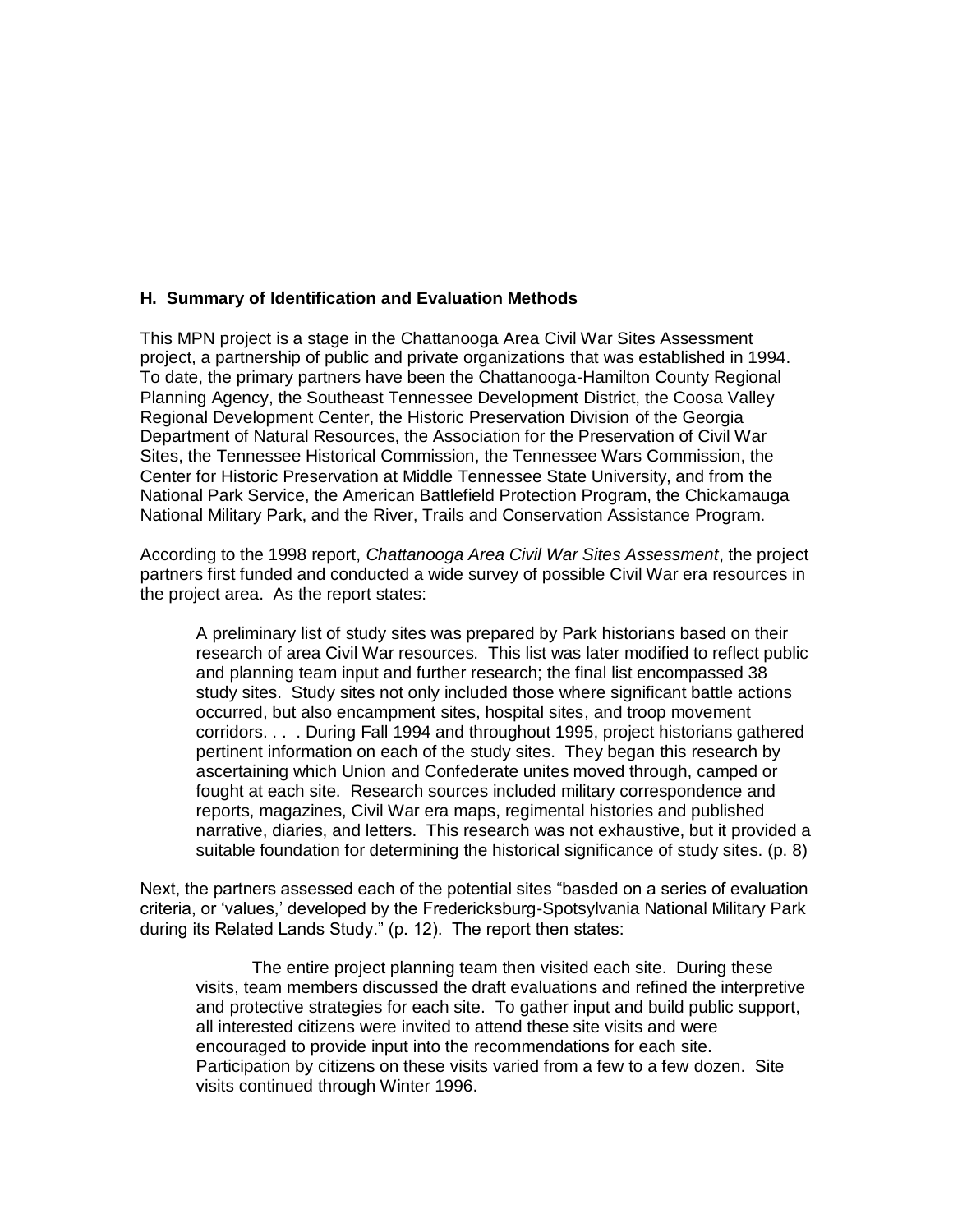As a culmination of the assessment process, the project planning team evaluated the sites to identify which should receive priority attention for preservation and interpretation. The team developed a simple method for ranking these sites. The rankings are based on four criteria—the historical significance of the site, the current state of preservation of the site, the active level of threat to the site and the preservation/interpretation potential for the site. Three classifications were identified for each of the four ranking criteria. The assignment of the rankings for each site was both objective and subjective based on the knowledge of the planning team members. (p. 12)

As the ranking and assessment of each site were completed, staff at the Tennessee Historical Commission contacted Dr. Carroll Van West of the Center for Historic Preservation, Middle Tennessee State University, to inquire about assistance from him and his students to nominate representative properties from the study area to the National Register of Historic Places and to prepare a Multiple Property Nomination for the sites assessment project. Meetings then occurred between the Center for Historic Preservation and the partnership team, which devised a list of approximately fourteen potentially eligible properties. The partners jointly visited the properties and eliminated a few from National Register consideration due to their lack of integrity. Dr. West and his students then spent 1998 and 1999 carrying out formal National Register assessment of eligibility of the designated sites, reporting on a regular basis to the planning team.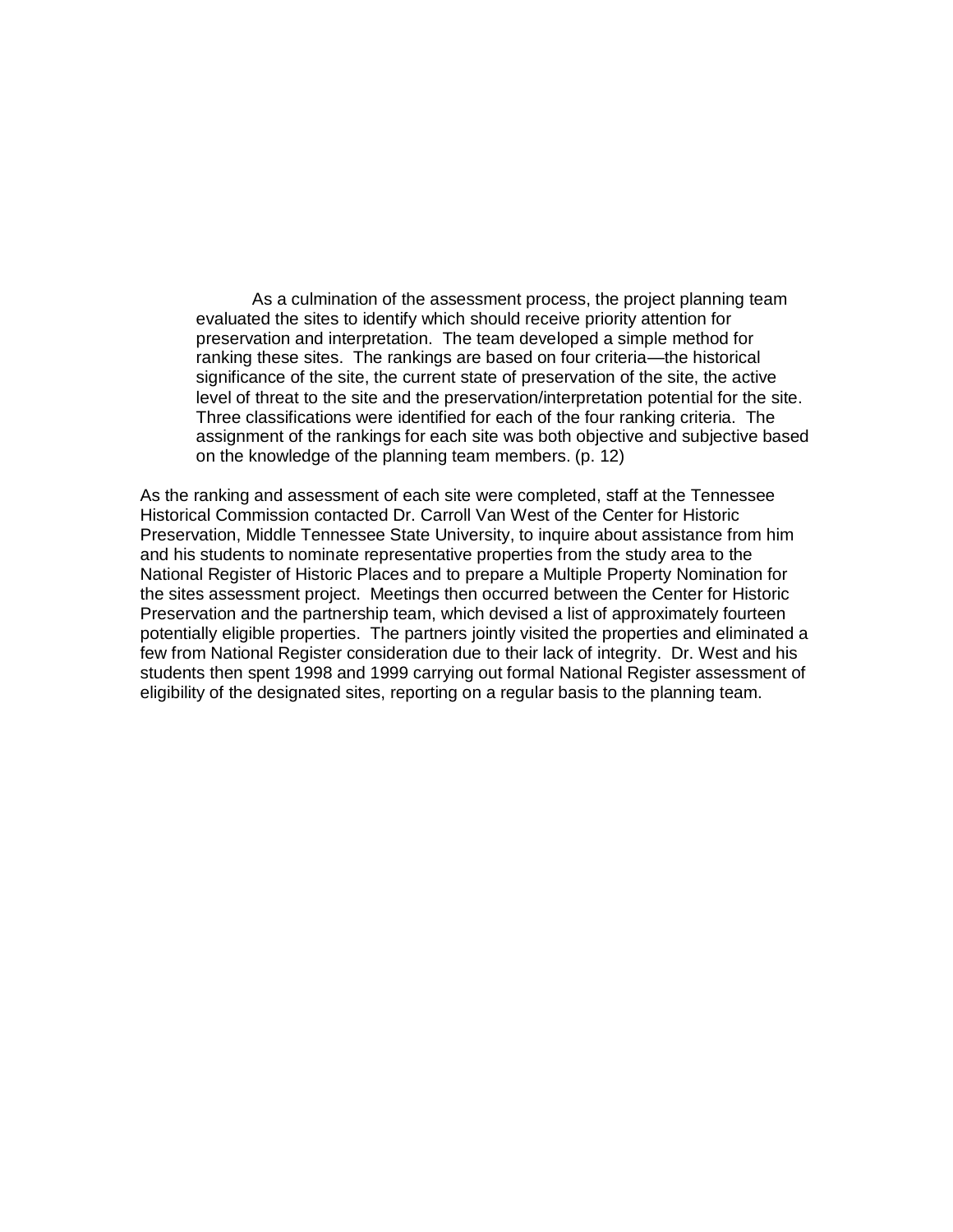- I. Major Bibliographical References
- Abbazia, Patrick. *The Chickamauga Campaign: December 1862- November 1863*. New York: W. H. Smith Publishers, Inc., 1988.
- Bowers, John. *Chickamauga and Chattanooga: The Battles That Doomed the Confederacy.* New York: Harper Collins, 1994.
- *Chattanooga Area Civil War Sites Assessment*. American Battlefield Protection Program, National Park Service, 1998.
- *The Civil War CD-ROM*. Carmel, IN: Guild Press of Indiana, Inc., 1996. This CD contains the Official Records of the Rebellion in their entirety.
- Connelly, Thomas L. *Autumn of Glory: The Army of Tennessee, 1862-1865*. Baton Rouge: Louisiana State University Press, 1971.
- Cozzens, Peter. *The Shipwreck of Their Hopes: The Battles for Chattanooga.* Urbana and Chicago: The University of Illinois Press, 1994.

\_\_\_\_\_\_\_\_. *This Terrible Sound: The Battle of Chickamauga*. Urbana and Chicago: The University of Illinois Press, 1992.

- Hattaway, Herman. *Shades of Blue and Gray: An Introductory Military History of the Civil War*. Columbia and London: University of Missouri Press, 1997.
- Kaser, James A. *At the Bivouac of Memory: History Politics, and the Battle of Chickamauga.* New York: Peter Lang, 1996.
- Livingood, James W. *A History of Hamilton County, Tennessee.* Memphis: Memphis State University, 1981.
- McDonough, James Lee. *Chattanooga: A Death Grip on the Confederacy*. Knoxville, University of Tennessee Press, 1984.
- Pickenpaugh, Roger. *Rescue By Rail: Troop Transfer and the Civil War in the West, 1863.* Lincoln: University of Nebraska Press, 1998.
- Sword, Wiley. *Mountains Touched with Fire*. New York: St. Martin's Press, 1995.